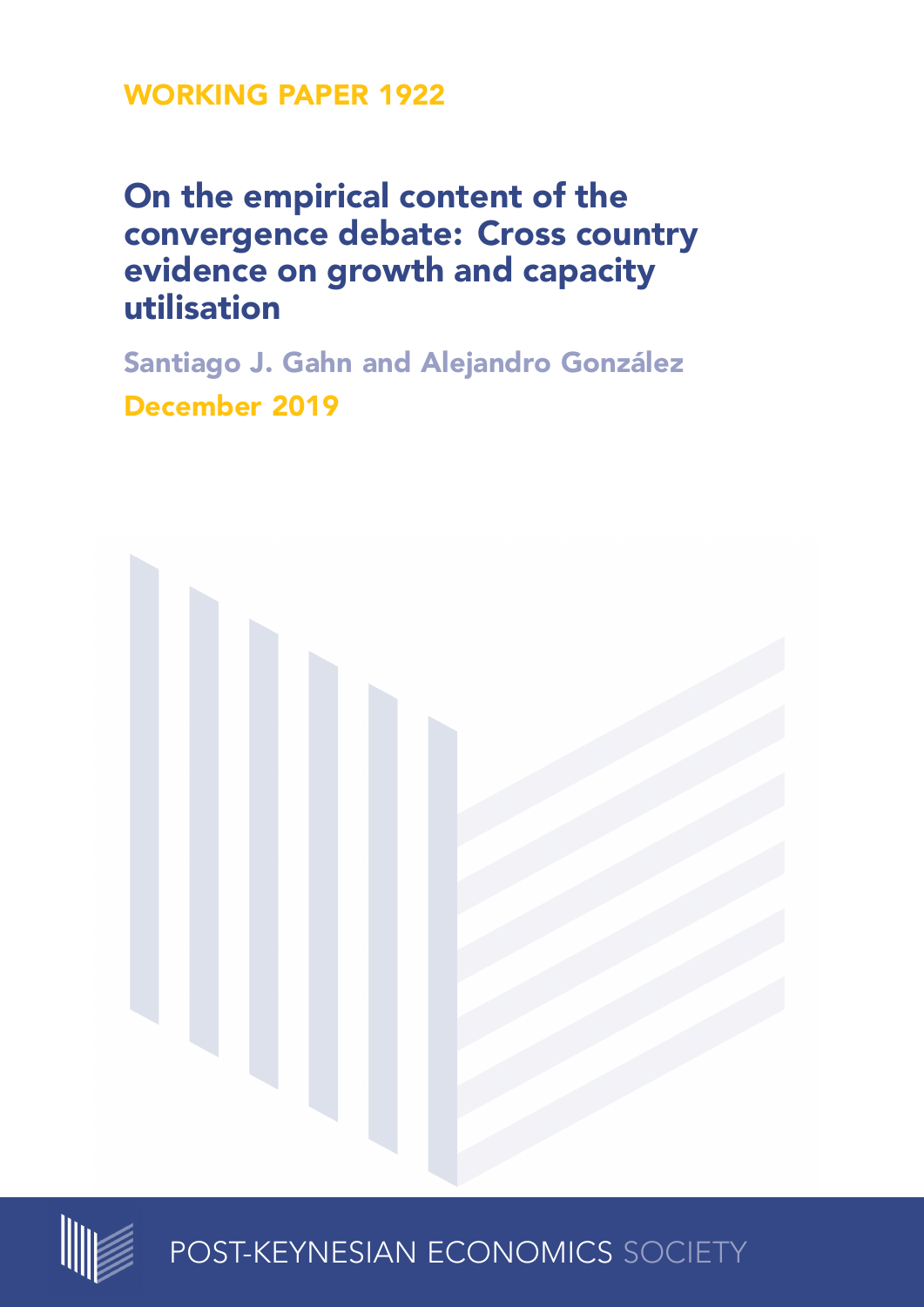# On the empirical content of the convergence debate: Cross country evidence on growth and capacity utilisation<sup>∗</sup>

Santiago José Gahn Roma Tre University santiagojose.gahn@uniroma3.it

Alejandro González University of Washington agonzc@uw.edu

December, 2019

#### Abstract

In a quarterly unbalanced panel of 24 developed and developing countries, direct survey measures of capacity utilisation rates are stationary, positively correlated with growth in the short run and uncorrelated with growth in the long run. We show how these stylised facts are related to the 'convergence debate', i.e. the inability of actual capacity utilisation to converge to its *normal* or *desired* value in the long-run: In the baseline Neo-Kaleckian model, while trend capacity utilisation is not restricted, it should be positively correlated with growth in the long-run; in contrast, the Sraffian Supermultiplier where capacity utilisation converges to its long-run exogenous value implies utilisation is stationary and uncorrelated with growth in the long-run. Although both models' empirical predictions in the short-run are confirmed, our results reject the baseline Neo-Kaleckian model in favor of the Sraffian Supermultiplier in the long-run .

JEL classification: E11, C22

Keywords: Neo-Kaleckian model, Supermultiplier, Capacity Utilisation, Stationary

<sup>∗</sup>The authors are very grateful to Riccardo Pariboni for his very valuable comment, advice and criticism on several drafts of this article. Also, the authors would like to thank Gabriel Brondino, Laura Carvalho, Ariel Dvoskin, Martín Ferroni, Marc Lavoie, Michalis Nikiforos, Antonella Palumbo, Rafael Ribeiro, Jakob Kapeller and Malcolm Sawyer for their valuable comments and suggestions. They would also like to thank seminar participants at the Political Economy Congress 2015 (CCC-Quilmes), Argentina; the INET YSI Economic Festival 2017, Edinburgh; the EAEPE Summer School 2018, Rome; the Demand-led growth, conflict inflation and macroeconomic policy Workshop 2018, Rio de Janeiro; the School of Advanced Studies in the Reappraisal of the Surplus Approach 2018, Rome; the Latin American YSI Convening 2018, Buenos Aires; ECLAC 2018, Santiago; FMM Conference 2018, Berlin and Washington University's seminar 2019, Seattle for their comments and suggestions. Remaining errors are our sole responsibility.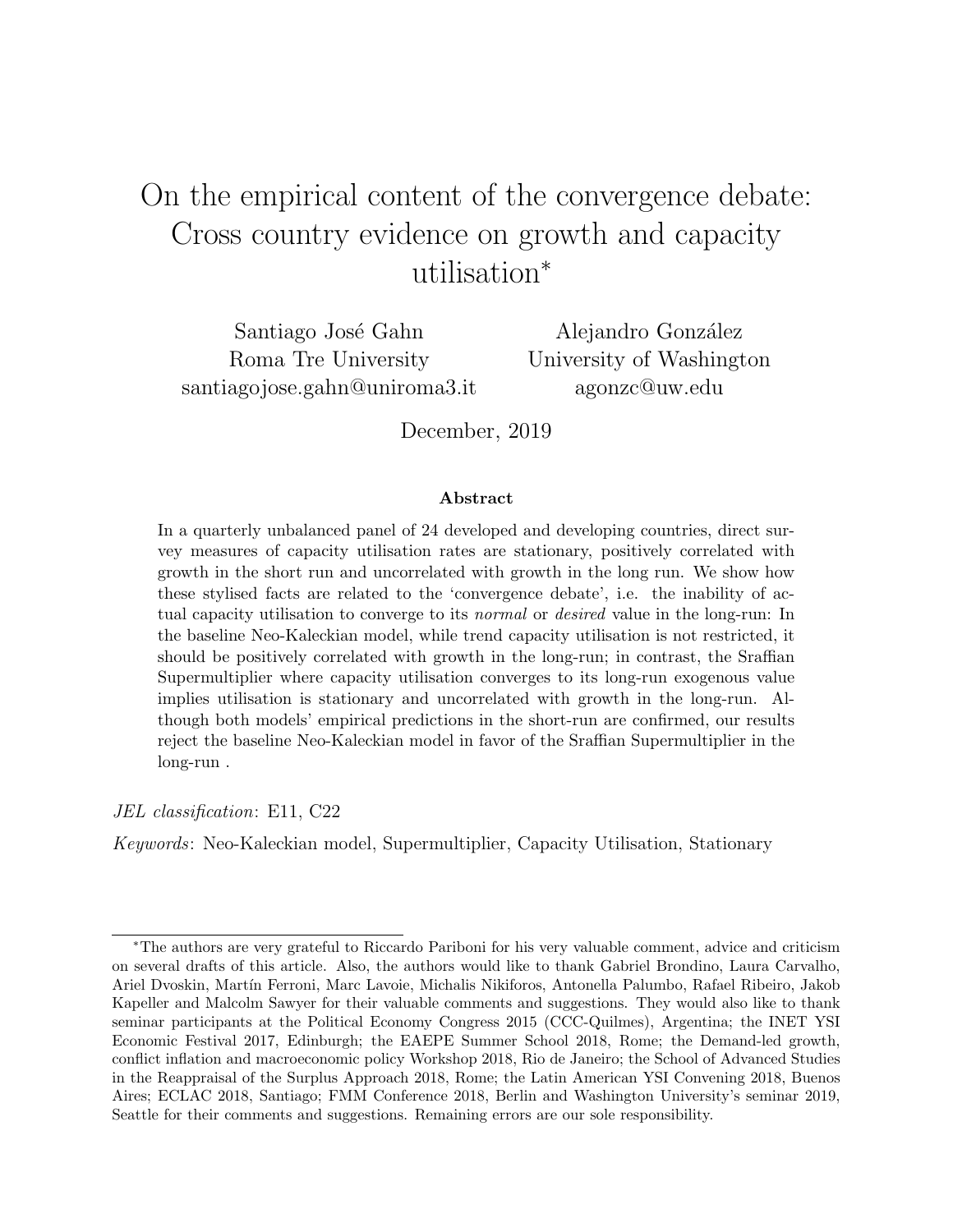. . . under-utilisation, as well as over-utilisation, of productive capacity is by its very nature a temporary phenomenon.

F. Vianello, 1985, p.82

## 1. Introduction

It would not be an exaggeration to claim that one of most divisive topics among Post Keynesians economists regards the aggregate behaviour of capacity utilisation. While the standard Neo-Kaleckian model predicts that current capacity utilisation can deviate persistently from normal capacity utilisation<sup>[1](#page-2-0)</sup>, some Sraffian, Marxian and Harrodian critics<sup>[2](#page-2-1)</sup> of the Neo-Kaleckian model point out that in the long run it is unreasonable for the firm to deviate permanently from the normal or desired rate of capacity utilisation.

Distinguishing whether utilisation converges or not to its long-run value is not a frivolous intellectual exercise; rather, it holds important implications for real-world economic policy. Perhaps the most clear example of this concerns the effects of raising the savings rate or re-distributing income from capitalists to workers; while the Neo-Kaleckian model predicts there will be long-run growth effects of such policies, the Sraffian Supermultiplier model predicts these policies will have only long-run level effects. It is certainly important to determine whether economic policy has either *level* or *growth* effects, since the benefits of such policies are astonishingly different depending on the model we use. Thus, whilst substantial theoretical arguments have been made on both sides of the debate, the empirical analysis of this important topic, perhaps surprisingly, has received limited attention. The present paper intends to contribute to filling this gap.

Our first contribution is to clarify the confusion about the empirical implications of the textbook Neo-Kaleckian model for the trend behavior of capacity utilisation; in particular, we show that, contrary to what has been claimed in the literature (Nikiforos, 2016, 2018), the Neo-Kaleckian model does not imply that utilisation has a stochastic trend: its trend behavior depends on the trend process of the exogenous variables, namely, the profit share,

<span id="page-2-0"></span><sup>1</sup>An explicit pronunciation of this statement can be found in Amadeo (1986a, 1986b). The standard Neo-Kaleckian model without any notion of normal capacity utilisation is presented in Rowthorn (1981), Dutt (1984, 1987), Taylor (1985), among others.

<span id="page-2-1"></span><sup>&</sup>lt;sup>2</sup>See Duménil & Lévy (1995, 1999) and Shaikh (2009) for Marxian variants; Skott (1989, 2012) for Harrodian variants and Committeri (1986) for an early Sraffian variant.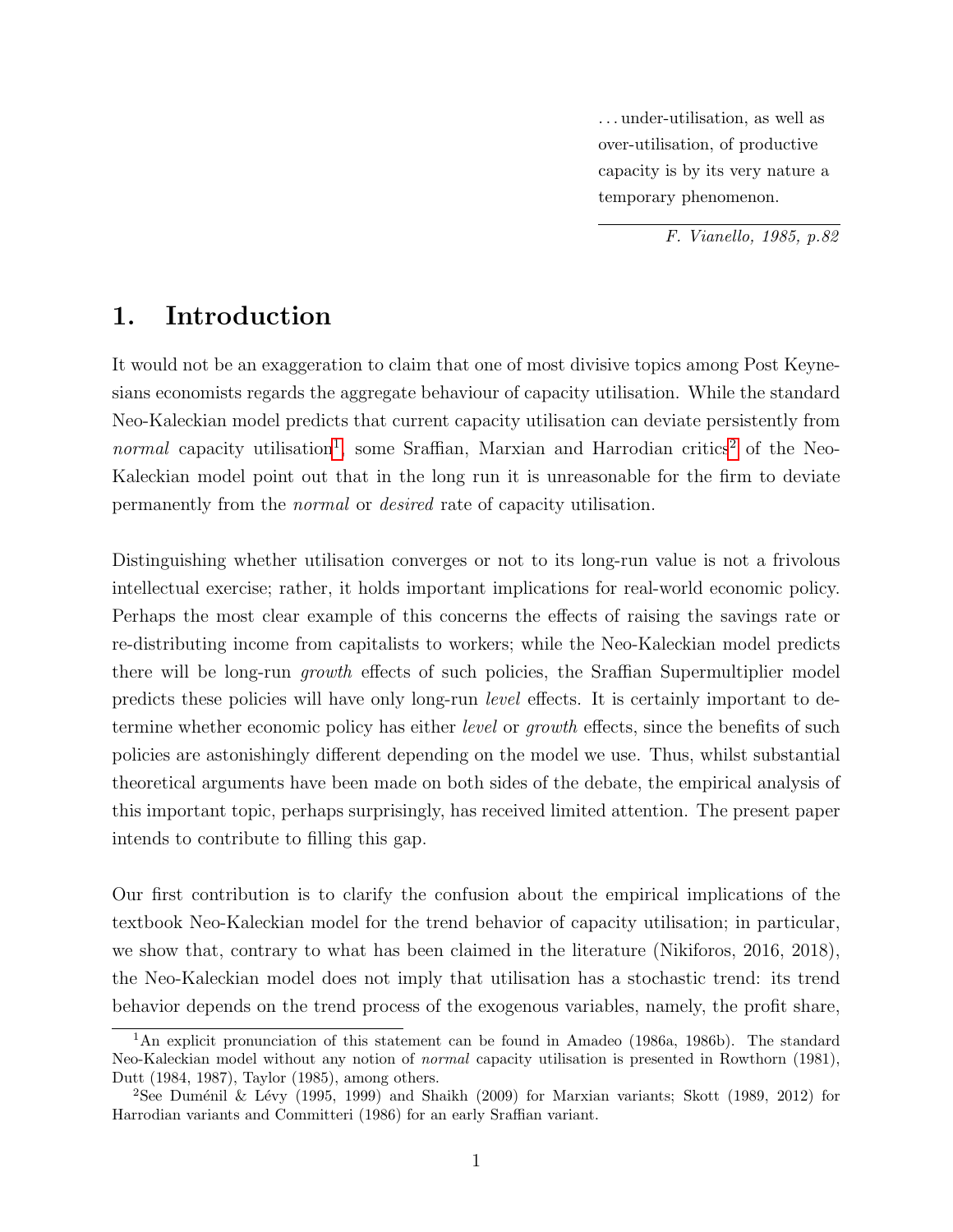the savings rate, and the capital-output ratio. Additionally, we show that the Neo-Kaleckian model implies a positive correlation between utilisation and accumulation both in the short and long run. Both of these results hold when we relax the assumption that the normal utilisation rate is exogenous - a model made popular by Lavoie (1996, et al. 2004). We contrast these empirical predictions with the ones made by the Sraffian supermultiplier by Freitas and Serrano (2015). In this model, given that steady-state capacity utilisation is an exogenous parameter, utilisation is restricted to be stationary. Additionally, while the model predicts that the short-run correlation between utilisation and growth is positive, in the long run shocks to autonomous demand only affect growth, not capacity utilisation. Thus, these two variables are uncorrelated in the long-run.

Our second contribution is to test empirically the above predictions using cross-country data on growth and utilisation. First, we test the stationarity prediction of the Sraffian Supermultiplier using quarterly series of capacity utilisation for a set of 24 advanced and developing countries. Because previous studies have only focused on the US or have used filtered or leading indicators (Schoder, 2014; Nikiforos, 2016) to examine the behaviour of capacity utilisation, this widens the scope of previous empirical investigations. For the univariate series our testing strategy is based on simple unit root test; and to exploit the cross-country nature of our data, we also build a balanced panel where we perform the Breitung & Das (2005) and Pesaran (2007) tests. Second, we compute both short-run correlations at business cycle frequencies for each country, and we exploit the cross-country dimension of our data set to compute the long-run correlation between average capacity utilisation and the rate of accumulation. To the best of our knowledge, we are the first ones to do so both for a large set of countries.

Our main results from both univariate and panel unit root tests reject the existence of a unit root in aggregate capacity utilisation for a majority of the countries in our data. Additionally, we show that short-run correlations between capacity utilisation and the rate of output growth is positive, while the long-run correlation is nil. Taken together, these stylised facts favour models where actual capacity utilisation converges to the normal rate, such as the Sraffian Supermultiplier, over models where the actual utilisation rate fails to converge, such as the baseline Neo-Kaleckian or its extension with endogenous normal capacity utilisation. We hope that these stylised facts discipline future model building.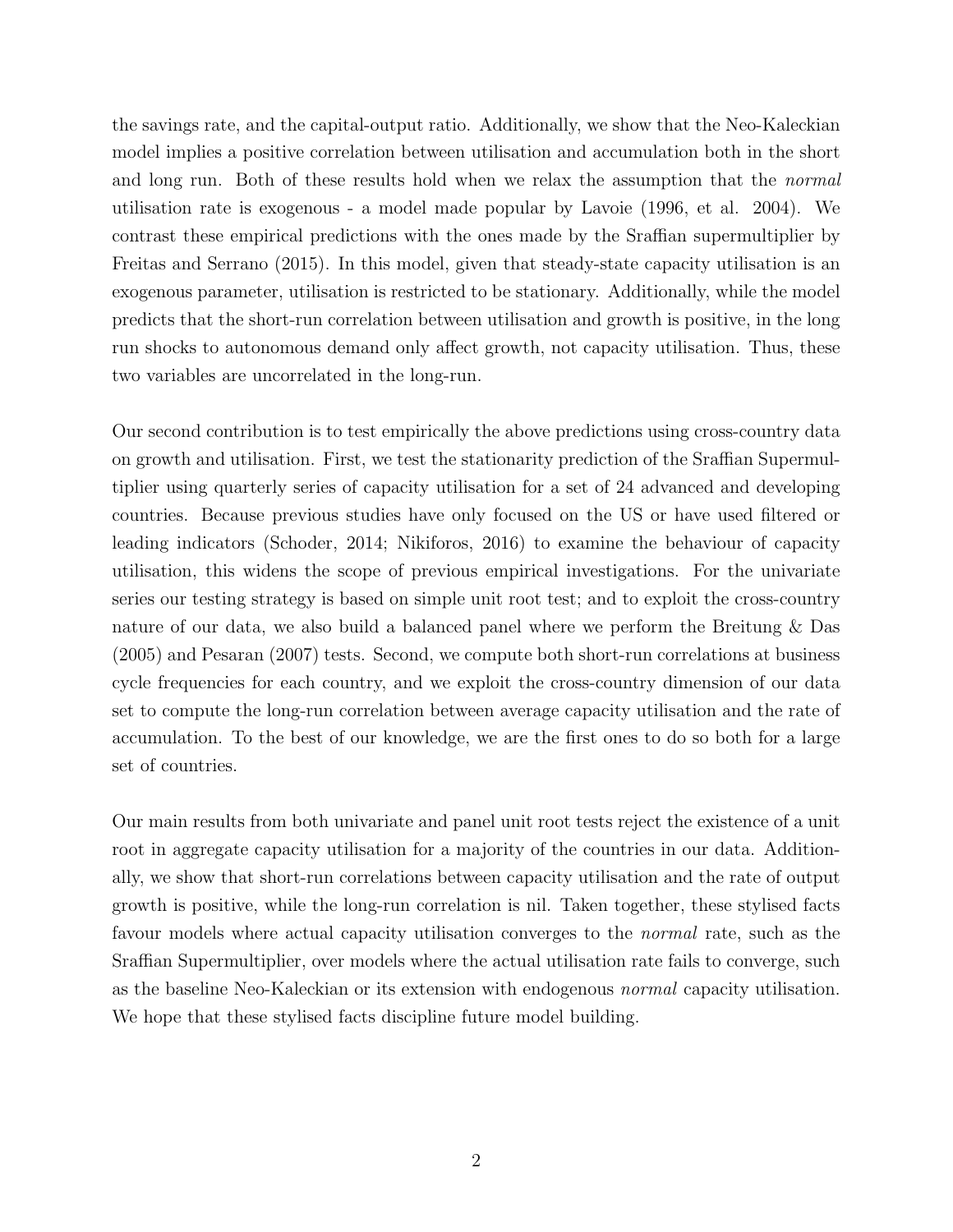## 2. The empirical content of the convergence debate

As already mentioned, the absence of convergence between actual and *desired* capacity utilisation is a key feature of the baseline Neo-Kaleckian model. This is not a minor issue since capacity utilisation is not only the adjustment variable that brings equilibrium in the goods market and provides one rationale for claiming that quantity adjustment dominates over price adjustment in the long-run, but it is also crucial for growth theory, since, for instance, its long-run behaviour could define whether permanent shifts in income distribution have a growth or level effect on output. Despite a large theoretical literature devoted to debating the subject (a survey with Neo-Kaleckian critiques and responses can be found in Hein, Lavoie and van Treeck, 2011; Hein, Lavoie and van Treeck, 2012), there is surprisingly little empirical work concerning this debate. This is due, in part, to the fact that most authors have not explicitly derived the empirical implications of their models for the behaviour of univariate capacity utilisation. By "empirical implications", we mean any form of testable restrictions on the univariate or joint time-series behaviour of capacity utilisation and accumulation.

This section traces two families of empirical implications, which concern the trending behaviour of capacity utilisation, and its co-movement with respect to accumulation. We present some familiar models commonly employed in the literature: the baseline Neo-Kaleckian model, the Neo-Kaleckian model with endogenous 'normal' utilisation and the Sraffian Supermultiplier.

### 2.1. The baseline Neo-Kaleckian model

The baseline Neo-Kaleckian model, as presented in textbook form by Lavoie (2014) or Hein (2014), assumes a closed economy with no government sector, no technical progress, no depreciation of the capital stock, a fixed-coefficient production technology, an infinitely elastic labour supply and no workers' savings. All models are written in continuous time; however,  $x(t)$  is written as x to avoid cumbersome notation, and  $\frac{\delta x(t)}{\delta t}$  is written as  $\dot{x}$ . These assumptions will carry on to all the models studied in this section. The baseline model can be described by the use of three equations:

$$
\frac{I}{K} = \gamma + \gamma_u (u - u_n) \tag{1}
$$

$$
\frac{S}{K} = s_{\pi}r\tag{2}
$$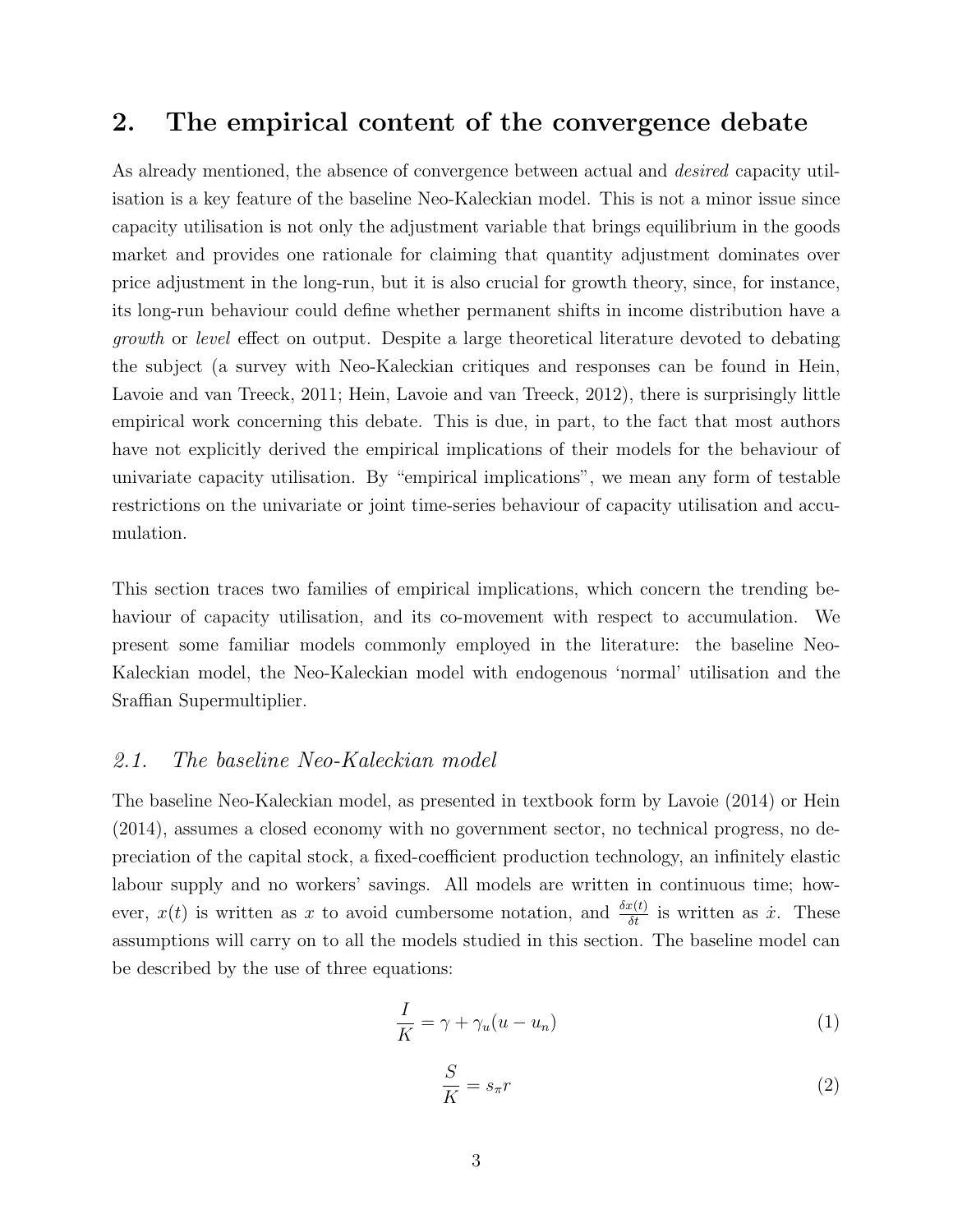$$
r = \frac{\pi u}{v} \tag{3}
$$

The first equation postulates that the growth rate of capital accumulation is a function of  $\gamma$ , which is interpreted as the expected trend growth rate of sales or simply 'animal spirits', and the discrepancy between actual capacity utilisation  $(u)$  and the *desired* or *normal* rate  $(u_n)$ ;  $\gamma_u$  is a parameter. The second one is the saving equation, which is simply the product of the marginal propensity to save out of profits  $(s_\pi)$  and the profit rate  $(r)$ . Finally, the third equation is an 'accounting' equation of the profit rate due to Weisskopf (1979), written as the product of the profit share  $(\pi)$ , capacity utilisation, and divided by the capital-output ratio  $(v)$ .

In this context, goods market equilibrium requires that investment equals savings, which is equivalent to stating that  $(1) = (2)$ . The baseline model assumes that capacity utilisation is the variables that adjust to bring equilibrium in the goods markets; its steady-growth value is:

$$
u^* = \frac{v(\gamma - \gamma_u u_n)}{s_\pi \pi - \gamma_u v} \tag{4}
$$

It is usually assumed that the Keynesian stability condition holds; this condition states that  $s_{\pi}\pi > \gamma_u v$ , intuitively, it means that the slope of the savings function is bigger than the slope of the investment function. We will assume this condition holds both in the baseline model and in the extension explored below. To derive the steady-growth gap between actual and desired capacity utilisation, one merely subtracts normal capacity utilisation from both sides of the equation, which gives:

$$
u^* - u_n = \frac{v\gamma - u_n s_\pi \pi}{s_\pi \pi - \gamma_u v} \tag{5}
$$

Thus, in the steady-growth path, there will generally be a divergence between actual and desired capacity utilisation. If, by a fluke,  $u_n = v \gamma / s_\pi \pi$ , then this divergence equals 0.

Does this model put any reduced-form restriction on the univariate behaviour of capacity utilisation? To answer this question, recall that equation (4) states which exogenous variables drive the observed variation in capacity utilisation. Thus, the Neo-Kaleckian model merely states that capacity utilisation inherits the time series behaviour of these exogenous variables. For instance, if the profit share is stationary - as it has been in the United States for much of the post-war period until the 70's - then capacity utilisation will be stationary ceteris paribus. [3](#page-5-0) If, on the contrary, this variable features a trend - such as the increase in

<span id="page-5-0"></span><sup>&</sup>lt;sup>3</sup>In other words, this functional of  $I(0)$  variables will be  $I(0)$ .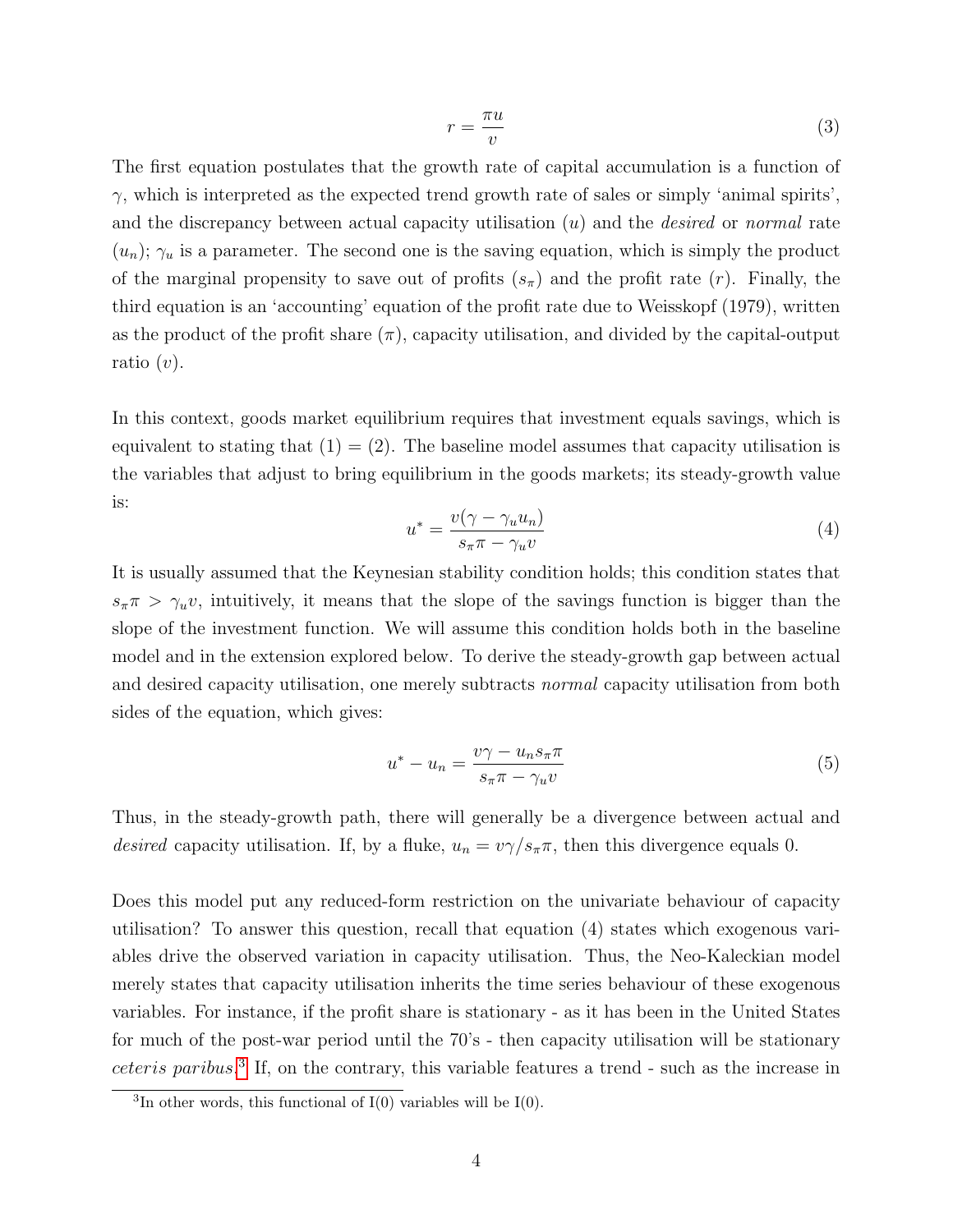the profit share that has been observed in many developed and developing countries since the 70's (Barba & Pivetti, 2009; Stirati, 2013; Stockhammer, 2017) - then capacity utili-sation will feature a downward trend.<sup>[4](#page-6-0)</sup> In short, the baseline version places no restriction whatsoever on the trending behaviour of capacity utilisation, insofar as it is determined by the trending behaviour of the exogenous variables.

Despite this absence of empirical implications for the trend behaviour of capacity utilisation, there are implications for the cross-correlation between capacity utilisation and the growth rate of capital or output. To see this, note that the equilibrium growth rate in the baseline model - which is obtained by plugging equation  $(4)$  in  $(3)$  and the result in  $(2)$  - is equal to:

$$
g^* = \frac{s_\pi \pi (\gamma - \gamma_u u_n)}{s_\pi \pi - \gamma_u v} \tag{6}
$$

Suppose now the economy is driven by shocks to the profit share - that is, by changing the values of  $\pi$ . Whenever  $\pi$  increases capacity utilisation and the growth rate of capital fall. The opposite is true for the capital-output ratio. The main point is that, whatever are the source of business cycle fluctuations - shocks to the profit share, the savings function or the capital output ratio, among others - the correlation between capacity utilisation and the growth rate of capital will be positive. This will hold both contemporaneously in a given country, and on the long run for a cross-section of countries. Perhaps surprisingly, whether this is actually the case has not been documented thoroughly.

### 2.2. The Neo-Kaleckian model with endogenous 'normal' utilisation

A common response to the absence of convergence between the actual and desired rate is to assume that the normal rate is an endogenous variable itself, which adjusts to close the gap. However, it has not been asked whether this model brings out new empirical implications. To present the argument, we use a model developed by Lavoie (1996, pp. 138-142), but models with a similar structure can be found in Amadeo (1986a, 1986b) and Dutt (1997), among others. The model consists of the following equations:

$$
\frac{I}{K} = \gamma + \gamma_u (u - u_n) \tag{7}
$$

$$
\frac{S}{K} = s_{\pi} \frac{\pi u}{v} \tag{8}
$$

<span id="page-6-0"></span><sup>&</sup>lt;sup>4</sup>In the Bhaduri-Marglin (1990) version of the model, a positive trend on the profit share could imply either a downward or an upward trend on capacity utilisation. Nevertheless, the point that capacity utilisation essentially inherits the time series properties of exogenous variables, e.g. the profit share, still remains.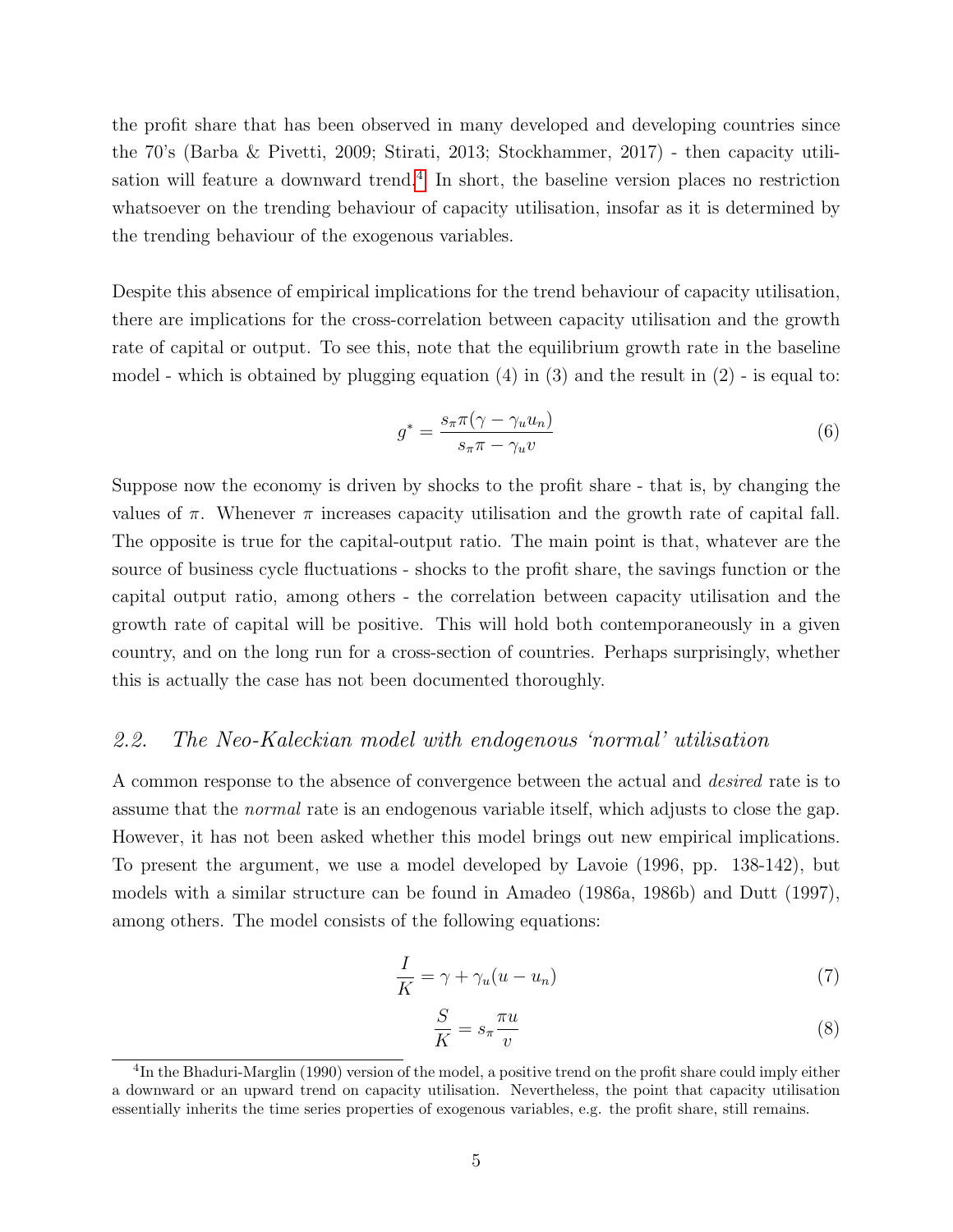$$
\dot{u}_n = \sigma(u - u_n) \tag{9}
$$

$$
\dot{\gamma} = \phi(g - \gamma) \tag{10}
$$

Thus, the new model adds two differential equations: Equation  $(9)^5$  $(9)^5$ , which states that the normal rate of capacity utilisation changes according to the discrepancy between actual and normal rate, and equation (10), which states that the expected trend growth of sales increases whenever the actual growth rate of capital is above the secular trend; this equation is usually seen as formalising the principle of Harrodian instability in the baseline Neo-Kaleckian model.

We solve thoroughly the model in Appendix A. Here we present the steady-state values of both *normal* capacity utilisation and the accumulation rate. *Normal* capacity utilisation is equal to:

$$
u_n = \frac{C\sigma v}{s_\pi \pi \sigma - \phi v \gamma_u} \tag{11}
$$

What are the empirical implications of this model? First, contrary to what has been claimed by Nikiforos (2016, 2018), the stationarity of capacity utilisation series is not a sufficient argument to dismiss the model. To see this, note that from equation (11), if e.g. the profit share or the capital-output ratio are stationary, then the normal rate of capacity utilisation will also be stationary. Moreover, if capacity utilisation were stationary, then its statistical long-run value - which would be the average of a stationary series - would be a natural *proxy* for the *normal* utilisation rate.<sup>[6](#page-7-1)</sup>

A second implication corresponds to the cross-correlation between capacity utilisation and the accumulation rate. Note that we can obtain the steady-state accumulation rate, which will be equal to  $\gamma$ , by simply substituting the steady-state *normal* utilisation rate in the differential equation for the accumulation rate. This gives:

$$
\gamma = \frac{C\sigma s_{\pi}\pi}{s_{\pi}\pi\sigma - \phi v\gamma_u} \tag{12}
$$

It can be shown - as done originally by Lavoie (1996) - that the paradoxes of thrift and costs hold in this model. Thus, this model retains the predictions from the baseline Neo-Kaleckian model: Upon impact, shocks to the savings rate, the capital-output ratio or the profit share will induce movements in capacity utilisation and the accumulation rate that have the same

<span id="page-7-0"></span><sup>&</sup>lt;sup>5</sup>There has been a substantial theoretical debate over the economic rationale behind Equation  $(9)$ ; see Skott (2012) for a theoretical critique, Nikiforos (2016) for a defence which stress what assumptions need to be used to derive a specification like (9) and Girardi and Pariboni (2019) for a response.

<span id="page-7-1"></span><sup>&</sup>lt;sup>6</sup>From a strictly theoretical viewpoint, normal utilisation is the expected average utilisation on newly installed equipment (Ciccone, 1986).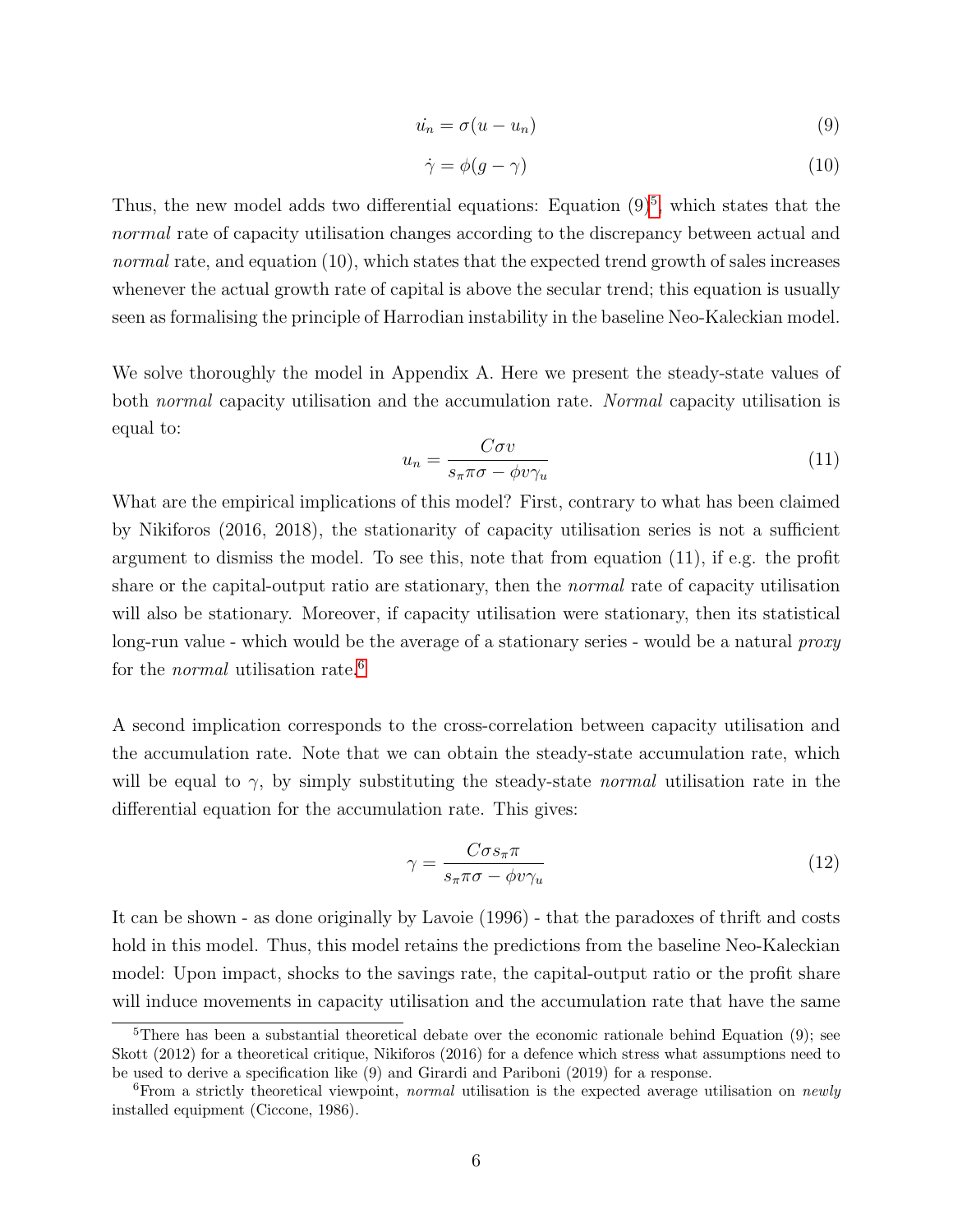sign - which means that the short-run correlation between these variables will be positive. However, this result carries over to the long-run correlation between the normal utilisation rate and the accumulation rate.

### 2.3. The Sraffian Supermultiplier

The Sraffian Supermultiplier model of Serrano (1995) in its current version (Freitas & Serrano, 2015; Serrano & Freitas, 2017) generates a particularly elegant adjustment of effective utilisation towards the normal utilisation in a context where the Keynesian effective demand principle operates even in the long run.[7](#page-8-0) This model is derived from a basic macroeconomic equation, where in equilibrium between aggregate demand and output, which can be represented by the equation below,

$$
Y = C_w + I + Z \tag{13}
$$

Where Y is the current level of aggregate output,  $C_w$  is the aggregate induced consumption, I is the gross aggregate investment and Z is aggregate autonomous consumption and can be defined as 'that part of aggregate consumption financed by credit and, therefore, unrelated to the current level of output resulting from firms production decisions' (Freitas & Serrano, 2015, 2016, p. 4).<sup>[8](#page-8-1)</sup> Assuming that the marginal propensity to consume out of wages is equal to one and given the wage share, aggregate induced consumption can be expressed in the following way:

$$
C_w = \omega Y \tag{14}
$$

Where  $\omega$  is the wage share. Furthermore, if we define h as the marginal propensity to invest of capitalists (or the investment share,  $I/Y$ ), equation (13) can be reduced to the following one:

$$
Y = (\omega + h)Y + Z \tag{15}
$$

<span id="page-8-0"></span><sup>7</sup>Allain (2015, 2018), Pariboni (2016), Lavoie (2016), among others, have introduced autonomous expenditures such as exports, capitalists' consumption, government expenditures or population growth in different versions of the Neo-Kaleckian model achieving similar results. For a critique of the SSM see Nikiforos (2018) and Skott (2019).

<span id="page-8-1"></span><sup>8</sup>This component could embody a diversity of expenditures. In Serrano's thesis (1995) it is mentioned that 'the types of expenditure that should be considered autonomous (. . . ) include: the consumption of capitalists; the discretionary consumption of richer workers that have some accumulated wealth and access to credit; residential 'investment' by households ; firms' discretionary expenditures (that are sometimes classified as 'investment' and sometimes as 'intermediate consumption' in official statistics) that do not include the purchase of produced means of production such as consultancy services, research & development, publicity, executive jets, etc.; government expenditures (both consumption and investment); and total exports (both of consumption and of capital goods since the latter do not create capacity within the domestic economy).' (ibid., 1995, pp. 15-16, fn. 9).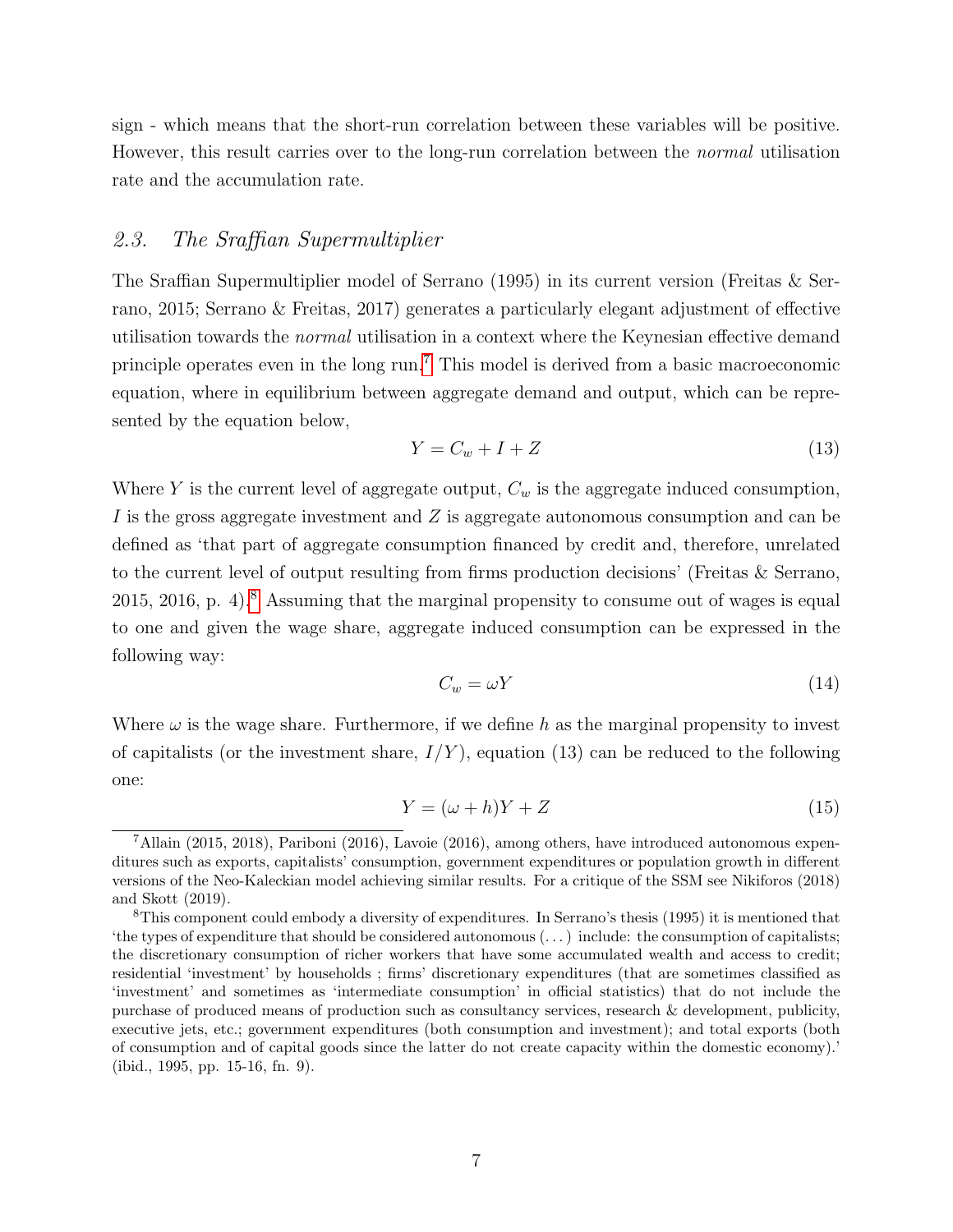Thus,  $\omega + h$  can be considered the marginal propensity to spend of the economy as a whole. In equilibrium:

$$
Y = \left(\frac{1}{s_{\pi} - h}\right)Z\tag{16}
$$

Given the capital-output ratio  $v = K/Y_K$ , where  $Y_K$  is full capacity output and K is the level of installed capital stock, capacity utilisation can be defined as  $u = Y/Y_K$ , and its rate of growth as  $g_u = g - g_K$ . Replacing  $g_u = \dot{u}/u$  we can derive the behaviour through time of the level of capacity utilisation,

$$
\dot{u} = u(g - g_K) \tag{17}
$$

Whenever the rate of growth of aggregate demand  $(g)$  is higher (lesser) than the rate of capital accumulation  $(g_K)$ , the effective capacity utilisation will increase (decrease). In the short run, a divergence might occur and implies a positive relationship between the level of u and g. Since v is given, after some algebraic manipulations<sup>[9](#page-9-0)</sup>, we can formulate the growth rate of capital:

$$
g_K = \frac{I/Y}{v}u\tag{18}
$$

The above identity states that the rate of capital accumulation is equal to the investment share  $I/Y$  divided by the capital-output ratio v and multiplied by utilisation capacity level u.

The marginal propensity to invest, moreover, is endogenous in the long run. Changes are explained by inter-capitalist's competition which is what drives the tendency of capacity to adjust to demand. The mechanism is the following one: Given a planned or desired capacity utilisation which allows the minimisation of normal costs, under free competition, entrepreneurs will try to reach the former in the long-run through changes in the size of capacity - investment or disinvestment process. In this sense,  $h$  could be 'provisionally' assumed as given in the short run (ibid., 2015, p. 4), so any increase in u will lead an increase in  $g_K$ ; in the long run, h could be considered endogenous, and the flexible accelerator investment function can be defined as follows,

$$
\dot{h} = h\gamma_u(u - u_n) \tag{19}
$$

where  $\dot{h}$  is the change of investment share through time,  $\gamma_u$  is a parameter between 0 and 1 (in general, a low value),  $u_n$  the *normal* capacity utilisation. Deriving equation (16) with

<span id="page-9-0"></span><sup>&</sup>lt;sup>9</sup>Assuming depreciation of capital is zero and dividing the well-known law of capital accumulation  $I = K$ by K, we can derive that  $K/K = I/K = g_K$ , and multiplying and dividing by Y and  $Y_K$  (i.e.,  $\frac{I}{K} = \frac{I}{Y} \frac{Y_K}{Y_K} \frac{Y_K}{K}$ ) we can conclude a specific relationship between capital accumulation, capital-output ratio and utilisation capacity.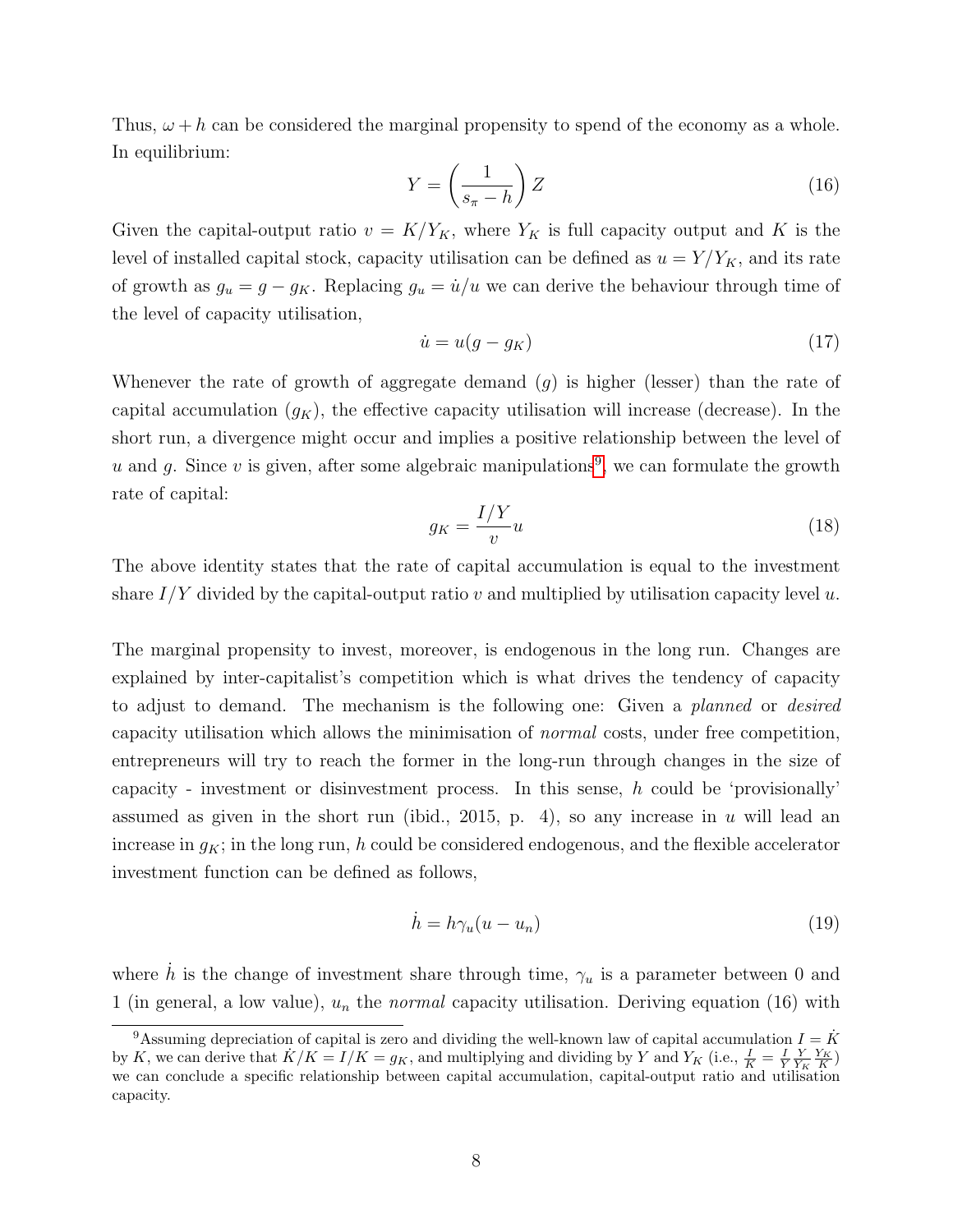respect to time, we get the following expression for  $g$ :

$$
g = g_Z + \frac{h\gamma_u(u - u_n)}{s_\pi - h} \tag{20}
$$

The rate of growth of aggregate output is driven by autonomous components of effective demand (in this case, autonomous consumption) plus a term that takes into account the adjustment of capacity. Replacing equation (18) and equation (20) into equation (17) we arrive at the following system of differential equations:

$$
\dot{h} = h\gamma_u(u - u_n) \tag{21}
$$

$$
\dot{u} = u(g_Z + \frac{h\gamma_u(u - u_n)}{s_\pi - h} - \frac{h}{v}u)
$$
\n
$$
(22)
$$

While in the fully adjusted situation  $\dot{h} = \dot{u} = 0$ , then  $u = u_n$  and  $g_Z = g_K = g^* = hu_n/v$ . Given that  $u_n$  is independent of growth at this stage of the analysis and could be considered a parameter, there is no relationship at all between  $g^*$  and  $u$  in the fully adjusted situation. The rate of growth of aggregate demand has no impact on the level of capacity utilisation in the long run.

Starting from a fully adjusted situation, let us assume that there is a positive and permanent shock to  $g_Z$ . At first, whenever we introduce a shock<sup>[10](#page-10-0)</sup> to  $g_Z$ , this will be accommodated by an increase in  $u$  in the short run, but in the long run, as a result of the accelerator mechanism  $(h)$ , capacity will adjust and u will return to  $u_n$ . Under these conditions, the multiplicity of results derived from the previous Neo-Kaleckian models are reduced to one. In the long-run, there must be a tendency of u towards its exogenous value  $u_n$  as a result of the process of investment or disinvestment. Effective utilisation rates are prone to be mean reverting (Serrano, 2007, p. 13, fn. 18). Hence, the gap between u and  $u_n$  in stationary state is zero and the causality runs from u to  $u_n$ .

To conclude, the empirical implications derived from the Sraffian Supermultiplier are that there must be a positive correlation between  $g$  and  $u$  in the short run, while in the long run this relationship ceases to exist. Moreover, u gravitates around  $u_n$  until its equalisation is fulfilled in the steady state; thus, it might be interpreted as a stationary variable.

<span id="page-10-0"></span><sup>&</sup>lt;sup>10</sup>See Freitas & Serrano (2015) for a discussion on the stability conditions of the equilibrium.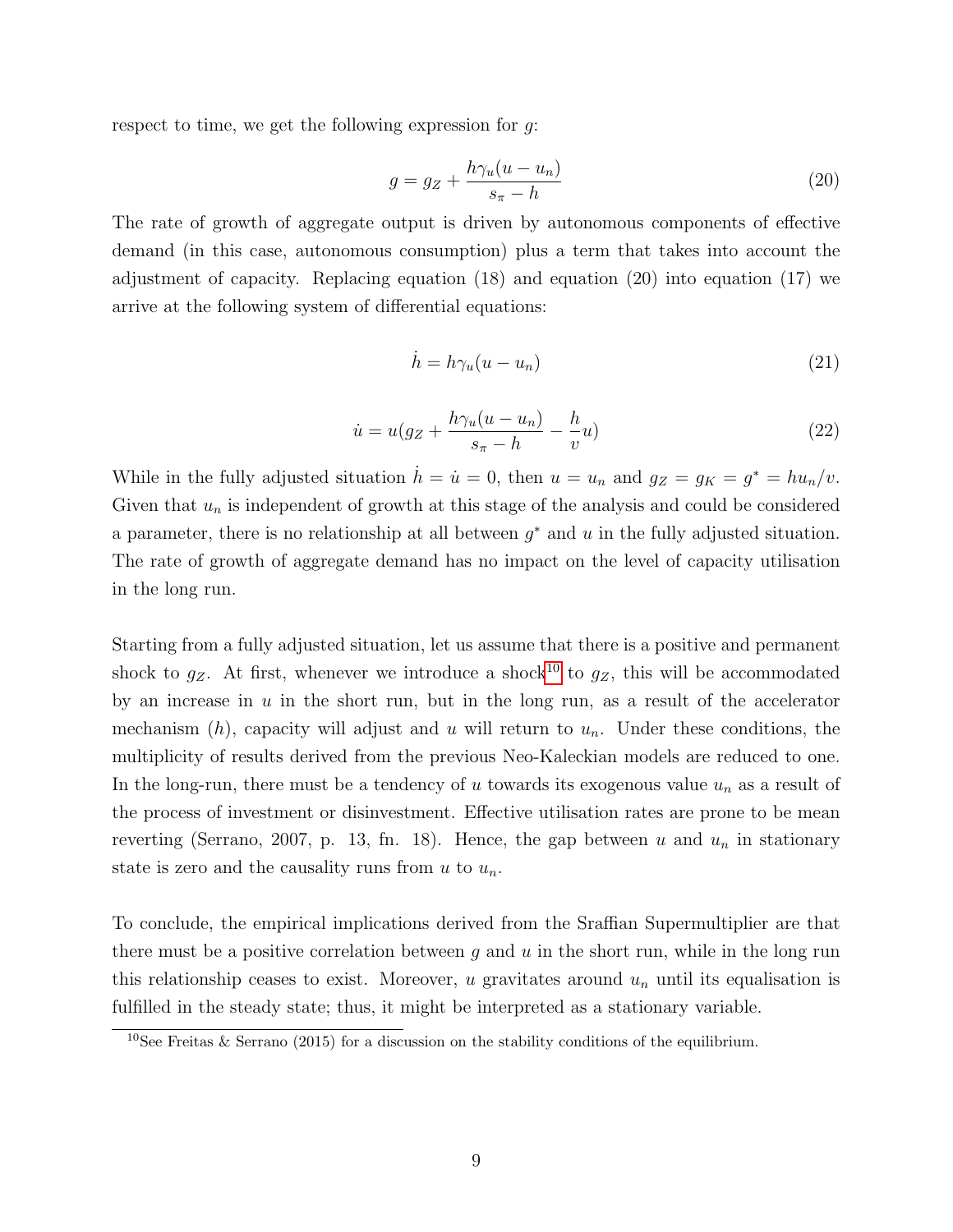### 2.4. A theoretical summary

To summarise our theoretical discussion, Table [1](#page-11-0) presents the empirical predictions regarding the trending behaviour of capacity utilisation, and the correlations between capacity utilisation and the rate of accumulation over different time horizons. The main message is the following: Models which achieve convergence between the actual and the desired rate by making the former move towards the latter impose stationarity and no correlations between the rate of accumulation and capacity utilisation in the long-run; while models which do not achieve convergence or those that achieve this convergence through movements in the normal rate towards the actual rate impose no restriction on the trending behaviour of capacity utilisation, and predict both short-run and long-run positive correlations between utilisation and the rate of accumulation. We now turn to test these empirical implications.

<span id="page-11-0"></span>

| Table 1: Empirical Predictions |                                                   |     |        |  |  |  |  |  |
|--------------------------------|---------------------------------------------------|-----|--------|--|--|--|--|--|
| Model                          | Trends in u $Corr(u, g)$ $Corr(\bar{u}, \bar{g})$ |     |        |  |  |  |  |  |
| NK baseline                    | Unrestricted                                      | >() | >()    |  |  |  |  |  |
| NK w/ endogenous $u_n$         | Unrestricted                                      | >() | >0     |  |  |  |  |  |
| Sraffian Supermultiplier       | Stationary                                        | >() | $=$ () |  |  |  |  |  |

# 3. Data Sources and Descriptive Statistics

In order to test the predictions of the models discussed above, we will use data on capacity utilisation and the accumulation rate for a cross section of countries. Since data on the accumulation rate are not widely available, we show how we can combine theory and data on output growth to test the relevant predictions. In both of the models discussed above, there is an underlying fixed-coefficients production function which states the following:

$$
Y = \min\{\frac{uK}{v}, aL\}
$$
\n(23)

Where Y is output, K is capital stock, a is the productivity of labour, v is the inverse of capital productivity, and  $L$  is quantity of labour. With this technology, profit-maximising capitalists will employ capital according to:

$$
Y = \frac{uK}{v} \tag{24}
$$

If we log-difference the above equation, we obtain: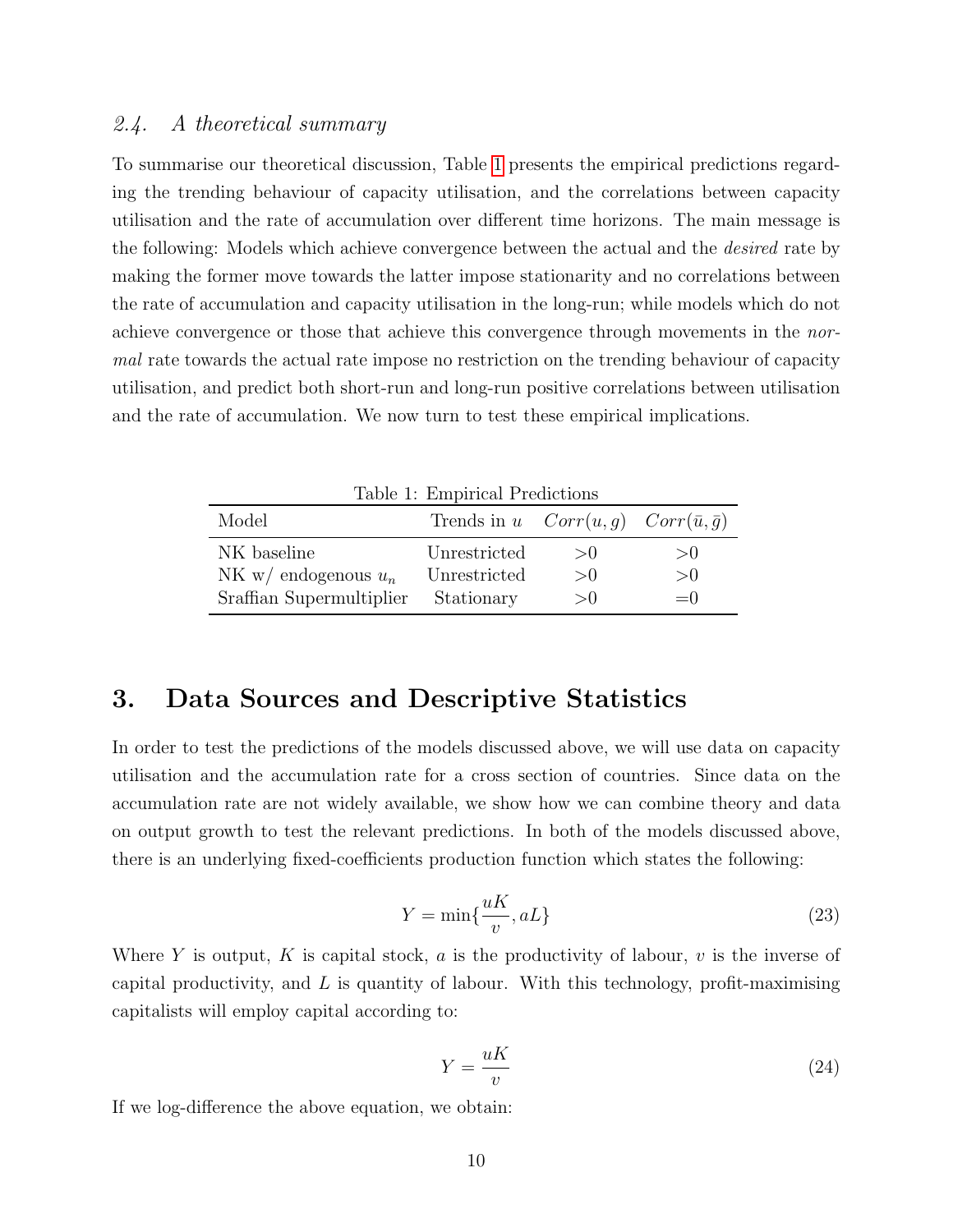$$
g^Y = g^u + g^K - g^v \tag{25}
$$

Where, for small variations, g denotes the growth rate of a variable. Given the assumption of no technical progress,  $g^v = 0$  at all time. This leaves us with:

$$
g^Y = g^u + g^K \tag{26}
$$

Thus, one way we can compute the growth rate of capital - in the light of our theoretical model - as the residual between output growth and the growth of capacity utilisation. Moreover, if capacity utilisation is stationary - that is,  $g^u = 0$  as  $t \to \infty$  - then, we can simply use output growth as a substitute for the growth rate of accumulation, at least with regards to the long-run implications of the models. Given the mentioned lack of data on quarterly accumulation rates, we adopt this procedure.

The next question concerns where and how to obtain data for capacity utilisation. This is a controversial issue, since there are multiple ways to compute capacity utilisation. One often used procedure is to use a filtering method to obtain the trend in output, and divide current output by its trend level. Another procedure is to directly ask entrepreneurs for their capacity utilisation level in manufacturing surveys, and then to aggregate these survey responses, as it is done, for example, by the US Census Bureau.

This last procedure has sparked a lively controversy in the recent macroeconomics literature. Nikiforos has recently argued that the FRB data is measured in such a way is 'stationary by construction' (Nikiforos, 2016, p. 2; 2018, p. 7), as such, he disregards this series and proposes alternative series on the workweek of capital. However, as we have noted in a recent comment of his work (Gahn  $\&$  González, 2019), if one agrees with the author that the FRB is stationary by assumption, then the measurement error must have a unit root. This means that surveys would be collected in such a way that (random) errors taken in each period would permanently affect the series. We argue that this is not a reasonable assumption. Furthermore, we show that there is strong evidence that Nikiforos's additional series are also stationary.

Another comment with regards to these type of measures, noted by Shaikh (1987, 1989, 1992, 2016), is that these surveys take the subjective value answered by plant managers at face value. For instance, it could be the case that entrepreneurs always interpret capacity utilisation over 'normal' output, not over the maximum technically feasible output. With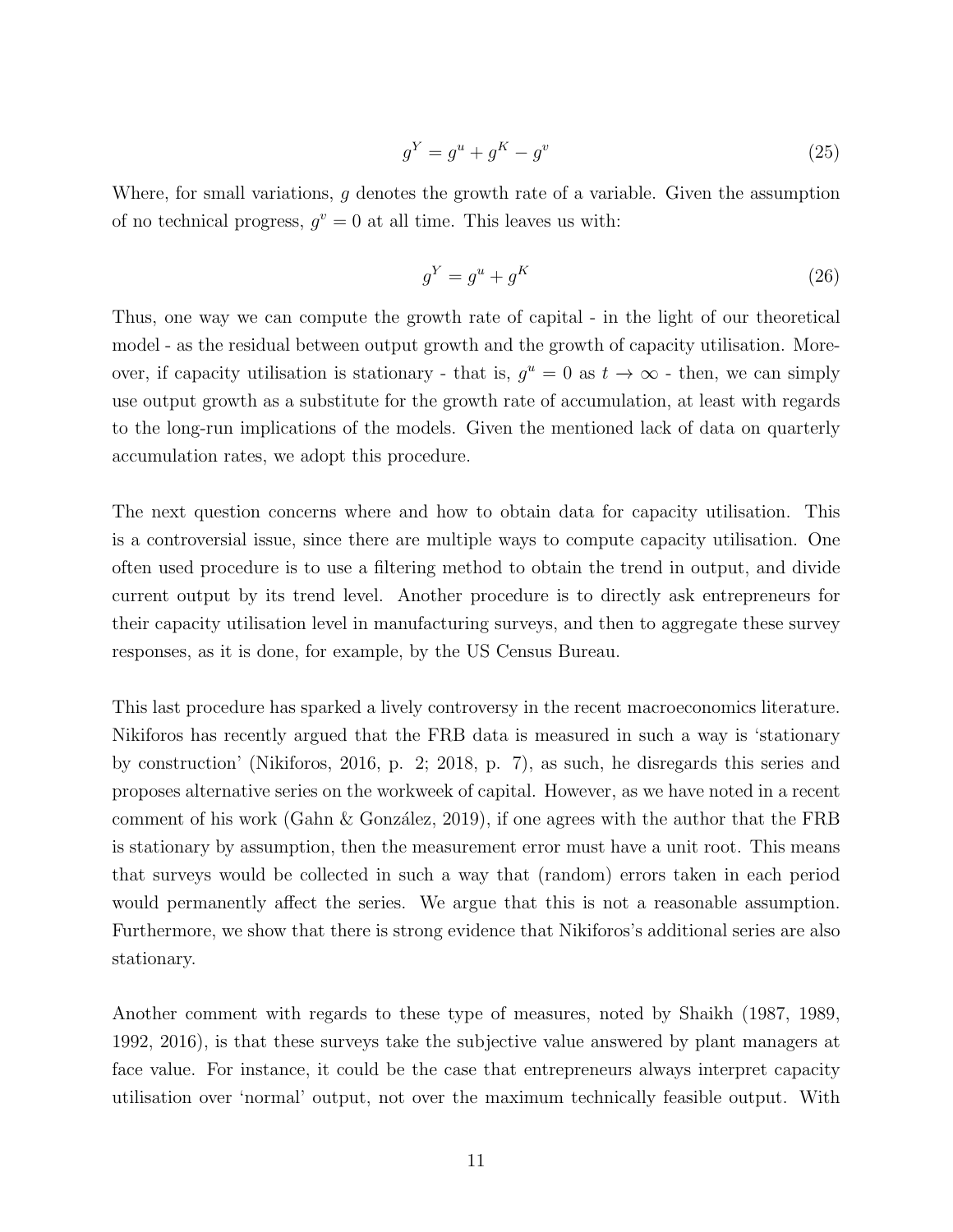regards to this point, Gahn (2019) claims that the US Census Bureau runs a parallel question which allows to measure maximum technical capacity and that the trend in both time series are quite similar. In other words, while it is probably true that capacity utilisation contains measurement error in levels, it's unreasonable to assume that there is measurement error in growth rates. Overall, we think it is safe to use utilisation measures derived from these surveys to conduct our empirical analysis.



Fig. 1. Panel Data: Capacity Utilisation Rate by Country

Source: own elaboration based on data provided. See Appendix C for details.

Both output growth and capacity utilisation were obtained from the OECD's database. Capacity utilisation was obtained from the Business Tendency Surveys<sup>[11](#page-13-0)</sup> and the national agencies of Argentina (INDEC<sup>[12](#page-13-1)</sup>) and Brazil (BCB<sup>[13](#page-13-2)</sup>). We only used capacity utilisation se-

<span id="page-13-0"></span><https://stats.oecd.org>

<span id="page-13-1"></span><https://indec.gob.ar>

<span id="page-13-2"></span><https://bcb.gov.br>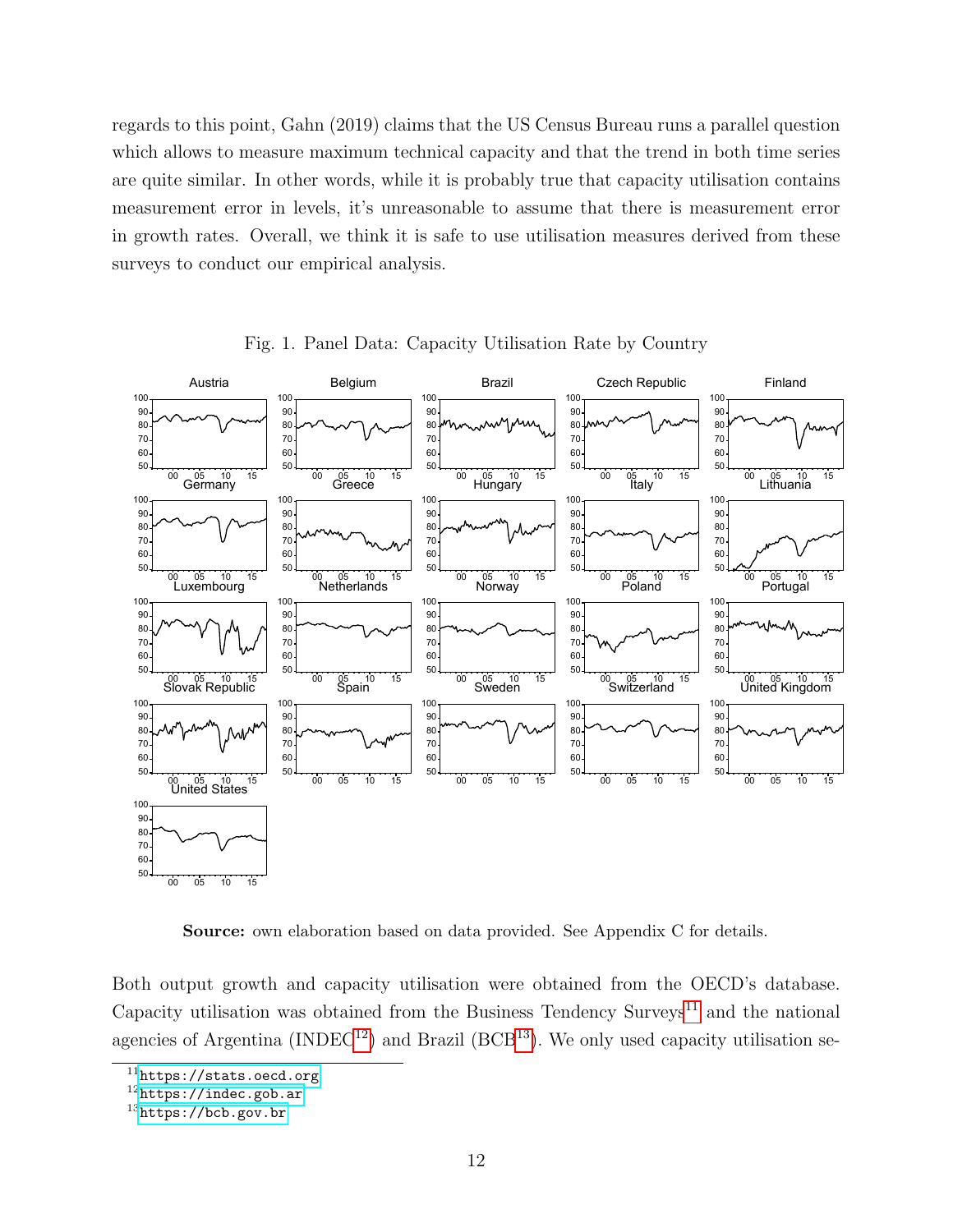ries which were constructed in levels (e.g. some series are constructed asking entrepreneurs whether their utilisation rate is 'above', 'below' or 'around' the normal rate they use). We removed any seasonal components from the Argentinian case applying X-13ARIMA-SEATS. All the other series had their seasonal components removed. We opt to retain series at quarterly rather than yearly frequencies. This last choice is guided by the fact that we want to distinguish the contemporaneous cross-correlation between the growth rate of output and capacity utilisation and its-long run value in our cross-section of country; given that the contemporaneous correlation is given usually at business cycle frequencies, we choose quarterly data instead of annual data.

Figure 1 plots a balanced panel starting in 1996Q1 and ending in 2017Q4 for 21 quarterly capacity utilisation series (Argentina, Indonesia and Ireland were excluded because of insufficient data). As it can be seen, the series seem fairly heterogeneous, despite some common features among them, such as the strong drop around the global financial crisis. Visual inspection suggest that only Lithuania seems to have a strong upward trend, while Greece seems to have a downward trend after 2009. The other series seem trendless, and vary greatly in their volatility.

Figure 2 plots the growth rate of output for our balanced panel. Visual inspection suggests, as it's well known, that the growth rate of output tends to be trendless, even in those countries which seem to have a trend in capacity utilisation (such as Lithuania and Greece.) Furthermore, the common dip in the series during the global financial crisis is very evident in the data, which means there is some strong cross-sectional dependence as well. Finally, while the series seems pretty smooth for a number of countries, for quite a few its apparent than the growth rate is highly volatile, even more than capacity utilisation.

To get a further feel of the behaviour of capacity utilisation, we compute moments of interest for each country; namely, the mean and the first-order autocorrelation. Additionally, we compute the start and end date of each series. These two moments serve as measures of the central tendency and persistence, respectively. Table 2 computes these moments. A few results stand out. First, while there is some cross-country dispersion in utilisation rates, the mean of each series seems to fluctuate around 75% and 80%. Secondly, while the series show some degree of persistence, they are far from suggesting a unit root, except in the case of Lithuania, which shows a persistence of 0.99. As a matter of fact, if one takes as a benchmark the data in Stock and Watson (1998), capacity utilisation is less persistent than most other macroeconomic variables in level, except for the unemployment rate; in other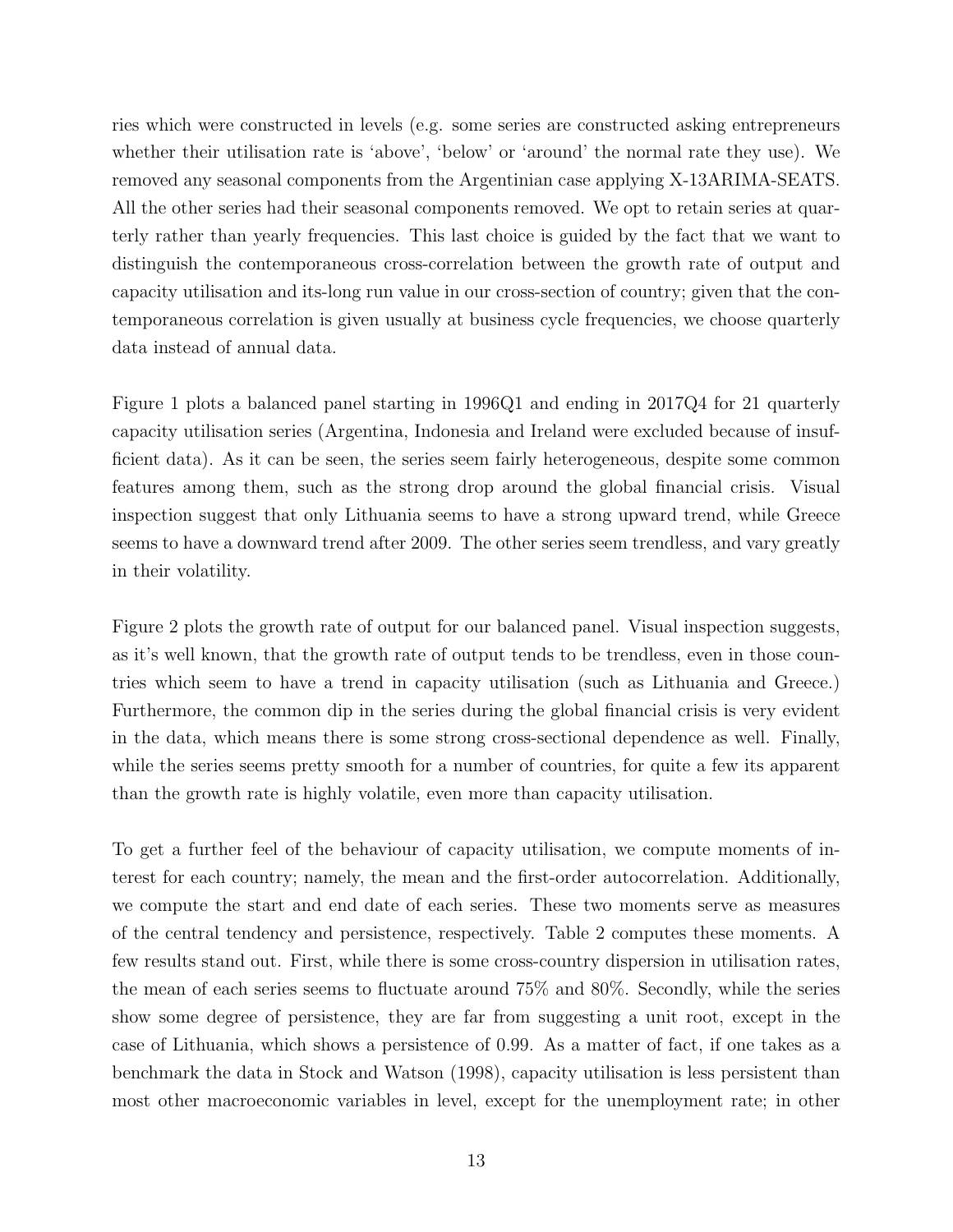

Fig. 2. Panel Data: Growth Rate by Country

Source: own elaboration based on data provided. See appendix C for details.

words, unexpected shocks to capacity utilisation die relatively quickly compared to other macroeconomic series.

# 4. Estimation Strategy

## 4.1. Univariate Time Series

In order to test the existence of a unit root in each series, we conduct two classes of unit root tests: univariate and panel-data tests. For our univariate specifications, we search for the best specification of the form: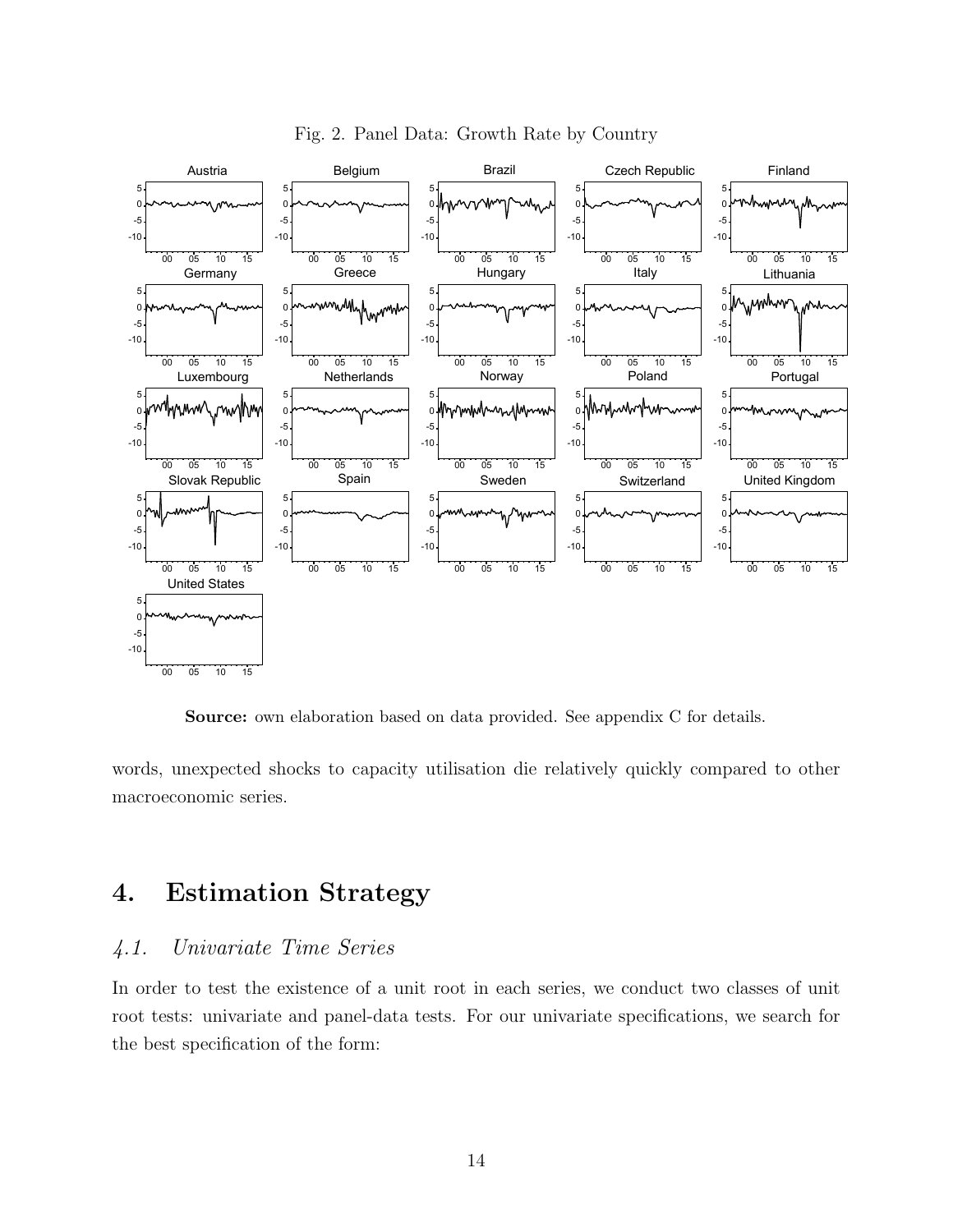| Country         | Mean     | Persistence | Time frame    |
|-----------------|----------|-------------|---------------|
| Argentina       | $71.6\%$ | 0.85        | 2002Q1-2015Q2 |
| Austria         | 85.2%    | 0.88        | 1996Q1-2017Q4 |
| Belgium         | 78.9%    | 0.92        | 1978Q2-2017Q4 |
| <b>Brazil</b>   | 80.8%    | 0.81        | 1970Q2-2017Q4 |
| Czech Republic  | 82.4%    | 0.87        | 1991Q1-2017Q4 |
| Finland         | 82.1%    | 0.88        | 1991Q1-2017Q4 |
| Germany         | 84.2%    | 0.93        | 1960Q1-2017Q4 |
| Greece          | $73.7\%$ | 0.93        | 1985Q1-2017Q4 |
| Hungary         | 78.7%    | 0.83        | 1986Q2-2017Q4 |
| Indonesia       | 72.3%    | 0.44        | 2002Q1-2017Q3 |
| Ireland         | 75.3%    | 0.61        | 1985Q1-2008Q2 |
| Italy           | 75.1%    | 0.88        | 1968Q4-2017Q4 |
| Lithuania       | 63.7%    | 0.99        | 1993Q1-2017Q4 |
| Luxembourg      | 79.8%    | 0.89        | 1985Q1-2017Q4 |
| Netherlands     | 82.0%    | 0.92        | 1971Q4-2017Q4 |
| Norway          | $80.6\%$ | 0.91        | 1978Q1-2017Q4 |
| Poland          | 73.4%    | 0.92        | 1992Q2-2017Q4 |
| Portugal        | 80.1%    | 0.88        | 1977Q1-2017Q4 |
| Slovak Republic | 80.2%    | 0.80        | 1993Q4-2017Q4 |
| Spain           | 79.3%    | 0.92        | 1965Q2-2017Q4 |
| Sweden          | 83.6%    | 0.87        | 1996Q1-2017Q4 |
| Switzerland     | $83.6\%$ | 0.88        | 1967Q2-2017Q4 |
| United Kingdom  | 80.9%    | 0.87        | 1985Q1-2017Q4 |
| United States   | 80.2%    | 0.94        | 1967Q1-2017Q4 |

Table 2: Moments of Capacity Utilisation

Source: own elaboration based on data provided. See Appendix C for details.

$$
u_t = \alpha + \sum_{k=j}^{K} \beta_k u_{t-k} + \varepsilon_t \tag{27}
$$

That is, we work with  $AR(k)$  models were we seek to determine the order of k before implementing our tests. We choose the Bayesian Information Criteria (BIC) to search for the best model. Our election is justified on the grounds that the BIC is known to be a consistent model selection in this context (Schwarz, 1978), unlike the Akaike information criteria. Furthermore, it does not penalise the number of parameters as much as the Hannan-Queen criteria, and as Choi (2015) documents, truncation the lag order of AR(p) by a low number may cause power problems in unit root tests.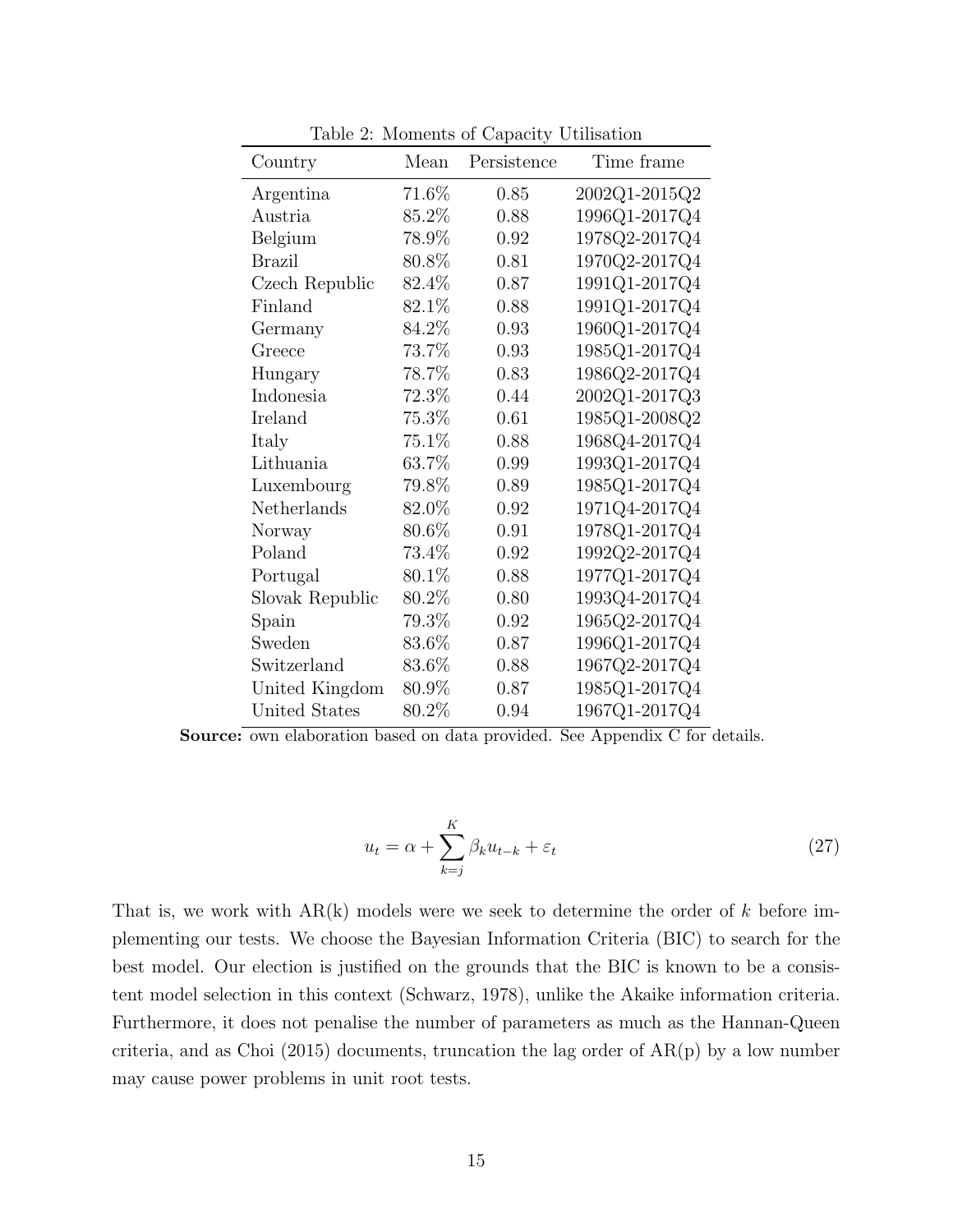It should be noted that we omit MA components and deterministic trends for our specifications. Linear trends are omitted because the value of capacity utilisation is bounded between 0 and 1; thus, including deterministic trends would imply that on the long run capacity utilisation exceeds any of these bounds. MA components are omitted given that AR approximations are only poorly behaved whenever the MA components have root close to 1. When using Hannan-Risannen (1982) method to search for the best ARMA process, MA components did not register a unit root.<sup>[14](#page-17-0)</sup> After searching for the best  $AR(p)$  model, we implement the two most popularly used unit root tests: the Augmented Dickey-Fuller (ADF) test and the Phillips-Perron (PP) test.

### 4.2. Panel Time Series

The main reason behind performing unit root tests in Panel data is to gain statistical power and to improve on the power of their univariate counterparts; however, a number of issues which are absent by construction in the univariate setting appear when we consider panel time series, namely, unobserved heterogeneity and cross-sectional dependence; while some problem of the univariate setting persist, such as, bias of the traditional tests, e.g. Dickey Fuller, among others (Pesaran, 2015). For our panel data specifications, we search for the best specification of the form:

$$
u_{it} = \alpha_i + \sum_{k=j}^{K} \beta_k u_{i,t-k} + \varepsilon_{it}
$$
\n(28)

where the null hypothesis is that all time series are random walks  $(H_0 : \beta = 0)$  and under the alternative a significant fraction of all time series are assumed stationary with  $\beta < 0$  for all countries i.

We proceed in the following fashion: first, we will check if our panel suffers from crosssectional dependence. Panel unit root tests have low power and sever size distortions when errors are cross-sectionally correlated (Choi, 2015). In case our panel data suffers from crosssectional dependence, we should go on with second generation unit root tests that allow the possibility of cross-section dependence.

We first consider the test designed by Breitung & Das (2005), which is consistent under  $(T > N)$ . It holds power in the case of heterogeneous  $\beta_{ik}$ , and performs well in the case of

<span id="page-17-0"></span><sup>14</sup>Results are available upon request.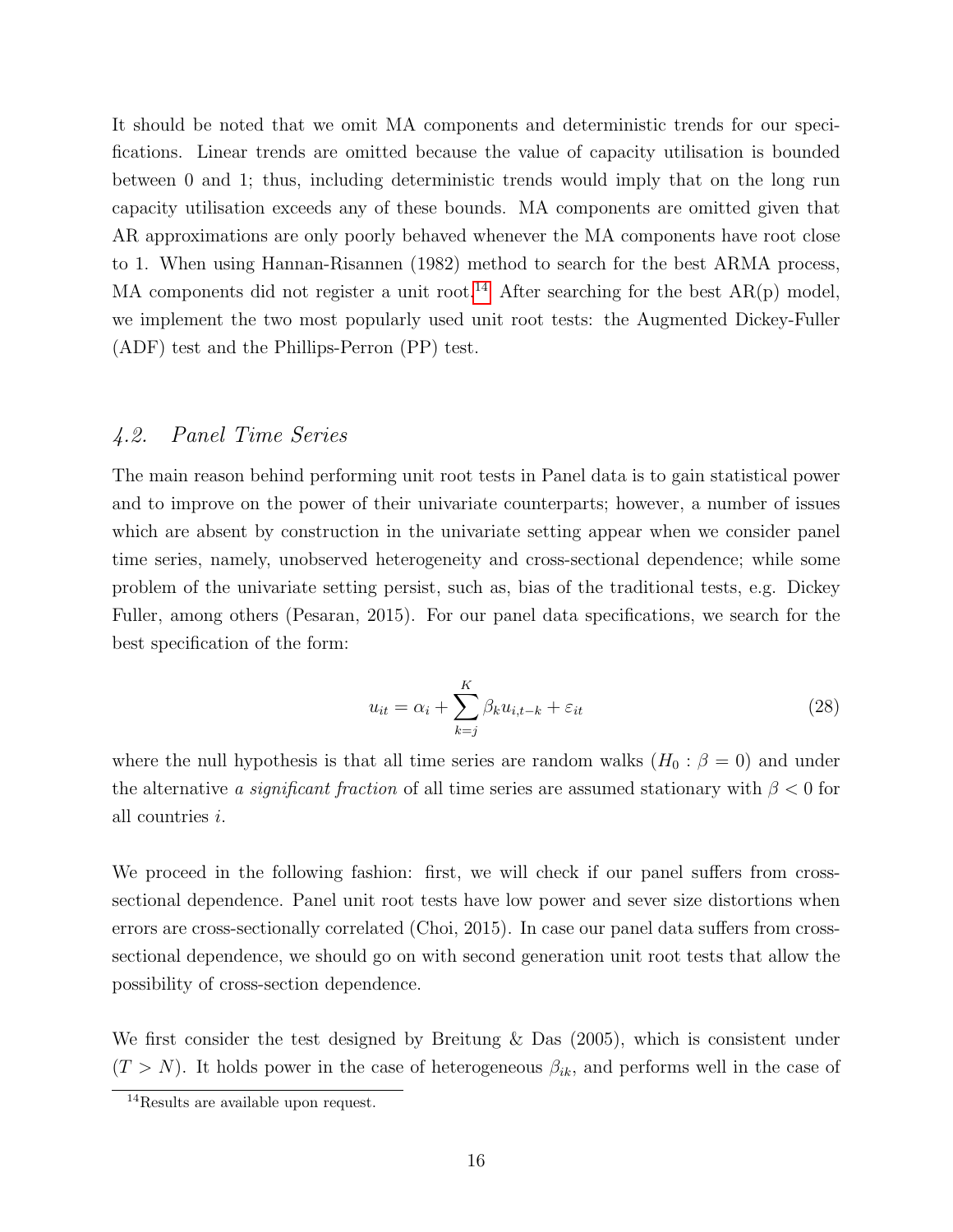weak cross-sectional dependence. These authors, under a weak error dependence assumption, consider the following autoregressive model,

$$
\Delta u_{it} = \alpha_i + \beta u_{i,t-k} + \Gamma_i \Delta u_{i,t-k} + \varepsilon_{it}
$$
\n(29)

where  $\varepsilon_{it}$  is a cross-sectionally correlated white noise process. On the other hand, Pesaran (2007), assuming a homogeneous AR processes, works with a cross-section correlated by common factors and performs tests using large T and large N. The main limitation of Pesaran (2007) is that this model imposes homogeneity across cross-sectional units. His Cross Section Augmented Dickey Fuller (CADF) regression equation is the following one:

$$
\Delta u_{it} = \alpha_i + \beta_i u_{i, t-k} + \chi_i \Delta \overline{u} + \delta_i \overline{u} + \varepsilon_{it}
$$
\n(30)

where  $\Delta \bar{u}$  is the average of the cross-section difference and  $\bar{u}$  is the cross-section average. Also he proposes a cross-sectional augmented test (CIPS, in Im, Pesaran and Shin, 2003) which is a simple average of the individual CADF tests. The great advantage of this approach is that the cross-sectional correlation is eliminated by simple OLS without estimating factors and factor-loading coefficients as other approaches require (Choi, 2015).

While there is a vast literature on panel unit-root tests, both of the tests mentioned above can be computed by simple OLS regressions and are available in most statistical packages. Thus, these two tests suffice as a robustness check that the majority of our panel possesses or not a unit root component.

### 4.3. Short and Long-run correlations

We are mainly interested in distinguishing between short-run and long-run correlations between output growth and capacity utilisation. As it should be clear from our theoretical discussion, in Neo-Kaleckian models, irrespective of what causes differences in the equilibrium values of output growth and capacity utilisation, there should be a positive correlation between these two in the long run: countries with higher 'animal spirits', for example, should have higher equilibrium values of utilisation rates and growth rates. According to the Supermultiplier model, however, countries with higher  $g_Z$  should have higher growth rate of output, but no higher long-run capacity utilisation; we would expect this correlation to be 0.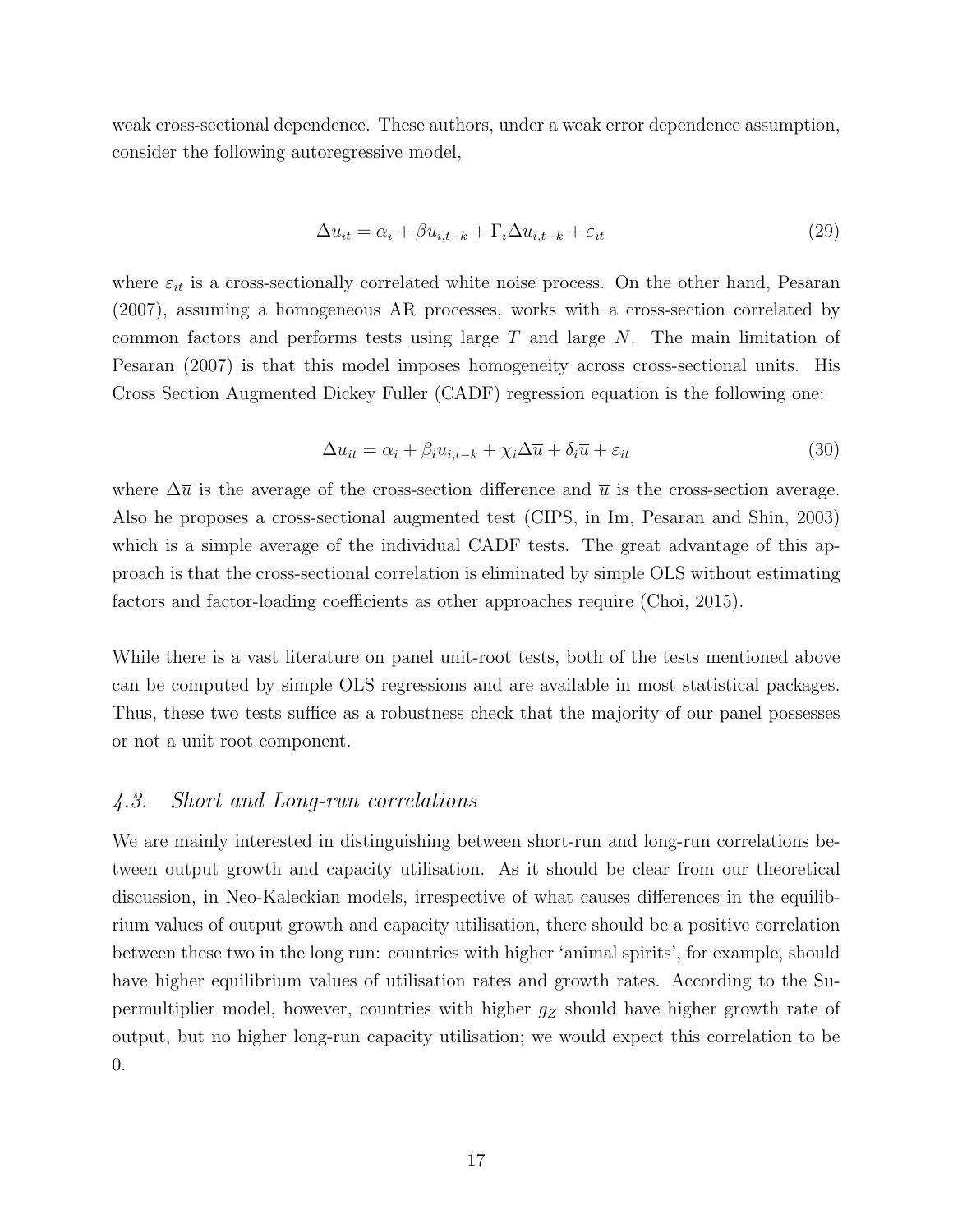A convenient way to summarize short-run correlations is by means of computing  $\rho_{g_{t-k},u_t}^i$ , that is, the cross-correlation between growth and capacity utilisation in country  $i$ , at different time horizons by making  $g_{t-k}$  vary. Then, we can graph  $\bar{\rho}_{g_{t-k},u_t}$ , the average correlation for different time horizons. Besides showing whether this correlation is positive or negative contemporaneously, it will show us whether capacity utilisation leads or lags output-growth - a fact which future Post-Keynesian growth models could aim to match.

There are various methods to compute long-run correlations; however, a very simple one, which exploits the stationarity of two variables, would be to obtain averages of utilisation and growth,  $\bar{u}_i, \bar{g}_i$  for each country, and then two compute the cross-country correlation between these two variables,  $\bar{\rho}_{\bar{g},\bar{u}}$ . If these two variables are stationary, then averaging over the time dimension will give us an estimate of the long-run value of the series. As we will show, the majority of our countries have stationary utilisation, which makes this simple method appealing. As with our panel-data unit-root tests, we will analyse our balanced panel, to make sure that both correlations are being computed over the same  $n$ , and over the same years.

## 5. Results

### 5.1. Univariate Results

Our main results for the univariate setting are shown in Table 3. As mentioned before, we select the best  $AR(p)$  model with which to conduct our tests using the BIC criterion.

The first two columns report the test statistics of both ADF and PP tests. As it can be readily appreciated, both tests allow to reject the null of a unit root at any conventional significance level for 22 out of the 24 countries. Furthermore, for 21 out of 24 the null is rejected at the standard significance level of 5%. Given the usual power concerns regarding unit root tests, we consider this as convincing evidence of the stationarity of capacity utilisation.

### 5.2. Panel Data Results

As we can see from Figure 1, there are some common cycles between countries and the strong cross-sectional dependence is confirmed by many different tests, which are presented in Table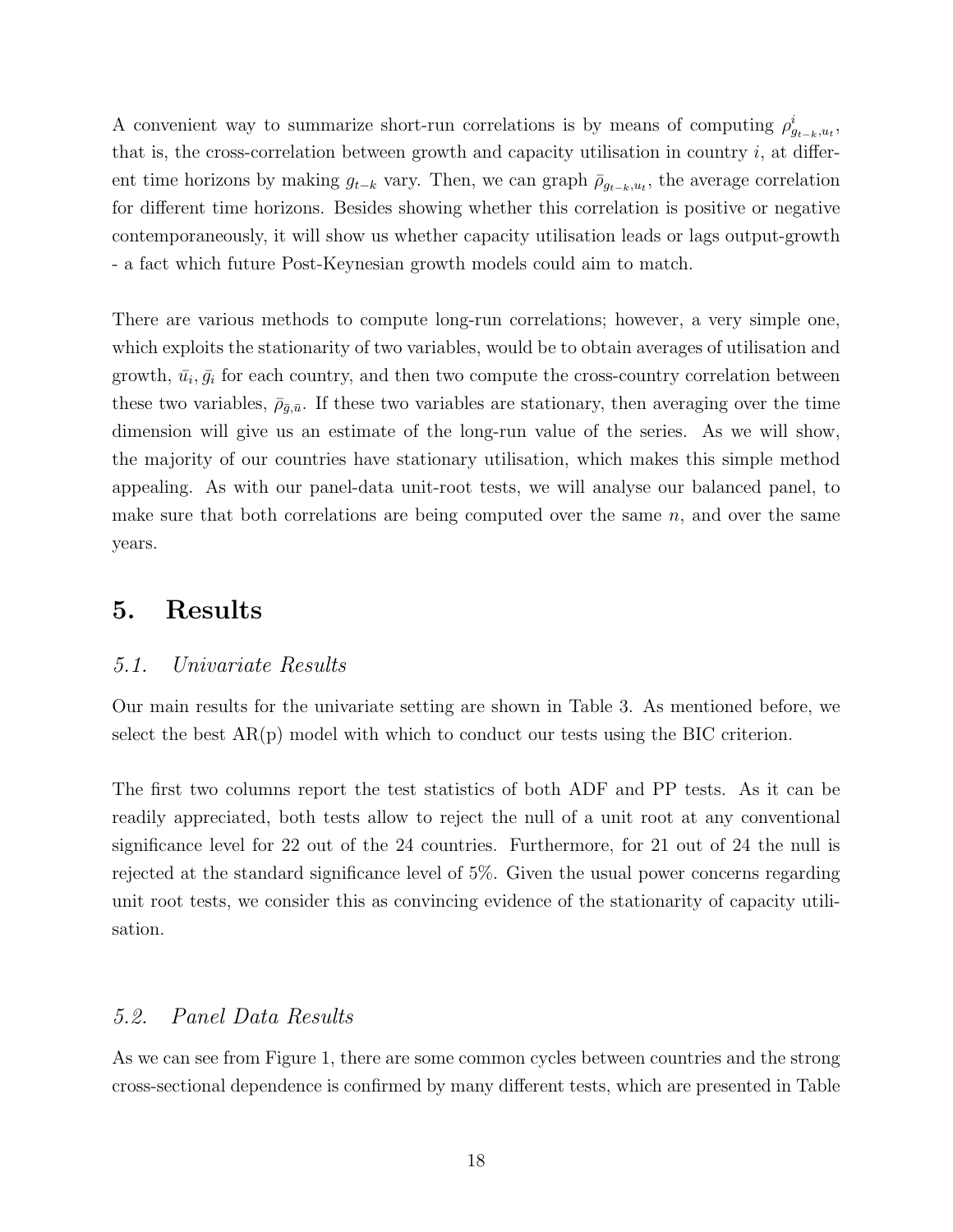| Country         | ADF                                     | PP          |
|-----------------|-----------------------------------------|-------------|
| Argentina       | $-7.231***$                             | $-6.410***$ |
| Austria         | $-3.390**$                              | $-2.913**$  |
| Belgium         | $4.566***$                              | $-3.451**$  |
| <b>Brazil</b>   | $-2.719*$                               | $-4.921***$ |
| Czech Republic  | $\textbf{-2.874}^{\textbf{\texttt{*}}}$ | $-3.068**$  |
| Finland         | $-3.595***$                             | $-2.676*$   |
| Germany         | $-5.105***$                             | $-4.091***$ |
| Greece          | $-2.066$                                | $-1.881$    |
| Hungary         | $-3.378**$                              | $-3.141**$  |
| Indonesia       | $-5.830***$                             | $-5.872***$ |
| Ireland         | $-5.733***$                             | $-5.615***$ |
| Italy           | $-4.199***$                             | $-4.149***$ |
| Lithuania       | $-0.485$                                | $-0.769$    |
| Luxembourg      | $-3.309**$                              | $-3.101**$  |
| Netherlands     | $-3.129**$                              | $-2.864*$   |
| Norway          | $-2.694*$                               | $-2.826*$   |
| Poland          | $-7.103***$                             | $-6.334***$ |
| Portugal        | $-2.727*$                               | $-3.322**$  |
| Slovak Republic | $-3.306**$                              | $-3.306**$  |
| Spain           | $-3.543***$                             | $-2.976**$  |
| Sweden          | $-3.299**$                              | $-2.896**$  |
| Switzerland     | $-4.608***$                             | $-3.905***$ |
| United Kingdom  | $-2.840*$                               | $-3.162**$  |
| United States   | $-4.003***$                             | $-3.175***$ |

Table 3: Time Series Unit Root Tests

Note:  $* = p < 0.1, ** = p < 0.05, ** = \text{pval} < 0.01.$ 

Source: own computations based on data provided in Table 2. 1977Q3 missing value of Brazil was completed with a simple average. Netherland's tests were performed since 1977Q4 because of missing values.

### 4.[15](#page-20-0)

According to the tests performed, a *significant fraction* of the cross-section units is stationary. Breitung & Das (2005) and Pesaran (2007) reject strongly the null hypothesis that a significant fraction of the series contain a unit root and homogeneous non-stationary processes, respectively, in panel data series of capacity utilisation.[16](#page-20-1)

<span id="page-20-1"></span><span id="page-20-0"></span><sup>&</sup>lt;sup>15</sup>Particularly, the Breusch-Pagan LM is valid for  $N$  relatively small and  $T$  sufficiently large.

<sup>&</sup>lt;sup>16</sup>The Breitung & Das (2005) with pre-whitening and the Pesaran (2007) CADF tests were performed with 5 lags (maxlag=5) according to the BIC criterion. The Pesaran (2007) CIPS lag length criterion was decided according to General to Particular Methodology based on F joint test (maxlags=5), following CIPS's designed by Máximo Sangiácomo (Burdisso  $\&$  Sangiácomo, 2016).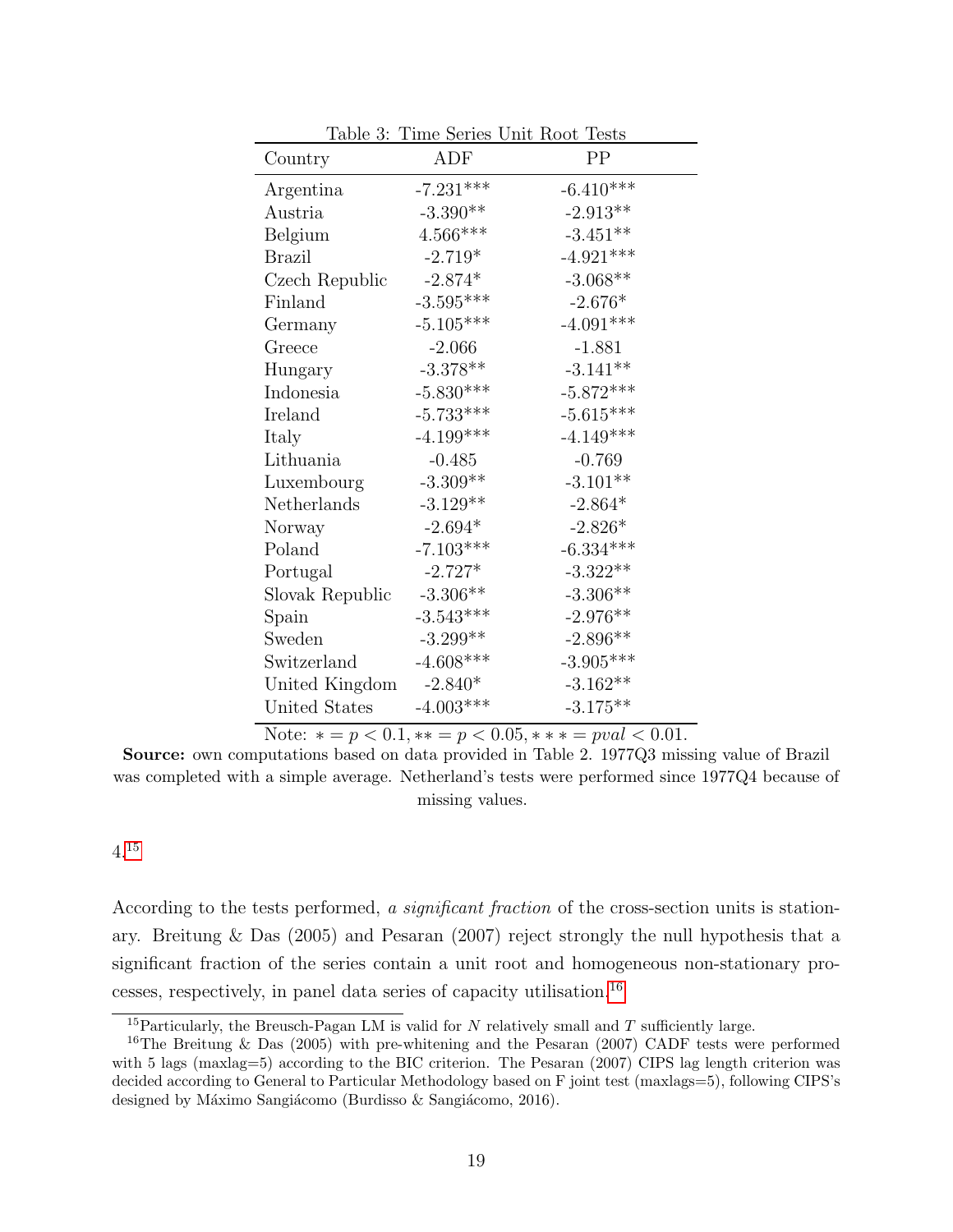|  | Table 4: Cross-Section Dependence Test |  |  |
|--|----------------------------------------|--|--|
|--|----------------------------------------|--|--|

| Test                     | Statistic | Prob.  |
|--------------------------|-----------|--------|
| Breusch-Pagan LM         | 6309.77   | 0.0001 |
| Pesaran scaled LM        | 297.63    | 0.0001 |
| Bias-corrected scaled LM | 297.51    | 0.0001 |
| Pesaran CD               | 66.75     | 0.0001 |

Note: 1848 observations  $(N=21 - T=88)$ 

Source: own computations based on balanced panel 1996Q1-2017Q4.

| Table 5: Panel Unit Root Tests |  |  |
|--------------------------------|--|--|
|                                |  |  |

| Test                    | Statistic | Prob.  |
|-------------------------|-----------|--------|
| Breitung $&$ Das (2005) | $-3.50$   | 0.0002 |
| Pesaran (2007) CADF     | $-2.84$   | < 0.01 |
| Pesaran $(2007)$ CIPS   | $-2.97$   | < 0.01 |

Note: 1848 observations  $(N=21 - T=88)$ .

Source: own computations based on balanced panel 1996Q1-2017Q4.

## 5.3. Cross-Correlations with Output Growth

Finally, we analyse two sets of cross-correlations between output growth and capacity utilisation: contemporaneous and lead-lag correlations over the business cycle, which reflect short-run correlations and long-run correlations between these two variables. To analyse the first set of correlations we use the time-series dimension of the data; to analyse the second, we use the cross-country dimension over the long run.

Note that given the absence of unit roots or deterministic trends established in the previous sections, the second moments of the data, which include the cross-correlations for output growth and capacity utilisation, are well defined. Thus, there is no problem with analysing extensively the cross-correlations at different time horizons, provided we exclude Greece and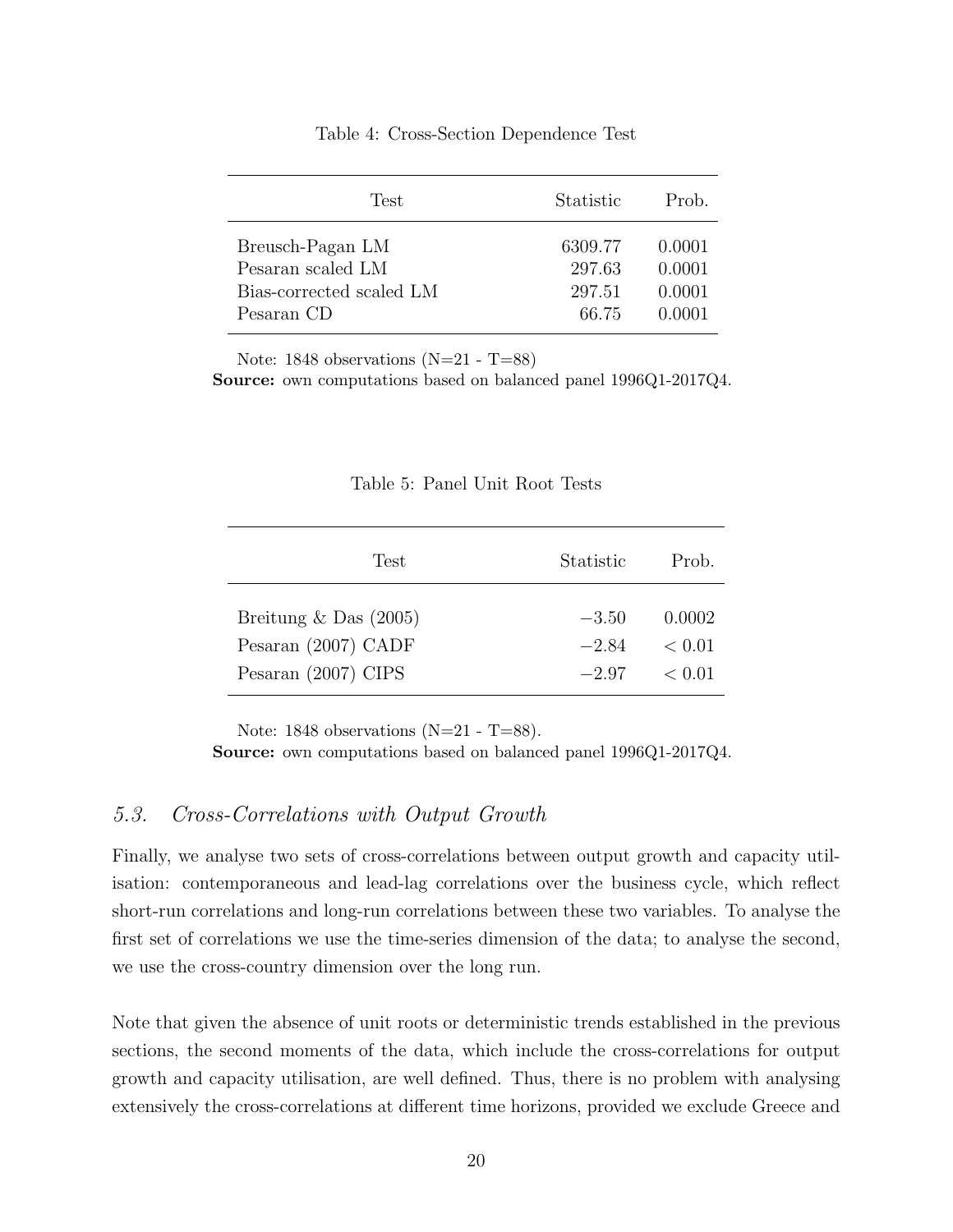Lithuania, which showed evidence of unit roots, from the analysis.<sup>[17](#page-22-0)</sup>



Fig. 3. Average Cross-Correlation between output growth and utilisation

Source: own elaboration from the data provided.

In all the models we have analysed, a demand shock leads to an increase in both capacity utilisation and the growth rate of output in the short run. If we assume fluctuations at business cycle frequencies are driven by these demand shocks, then we would expect a positive correlation between both variables contemporaneously. Figure 3 shows the average crosscorrelation for the whole sample, which is simply obtained by averaging the cross-correlations for each country.[18](#page-22-1) The pattern that emerges is quite surprising: First, while utilisation is pro-cyclical, as we already noted from Table 8, the peak positive correlation emerges at 6 lags, which implies that capacity utilisation lags the peak of the business cycle by one year and a half. Second, the correlation goes from being strongly positive at all lags to being essentially 0 at all leads, starting with the second lead. Compared to the benchmark in Stock and Watson (1999), capacity utilisation shows a much smaller correlation with output than

<span id="page-22-0"></span><sup>&</sup>lt;sup>17</sup>While we do not test the existence of trends in output growth, there is a wide consensus in the time series literature that this series does not contain a unit root or deterministic components. See, for example, Nelson and Plosser (1982) for some seminal results. Even if the series contain structural breaks, which are a form of non-stationarity, the second moments are well defined.

<span id="page-22-1"></span><sup>&</sup>lt;sup>18</sup>Table 8 in Appendix 2 shows the cross-correlations between growth and capacity utilisation at 8 leads and lags for our whole sample.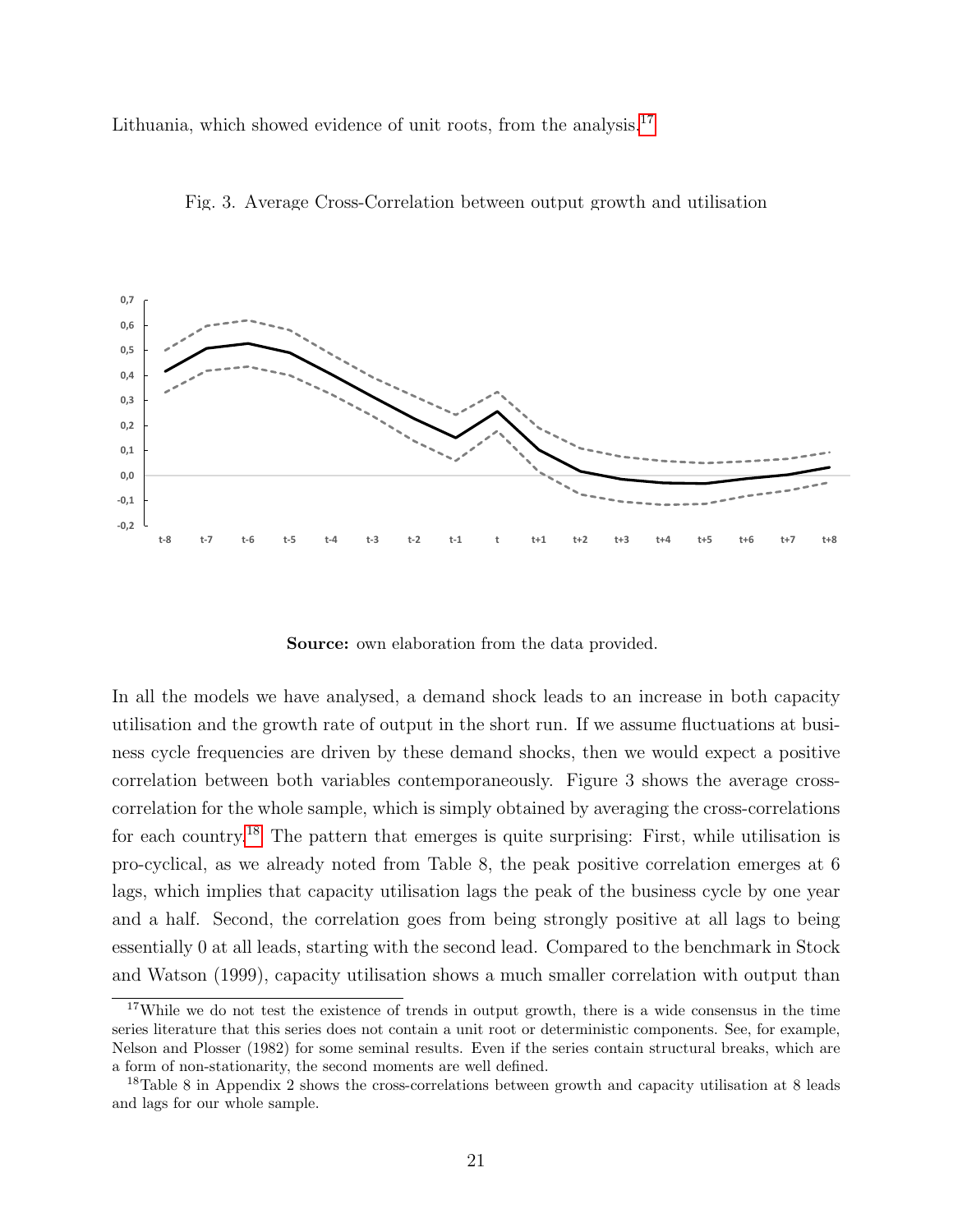other macroeconomics time series.[19](#page-23-0)

We now turn to compute long-correlations. Dropping Lithuania and Greece from the sample since they showed evidence of non-stationarity, Table 6 reproduces, for the sake of completeness, the average values of capacity utilisation and average growth rates for our balanced panel of 19 countries; while Table 7 shows the point estimate of the correlation coefficient, and the p-values for two hypothesis tests: The first one is that the correlation is positive, while the second one is that the correlation is 0. The results from these hypothesis test reject the Neo-Kaleckian models in favour of the Supermultiplier model, at any conventional significance level.

| Country        | $\boldsymbol{u}$ | $\mathcal{G}_{\mathcal{A}}$ |
|----------------|------------------|-----------------------------|
| Austria        | 0.85             | $0.46\,$                    |
| Belgium        | 0.80             | 0.44                        |
| <b>Brazil</b>  | 0.80             | 0.58                        |
| Czech Repulic  | 0.84             | 0.64                        |
| Finland        | 0.82             | 0.54                        |
| Germany        | 0.84             | 0.37                        |
| Hungary        | 0.80             | 0.61                        |
| Italy          | 0.75             | 0.14                        |
| Luxembourg     | 0.79             | 0.83                        |
| Netherlands    | 0.82             | 0.50                        |
| Norway         | 0.80             | 0.50                        |
| Poland         | 0.74             | 0.98                        |
| Portugal       | 0.81             | 0.32                        |
| Slovak Repulic | 0.81             | 0.97                        |
| Spain          | 0.78             | 0.54                        |
| Sweden         | 0.84             | 0.61                        |
| Switzerland    | 0.83             | 0.47                        |
| United Kingdom | 0.80             | 0.53                        |
| United States  | $0.78\,$         | $0.60\,$                    |

Table 6: Long-Run Averages of g and u. Balanced Panel, 1996Q1 - 2017Q4

Source: own elaboration based on data provided.

Overall, these patterns of correlations seem to provide stronger support for the Sraffian

<span id="page-23-0"></span><sup>&</sup>lt;sup>19</sup>These discrepancy in findings is likely due to the fact that Stock and Watson use a measure of detrendend GDP with the HP filter, while we use the first difference of log GDP. Different detrending methods can lead to substantially different results (Canova, 1998); however, we have a strong theoretical reason for using growth rates: the results of all of our analysed models are cast in terms of growth rates of output, not in terms of some bandpass-filtered GDP.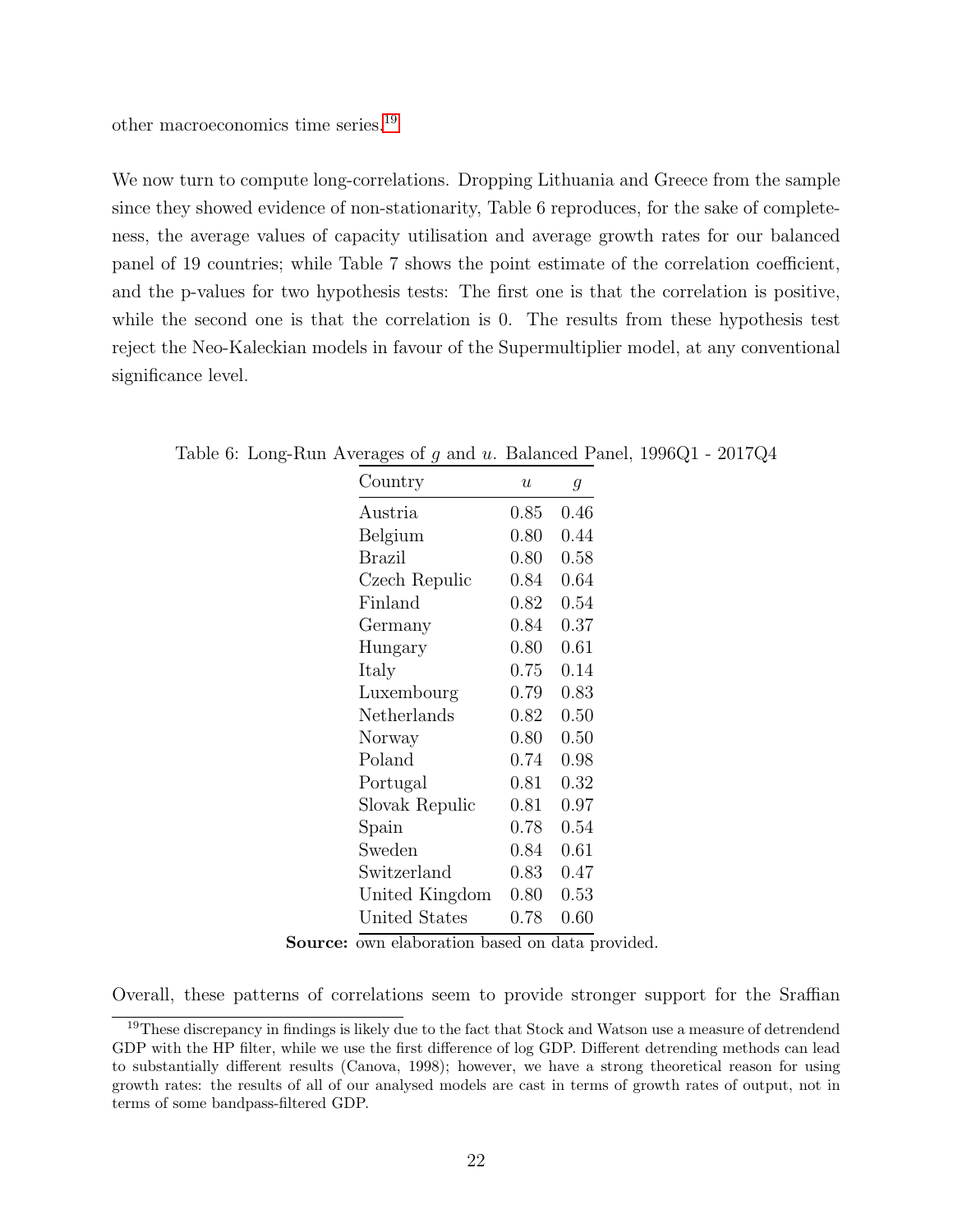|         | $\sigma$ . Long-run correlation between $u$ as           |      |
|---------|----------------------------------------------------------|------|
|         | $Corr(\bar{u}, \bar{g})$ $H_0: \rho > 0$ $H_0: \rho = 0$ |      |
| $-0.24$ | < 0.01                                                   | 0.25 |

Table 7: Long-run correlation between  $u$  and  $q$ 

Supermultiplier model: If demand forces are the central drivers of both business-cycle fluctuations and long-run growth, then the model correctly predicts that a permanent demand shock (say, an increase in the rate of growth of autonomous components) will cause, on impact, a positive correlation between the growth rate of output and capacity utilisation, while in the long-run capacity utilisation will return to its normal level, producing a nullcorrelation between the latter and the growth rate of output over the fully adjusted position. This is exactly what we find in our data. While the Neo-Kaleckian models analysed here are consistent with the short-run correlations between output and capacity utilisation, they are not consistent with the null correlation between these two variables in our cross-section of countries.

Our long-run cross section analysis presents at least one possible vulnerability: That, independently of the rate of growth of the economy, the composition of output (and it changes through time) might determine the average long-run utilisation rate. For example, an oilexporting economy might have a higher long-run utilisation, simply because the technical conditions for oil production require 24 hour shifts; and this composition of output might be unrelated to aggregate demand - we appreciate this comment raised by Professor Lavoie. Further research is needed to clarify this point.<sup>[20](#page-24-0)</sup>

## 6. Conclusion

We have sought to shed light on one of the most heated debates among heterodox macroeconomics: the adjustment or lack thereof between actual and desired or normal capacity utilisation. We hope to have cleared up confusions with regards to the empirical predictions of two popularly used models: The Neo-Kaleckian model and the Sraffian Supermultiplier. We have shown that the Neo-Kaleckian model predicts no restrictions for the trend behaviour of capacity utilisation, and it predicts that accumulation and utilisation are positively correlated over all time horizons. In contrast, the Sraffian Supermultiplier restricts capacity

<span id="page-24-0"></span> $20$ A further comment with regards to this results must be done: The questions asked by the national statistical agencies differ among them - see Appendix 3 - and, therefore, there is no homogeneous measure. Our sample is mainly based on countries in groups 'b' and 'd' of our Appendix and we did not find presence of bias in a particular direction.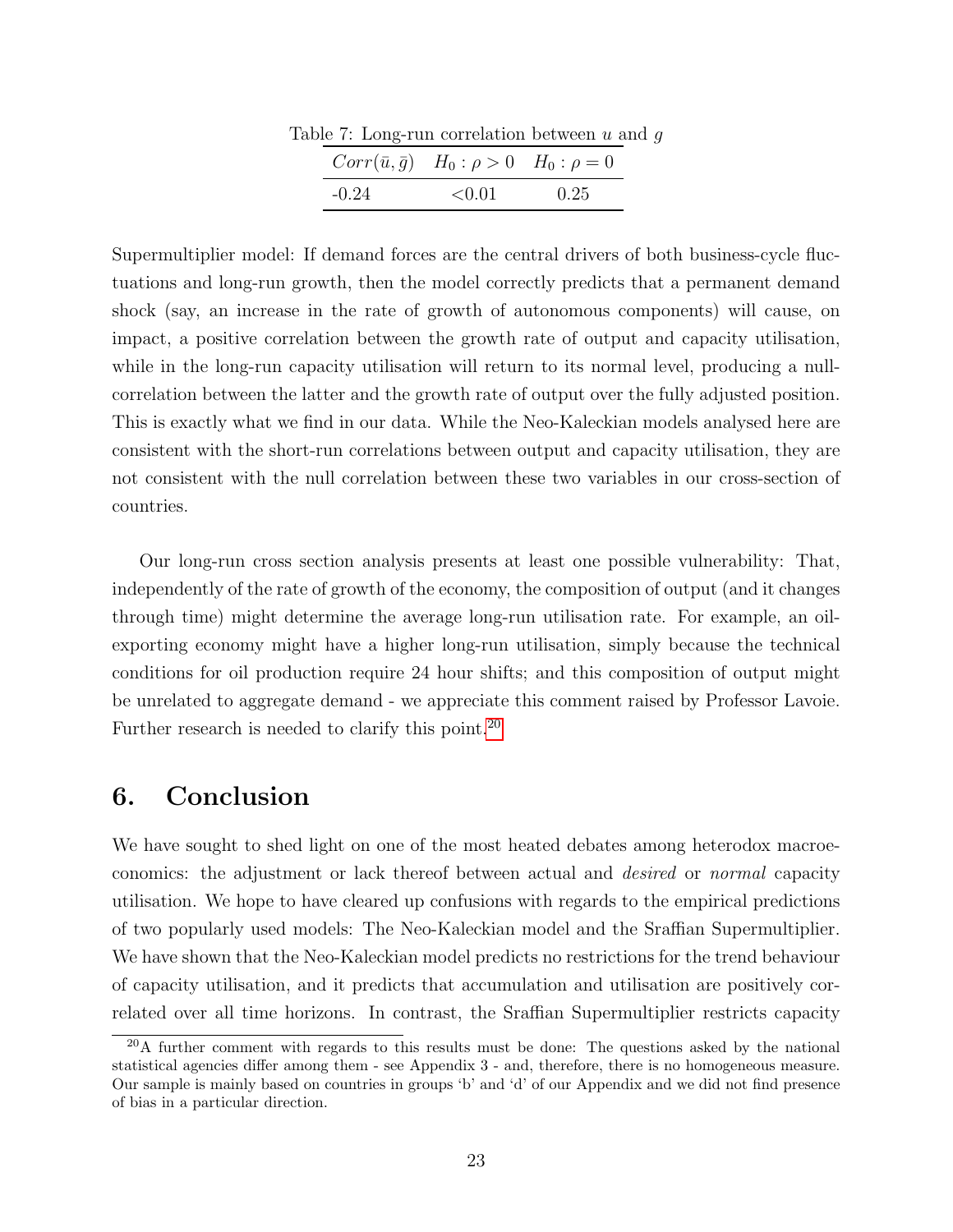utilisation to be stationary, and predicts that while short-run utilisation is positively correlated with growth in the short run, it is uncorrelated with growth in the long-run. Using a cross-country data on utilisation and growth, we have shown that for a majority of countries, utilisation is stationary, it is positively correlated with growth on the short-run and uncorrelated with growth in the long run. Thus, the evidence favours the Sraffian Supermultiplier over the Neo-Kaleckian model.

It should be clear from our paper that our results are model-specific; that is, there might be Neo-Kaleckian models where capacity utilisation is stationary and uncorrelated in the long-run to output growth. As a matter of fact, the recent attempt to build Neo-Kaleckian models with autonomous expenditure (Lavoie, 2016), which we have not analysed in this (long) paper due to space constraints, might be a case in point. Likewise, it is fully possible to build Supermultiplier models where normal capacity utilisation is endogenous and presents a long-run trend; however, we are not aware of any formalisation of such models. Our broader message is that while we expect the prolific theoretical literature on convergence to continue to flourish, this literature should be disciplined by the stylised facts we present. We also hope an empirical literature devoted to testing fully-specified macroeconomic models, even if it is by means of matching simple correlations, to flourish in the future.

## 7. Bibliography

Allain, O. (2015). Tackling the instability of growth: a Kaleckian-Harrodian model with an autonomous expenditure component. Cambridge Journal of Economics, 39 (5), 1351-1371.

Allain, O. (2018). Demographic growth, Harrodian (in) stability and the supermultiplier. Cambridge Journal of Economics,  $43(1)$ , 85-106.

Amadeo, E. J. (1986a). Notes on capacity utilisation, distribution and accumulation. Contributions to Political Economy,  $5(1)$ , 83-94.

Amadeo, E. J. (1986b). The role of capacity utilization in long-period analysis. Political Economy,  $\mathcal{Q}(2)$ , 147-160.

Barba, A., & Pivetti, M. (2009). Rising household debt: Its causes and macroeconomic implicationsa long-period analysis. Cambridge Journal of Economics, 33(1), 113-137.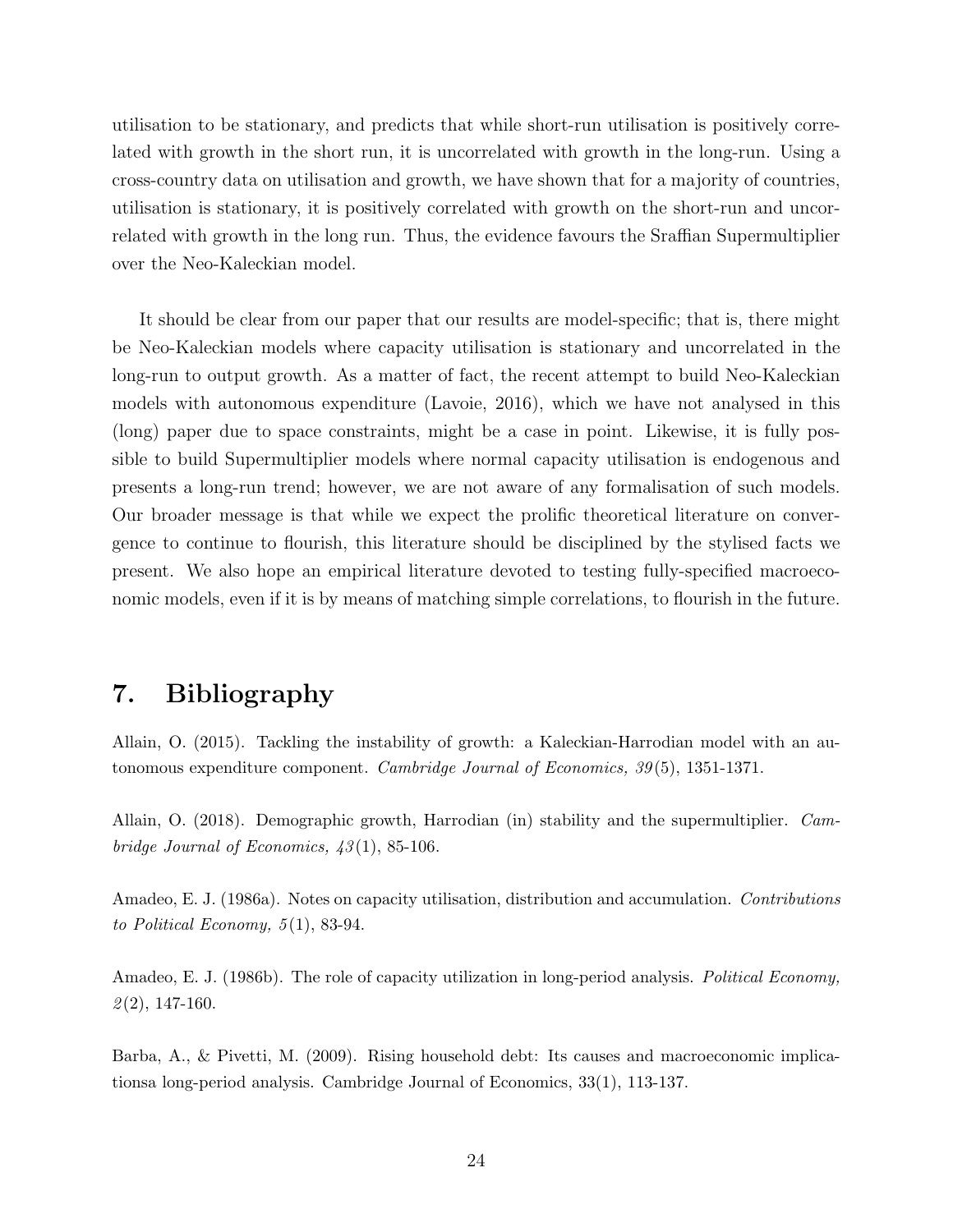Bhaduri, A., & Marglin, S. (1990). Unemployment and the real wage: the economic basis for contesting political ideologies. Cambridge journal of Economics, 14 (4), 375-393.

Breitung, J., & Das, S. (2005). Panel unit root tests under crosssectional dependence. Statistica Neerlandica, 59 (4), 414-433.

Burdisso, T., & Sangiácomo, M. (2016). Panel time series: Review of the methodological evolution. Stata Journal, 16 (2), 424-442.

Canova, F. (1998). Detrending and business cycle facts. Journal of monetary economics,  $\angle 41(3)$ , 475-512.

Choi, I. (2015). Almost all about unit roots: Foundations, developments, and applications. Cambridge University Press.

Ciccone, R. (1986). Accumulation and capacity utilization: some critical considerations on Joan Robinson's theory of distribution. Political Economy, 2(1), 17-36.

Committeri, M. (1986). Some comments on recent contributions on capital accumulation, income distribution and capacity utilization. Political Economy, 2(2), 161-186.

Duménil, G., & Lévy, D. (1995). A Post-Keynesian Long-Term Equilibrium with Equalized Profit Rates? A Rejoinder to Amitava Dutt's Synthesis. *Review of Radical Political Economics*,  $27(2)$ , 135-141.

Duménil, G., & Lévy, D. (1999). Being Keynesian in the short term and classical in the long term: The traverse to classical longterm equilibrium. The Manchester School,  $67(6)$ , 684-716.

Dutt, A. K. (1984). Stagnation, income distribution and monopoly power. *Cambridge Journal of* Economics,  $8(1)$ , 25-40.

Dutt, A. K. (1987). Alternative closures again: a comment on 'Growth, distribution and inflation'. Cambridge Journal of Economics, 11 (1), 75-82.

Dutt, A. K. (1997). Dependence And Hysteresis In Post Keynesian Models. *Markets, Unemploy*ment, and Economic Policy, 2, 238.

Freitas, F., & Serrano, F. (2015). Growth rate and level effects, the stability of the adjustment of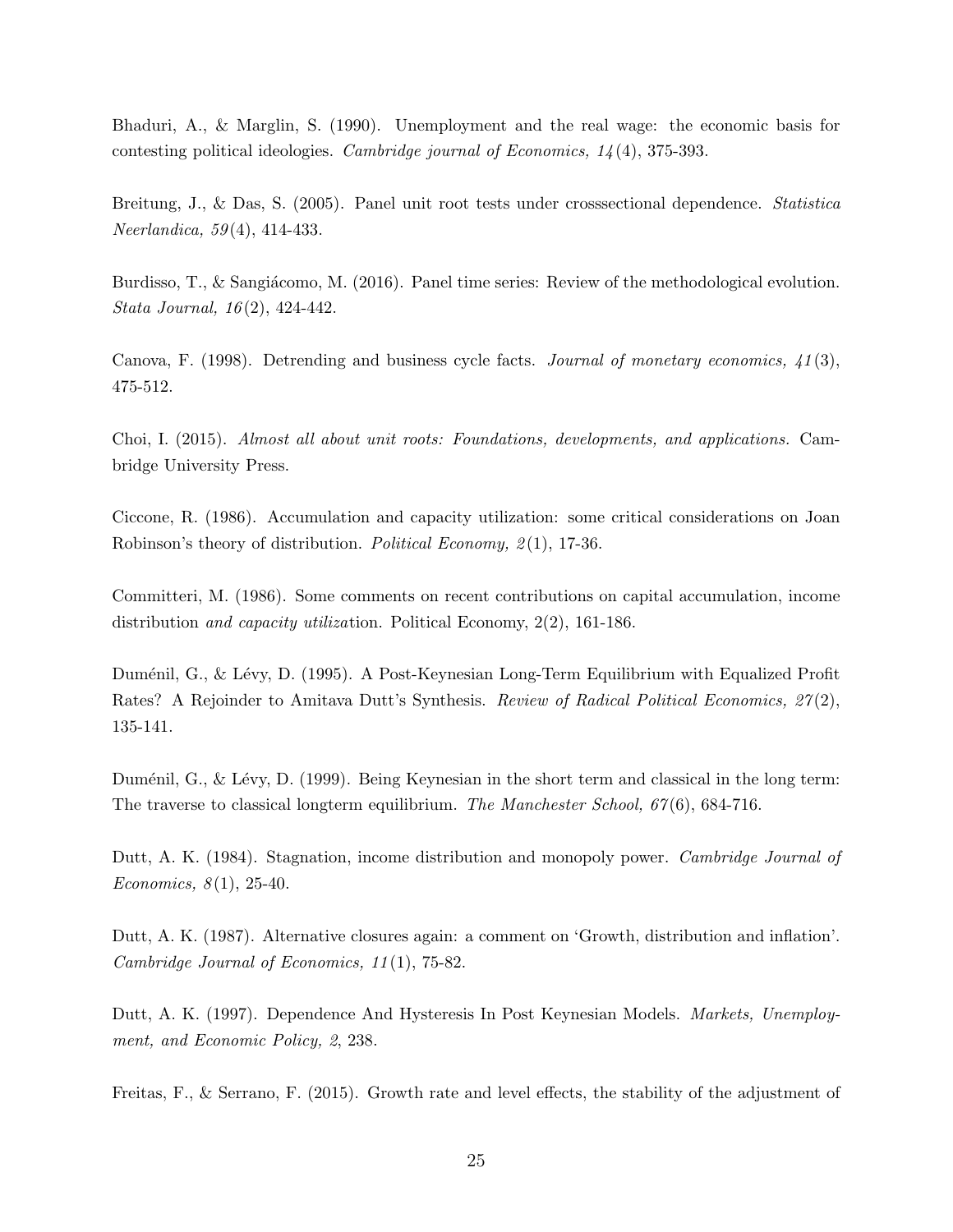capacity to demand and the Sraffian supermultiplier. Review of Political Economy, 27 (3), 258-281.

Gahn, S. J. (2019). Is there a decreasing trend in capacity utilisation in the US economy? Some new evidence. Mimeo.

Gahn, S. J., & González C., A. (2019). On the 'utilisation controversy': a comment. Cambridge Journal of Economics (forthcoming).

Girardi, D., & Pariboni, R. (2019). Normal utilization as the adjusting variable in NeoKaleckian growth models: A critique. *Metroeconomica*,  $70(2)$ , 341-358.

Hannan, E. J., & Rissanen, J. (1982). Recursive estimation of mixed autoregressive-moving average order. Biometrika,  $69(1)$ , 81-94.

Hein, E., Lavoie, M., & van Treeck, T. (2011). Some instability puzzles in Kaleckian models of growth and distribution: a critical survey. Cambridge Journal of Economics, 35 (3), 587-612.

Hein, E., Lavoie, M., & van Treeck, T. (2012). Harrodian instability and the normal rateof capacity utilization in Kaleckian models of distribution and growtha survey. *Metroeconomica*,  $63(1)$ , 139-169.

Hein, E. (2014). Distribution and growth after Keynes: A Post-Keynesian guide. Edward Elgar Publishing.

Im, K. S., Pesaran, M. H., & Shin, Y. (2003). Testing for unit roots in heterogeneous panels. Journal of econometrics,  $115(1)$ , 53-74.

Lavoie, M. (1996). Traverse, hysteresis, and normal rates of capacity utilization in Kaleckian models of growth and distribution. Review of Radical Political Economics, 28 (4), 113-147.

Lavoie, M., Rodriguez, G., & Seccareccia, M. (2004). Similitudes and discrepancies in postKeynesian and Marxist theories of investment: a theoretical and empirical investigation. International Review of Applied Economics,  $18(2)$ , 127-149.

Lavoie, M. (2014). *Post-Keynesian economics: new foundations.* Edward Elgar Publishing.

Lavoie, M. (2016). Convergence Towards the Normal Rate of Capacity Utilization in Neo-Kaleckian Models: The Role of Non-Capacity Creating Autonomous Expenditures. *Metroeconomica*,  $67(1)$ ,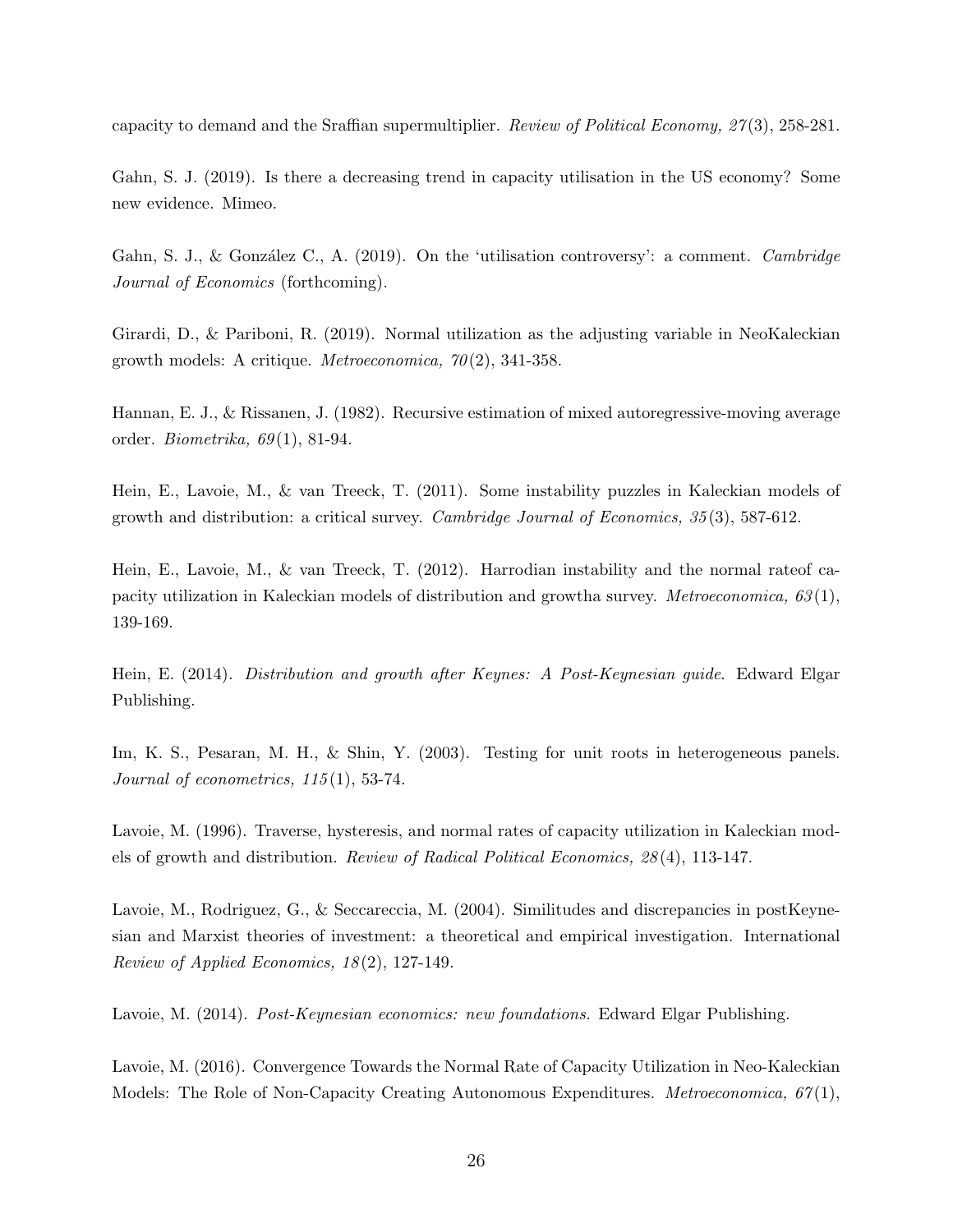172-201.

Nelson, C. R., & Plosser, C. R. (1982). Trends and random walks in macroeconmic time series: some evidence and implications. Journal of monetary economics,  $10(2)$ , 139-162.

Nikiforos, M. (2016). On the 'utilisation controversy' a theoretical and empirical discussion of the Kaleckian model of growth and distribution. *Cambridge journal of economics*,  $40(2)$ , 437-467.

Nikiforos, M. (2018). Some comments on the Sraffian Supermultiplier approach to growth and distribution. *Journal of Post Keynesian Economics*, 41(4), 659-675.

Pariboni, R. (2016). Autonomous demand and the Marglin-Bhaduri model: a critical note. Review of Keynesian Economics, 4 (4), 409-428.

Pesaran, M. H. (2007). A simple panel unit root test in the presence of crosssection dependence. Journal of applied econometrics, 22 (2), 265-312.

Pesaran, M. H. (2015). Time series and panel data econometrics. Oxford University Press.

Rowthorn, B. (1981). Demand, real wages and economic growth. North East London Polytechnic.

Schwarz, G. (1978). Estimating the dimension of a model. The annals of statistics,  $6(2)$ , 461-464.

Schoder, C. (2014). Effective demand, exogenous normal utilization and endogenous capacity in the long run: evidence from a cointegrated vector autoregression analysis for the USA. Metroeconomica, 65 (2), 298-320.

Serrano, F. (1995). The Sraffian supermultiplier. (Unpublished PhD Thesis, Cambridge University).

Serrano, F. (2007). Histéresis, dinámica inflacionaria y el supermultiplicador sraffiano. *Seminarios* Sraffianos, UNLU-Grupo Luján. Colección Teoría Económica, Edicionones Cooperativas.

Serrano, F., & Freitas, F. (2017). The Sraffian supermultiplier as an alternative closure for heterodox growth theory. European Journal of Economics and Economic Policies, 14 (1), 70-91.

Shaikh, A. (1987a). The falling rate of profit and the economic crisis in the US. The Imperiled Economy, Book I, Macroeconomics from a Left Perspective, 115-126.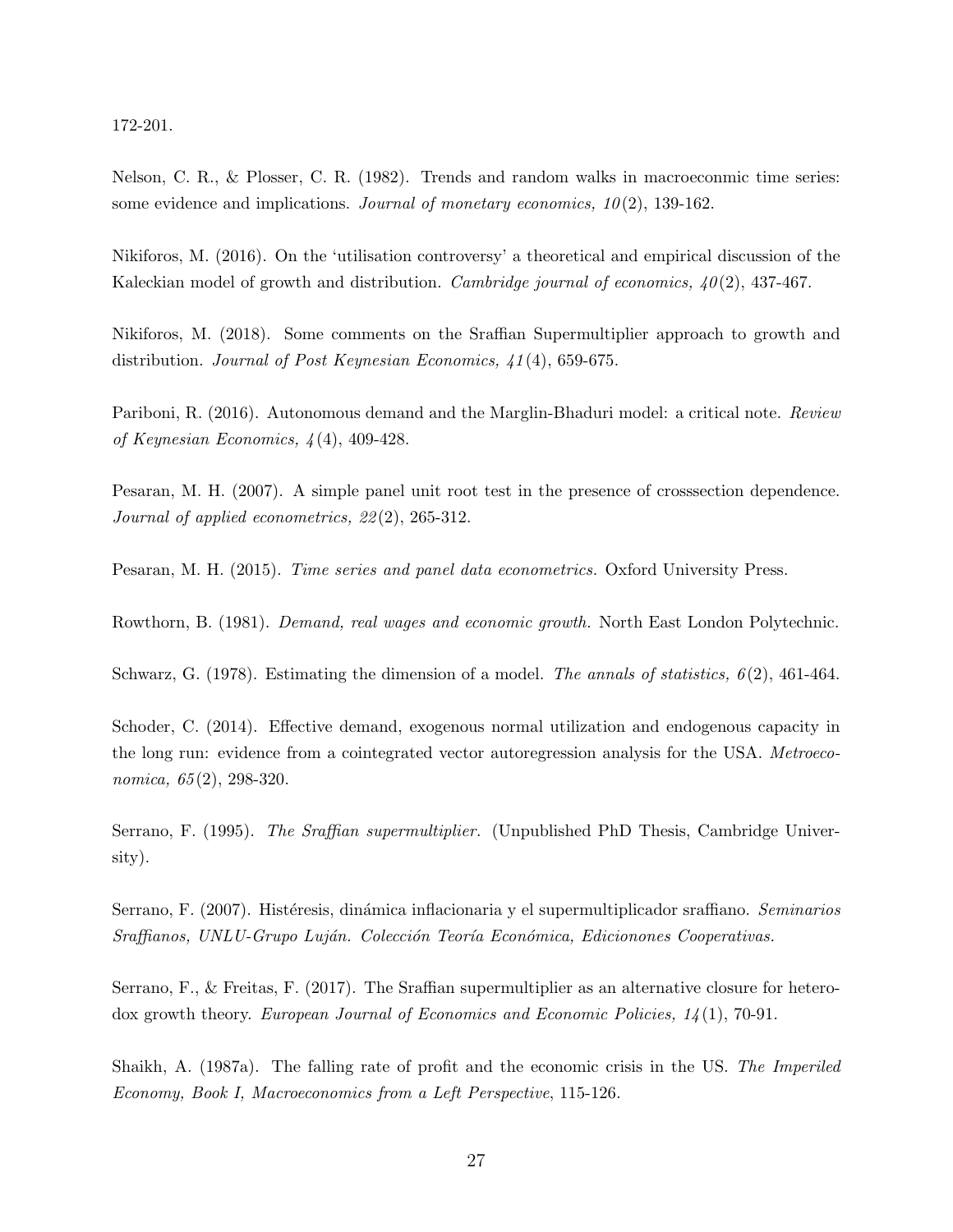Shaikh, A. (1989). The Current Economic Crisis: Causes and Implications. The Imperiled Economy Book 1. URPE, New York.

Shaikh, A. (1992). The falling rate of profit as the cause of long waves: Theory and empirical evidence. In New findings in long-wave research (pp. 174-202). Palgrave Macmillan, London.

Shaikh, A. (2009). Economic policy in a growth context: a classical synthesis of Keynes and Harrod. *Metroeconomica*,  $60(3)$ , 455-494.

Shaikh, A. (2016). Capitalism: Competition, conflict, crises. Oxford University Press.

Skott, P. (1989). Effective demand, class struggle and cyclical growth. International Economic Review, 231-247.

Skott, P. (2012). Theoretical and empirical shortcomings of the Kaleckian investment function. Metroeconomica, 63 (1), 109-138.

Skott, P. (2019). Autonomous demand, Harrodian instability and the supply side. Metroeconomica,  $70(2)$ , 233-246.

Stirati, A. (2013). Alternative Closures to Sraffas System: Some Reflections in the Light of the Changes in Functional Income Distribution in the United States. In Sraffa and the Reconstruction of Economic Theory: Volume One (pp. 192-217). Palgrave Macmillan, London.

Stock, J. H., & Watson, M. W. (1999). Business cycle fluctuations in US macroeconomic time series. Handbook of Macroeconomics, 1, 3-64.

Stockhammer, E. (2017). Determinants of the wage share: A panel analysis of advanced and developing economies. British Journal of Industrial Relations, 55(1), 3-33.

Taylor, L. (1985). A stagnationist model of economic growth. Cambridge Journal of Economics,  $9(4)$ , 383-403.

Vianello, F. (1985). The pace of accumulation. Political Economy: Studies in the Surplus Approach,  $1(1)$ , 69-87.

Weisskopf, T. E. (1979). Marxian crisis theory and the rate of profit in the postwar US economy.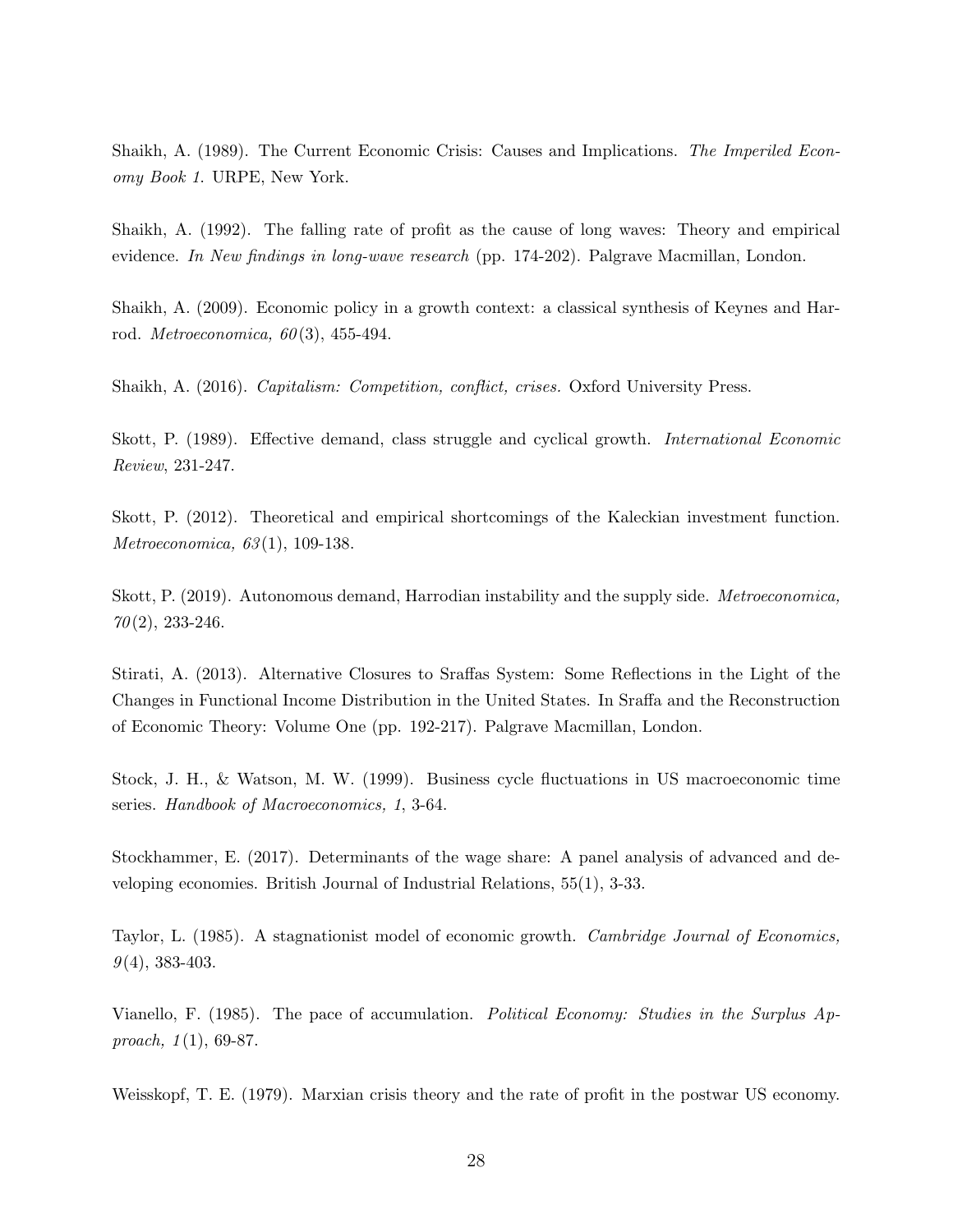Cambridge Journal of Economics, 3 (4), 341-378.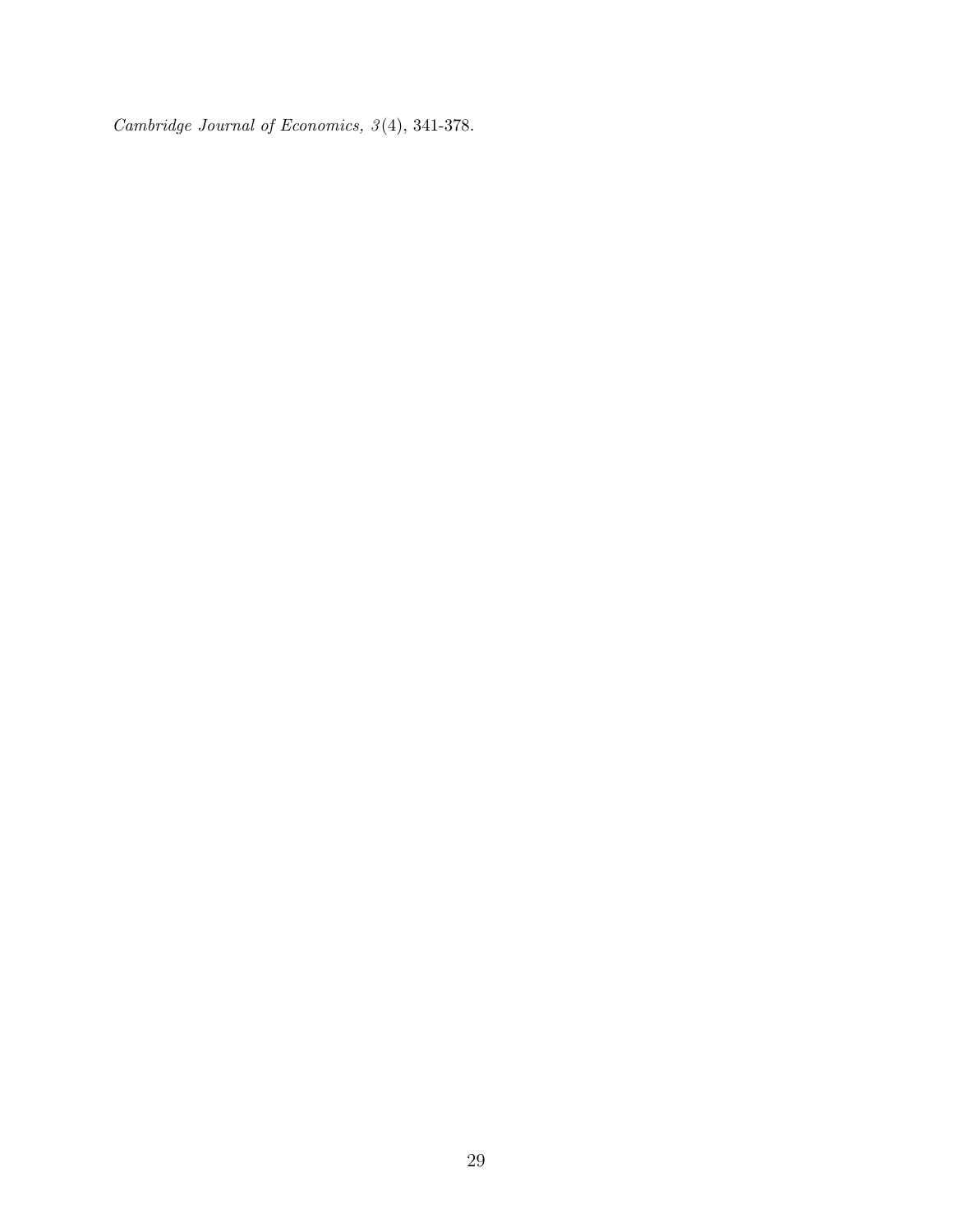# Appendix A. The Neo-Kaleckian model with endogenous 'normal' utilisation

To solve the dynamical system defined by (9) and (10), let us first note we can replace equation (7) inside equation (10), given that  $g^* = \frac{I}{R}$  $\frac{1}{K}$ . Following Lavoie (1996), this leads to:

$$
\dot{\gamma} = \phi \gamma_u (u - u_n) \tag{31}
$$

By setting  $\dot{u}_n = \dot{\gamma} = 0$ , we find that the steady state needs to satisfy:

$$
E = \{(u_n, \gamma)|\gamma = \frac{s_\pi \pi}{v}u\}
$$
\n(32)

Thus, there is a continuum of equilibria. To pin down the exact equilibrium, we can divide equation  $(9)$  by equation  $(11)$ :

$$
\frac{\dot{\gamma}}{\dot{u}_n} = \frac{\phi \gamma_u}{\sigma} \tag{33}
$$

Multiplying  $\dot{\gamma}$  in both sides, and integrating, we obtain the following equation for  $\gamma$ :

$$
\gamma = \frac{\phi \gamma_u}{\sigma} u_n + C \tag{34}
$$

Where C is a constant of integration which depends on initial conditions. Substituting this expression into equation (9), we obtain a one-dimensional dynamical system defined by:

$$
\dot{u_n} = \frac{\sigma v}{s_\pi \pi - \gamma_u v} [(\phi \gamma_u / \sigma) u_n + C - (s_\pi \pi / v) u_n]
$$
\n(35)

To find the steady-state of this equation, we set  $\dot{u}_n = 0$ . Then, the steady-state is:

$$
u_n = \frac{C\sigma v}{s_\pi \pi \sigma - \phi v \gamma_u} \tag{36}
$$

For the steady state to be positive, we need  $s_{\pi}\pi\sigma > \phi v\gamma_u$  and  $C > 0$ . Note that the Keynesian stability condition is assumed to hold; thus, the only additional requirement is that  $\sigma > \phi$ ; in other words, capacity utilisation needs to adjust faster to its long-run value than the rate of capital accumulation.

It is crucial to note that the steady-state solution of  $u_n$  implies that actual and normal capacity utilisation converge; to see this, note that if  $\dot{u}_n = 0$  then  $u_n = u$ ; this can be established trivially by looking at equation (9).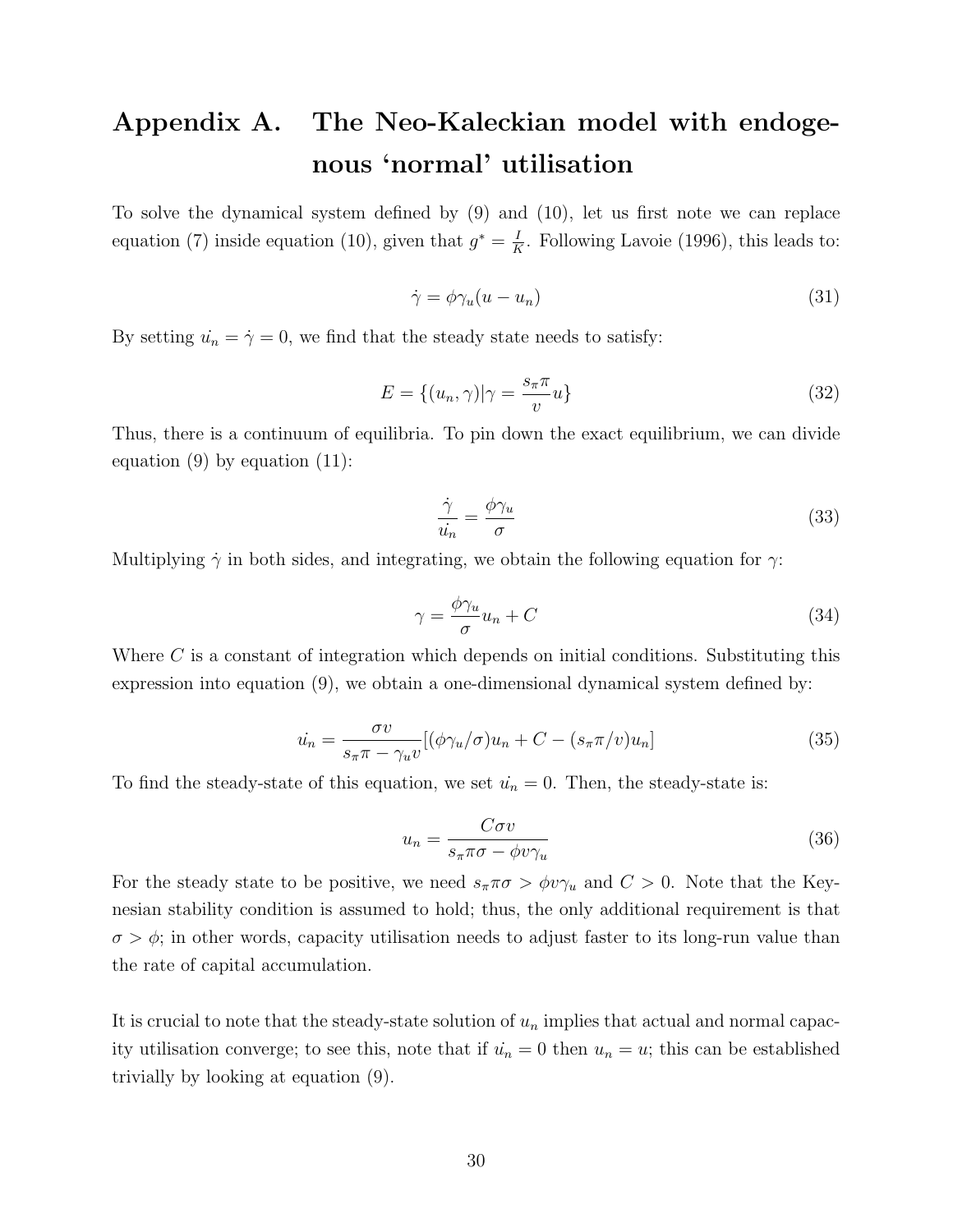To asses whether this steady-state is asymptotically stable, we take the derivative of (35) with respect to itself:

$$
\frac{d\dot{u}_n}{du_n} = \frac{\sigma v}{s_\pi \pi - \gamma_u v} [(\phi \gamma_u / \sigma) - (s_\pi \pi / v)] \tag{37}
$$

Equation (33) must be negative if the system is to be asymptotically stable. Coincidentally, this only requires that both the Keynesian stability condition holds, and that  $\sigma > \phi$ , something we have already established in order to guarantee that the steady-state normal capacity utilisation is positive. Given that the equation is linear in  $u_n$ , it is also trivial to establish that this steady-state is unique, conditional on the initial condition C.

# Appendix B. Further Evidence on Short-Run correlations between utilisation and growth

| ranic o.        | $\cup$ - $\cup$ |       |       |       |       |       |         |         |      |         |         | Correlation coefficients at reads and tags of $g_t$ | TOT     |         |         | parament paner |         |
|-----------------|-----------------|-------|-------|-------|-------|-------|---------|---------|------|---------|---------|-----------------------------------------------------|---------|---------|---------|----------------|---------|
| Country         | $t-8$           | $t-7$ | $t-6$ | $t-5$ | $t-4$ | $t-3$ | $t-2$   | $t-1$   | t    | $t+1$   | $t+2$   | $t+3$                                               | $t+4$   | $t + 5$ | $t + 6$ | $t+7$          | $t+8$   |
| Austria         | 0.49            | 0.67  | 0.74  | 0.64  | 0.43  | 0.30  | 0.18    | 0.06    | 0.28 | 0.06    | $-0.06$ | $-0.12$                                             | $-0.23$ | $-0.27$ | $-0.19$ | $-0.14$        | $-0.07$ |
| Belgium         | 0.42            | 0.65  | 0.69  | 0.61  | 0.45  | 0.29  | 0.18    | 0.06    | 0.11 | $-0.12$ | $-0.22$ | $-0.20$                                             | $-0.16$ | $-0.09$ | $-0.04$ | $-0.02$        | 0.01    |
| Brazil          | 0.49            | 0.48  | 0.43  | 0.40  | 0.41  | 0.28  | 0.19    | 0.20    | 0.22 | 0.04    | 0.03    | 0.01                                                | $-0.06$ | $-0.06$ | 0.05    | $-0.02$        | 0.03    |
| Czech Republic  | 0.52            | 0.60  | 0.63  | 0.62  | 0.57  | 0.49  | 0.40    | 0.26    | 0.34 | 0.17    | 0.03    | $-0.04$                                             | $-0.05$ | $-0.04$ | 0.00    | 0.04           | 0.04    |
| Finland         | 0.54            | 0.63  | 0.61  | 0.60  | 0.44  | 0.37  | 0.25    | 0.11    | 0.37 | 0.17    | 0.06    | 0.01                                                | $-0.03$ | $-0.03$ | 0.01    | 0.05           | 0.09    |
| Germany         | 0.44            | 0.59  | 0.63  | 0.55  | 0.39  | 0.22  | 0.08    | $-0.05$ | 0.17 | $-0.13$ | $-0.26$ | $-0.33$                                             | $-0.33$ | $-0.31$ | $-0.24$ | $-0.18$        | $-0.10$ |
| Greece          | 0.54            | 0.59  | 0.57  | 0.61  | 0.56  | 0.59  | 0.64    | 0.55    | 0.48 | 0.39    | 0.39    | 0.37                                                | 0.32    | 0.30    | 0.26    | 0.18           | 0.19    |
| Hungary         | 0.46            | 0.53  | 0.50  | 0.39  | 0.29  | 0.28  | 0.31    | 0.34    | 0.24 | 0.01    | $-0.09$ | $-0.18$                                             | $-0.21$ | $-0.21$ | $-0.24$ | $-0.20$        | $-0.19$ |
| Italy           | 0.49            | 0.65  | 0.73  | 0.67  | 0.55  | 0.40  | 0.30    | 0.15    | 0.25 | 0.04    | $-0.06$ | $-0.10$                                             | $-0.10$ | $-0.06$ | 0.00    | 0.10           | 0.17    |
| Lithuania       | 0.08            | 0.11  | 0.12  | 0.11  | 0.07  | 0.03  | $-0.02$ | $-0.09$ | 0.01 | $-0.05$ | $-0.12$ | $-0.13$                                             | $-0.18$ | $-0.19$ | $-0.18$ | $-0.18$        | $-0.18$ |
| Luxembourg      | 0.13            | 0.23  | 0.28  | 0.27  | 0.24  | 0.22  | 0.10    | 0.02    | 0.05 | $-0.02$ | $-0.09$ | $-0.10$                                             | $-0.04$ | $-0.12$ | $-0.07$ | $-0.01$        | 0.05    |
| Netherlands     | 0.62            | 0.68  | 0.67  | 0.61  | 0.52  | 0.42  | 0.39    | 0.29    | 0.45 | 0.26    | 0.22    | 0.19                                                | 0.16    | 0.10    | 0.09    | 0.11           | 0.15    |
| Norway          | 0.16            | 0.17  | 0.20  | 0.23  | 0.21  | 0.11  | 0.14    | 0.13    | 0.12 | 0.09    | 0.04    | $-0.01$                                             | $-0.04$ | $-0.10$ | $-0.06$ | $-0.14$        | $-0.16$ |
| Poland          | 0.11            | 0.18  | 0.18  | 0.13  | 0.05  | 0.02  | $-0.05$ | $-0.14$ | 0.14 | 0.09    | 0.01    | 0.03                                                | 0.13    | 0.05    | 0.04    | 0.02           | 0.07    |
| Portugal        | 0.49            | 0.54  | 0.59  | 0.58  | 0.50  | 0.47  | 0.40    | 0.45    | 0.36 | 0.33    | 0.23    | 0.20                                                | 0.21    | 0.24    | 0.15    | 0.23           | 0.23    |
| Slovak Republic | 0.26            | 0.29  | 0.27  | 0.18  | 0.18  | 0.10  | $-0.14$ | $-0.13$ | 0.26 | 0.08    | 0.02    | 0.02                                                | 0.00    | 0.04    | 0.06    | 0.01           | $-0.02$ |
| Spain           | 0.84            | 0.88  | 0.88  | 0.86  | 0.78  | 0.69  | 0.61    | 0.53    | 0.73 | 0.65    | 0.55    | 0.47                                                | 0.43    | 0.40    | 0.38    | 0.36           | 0.33    |
| Sweden          | 0.36            | 0.51  | 0.55  | 0.58  | 0.47  | 0.33  | 0.23    | 0.12    | 0.09 | $-0.15$ | $-0.29$ | $-0.33$                                             | $-0.32$ | $-0.23$ | $-0.13$ | $-0.06$        | 0.02    |
| Switzerland     | 0.35            | 0.55  | 0.65  | 0.58  | 0.46  | 0.28  | 0.09    | $-0.02$ | 0.09 | $-0.07$ | $-0.13$ | $-0.10$                                             | $-0.08$ | $-0.08$ | $-0.08$ | $-0.07$        | $-0.02$ |
| United Kingdom  | 0.39            | 0.52  | 0.55  | 0.51  | 0.40  | 0.28  | 0.12    | 0.02    | 0.20 | 0.04    | $-0.05$ | $-0.05$                                             | $-0.08$ | $-0.05$ | $-0.09$ | $-0.03$        | 0.02    |
| United States   | 0.56            | 0.63  | 0.62  | 0.58  | 0.53  | 0.45  | 0.38    | 0.31    | 0.43 | 0.28    | 0.15    | 0.09                                                | 0.05    | 0.05    | 0.03    | 0.03           | 0.04    |
| Average         | 0.42            | 0.51  | 0.53  | 0.49  | 0.40  | 0.32  | 0.23    | 0.15    | 0.26 | 0.10    | 0.02    | $-0.01$                                             | $-0.03$ | $-0.03$ | $-0.01$ | 0.00           | 0.03    |
| Std. Dev.       | 0.19            | 0.20  | 0.21  | 0.20  | 0.18  | 0.17  | 0.20    | 0.20    | 0.17 | 0.19    | 0.20    | 0.20                                                | 0.19    | 0.18    | 0.15    | 0.14           | 0.13    |

Table 8: Cross-Correlation coefficients at leads and lags of  $g_t$  for balanced panel

Source: own elaboration from the data provided.

# Appendix C. Details on data sources

Both output growth and capacity utilisation were obtained from the OECD's database. Capacity utilisation was obtained from the Business Tendency Survey and Consumer Opinion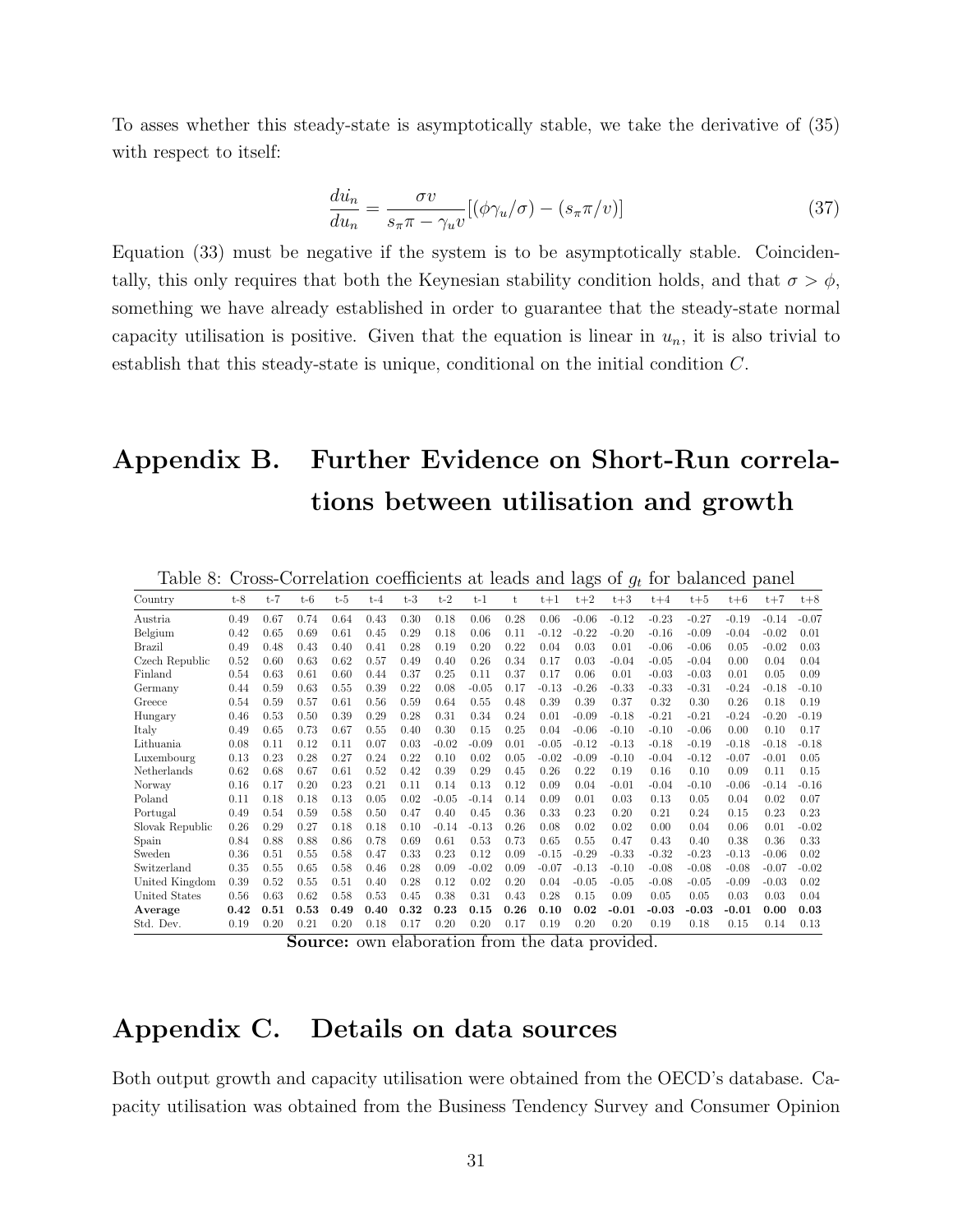Surveys<sup>[21](#page-33-0)</sup> and the national agencies of Argentina (INDEC<sup>[22](#page-33-1)</sup>) and Brazil (BCB<sup>[23](#page-33-2)</sup>). However, OECD's database on capacity utilisation includes observations for 40 countries on monthly and quarterly data.<sup>[24](#page-33-3)</sup> Here we present the different questionnaires and our view on this issue:

## C.1. Questionnaires

### ARGENTINA:

[https://www.indec.gob.ar/uploads/informesdeprensa/capacidad\\_11\\_15.pdf](https://www.indec.gob.ar/uploads/informesdeprensa/capacidad_11_15.pdf)

[https://www.indec.gob.ar/ftp/cuadros/economia/sintesis\\_metodologica\\_capacidad\\_i](https://www.indec.gob.ar/ftp/cuadros/economia/sintesis_metodologica_capacidad_instalada.pdf)nstalada. [pdf](https://www.indec.gob.ar/ftp/cuadros/economia/sintesis_metodologica_capacidad_instalada.pdf)

[https://www.indec.gob.ar/nuevaweb/cuadros/13/metodologia\\_capacidad\\_base2004.pdf](https://www.indec.gob.ar/nuevaweb/cuadros/13/metodologia_capacidad_base2004.pdf) [https://www.indec.gov.ar/nuevaweb/cuadros/13/metodologia\\_capacidadinstalada.pdf](https://www.indec.gov.ar/nuevaweb/cuadros/13/metodologia_capacidadinstalada.pdf)

### AUSTRIA:

[https://ec.europa.eu/info/sites/info/files/file\\_import/questionnaires\\_at\\_busi\\_en\\_0](https://ec.europa.eu/info/sites/info/files/file_import/questionnaires_at_busi_en_0.pdf). [pdf](https://ec.europa.eu/info/sites/info/files/file_import/questionnaires_at_busi_en_0.pdf)

### Belgium:

Lambert, J. P. (1988). Disequilibrium macroeconomic models: theory and estimation of rationing models using business survey data. CUP Archive. Page 22.

#### Brazil:

http://portalibre.fgv.br/lumis/portal/file/fileDownload.jsp?fileId=8A7C82C5557F25F2015626C0585

Czech Republic:

[https://ec.europa.eu/info/sites/info/files/questionnaires\\_cz\\_indu\\_cz.pdf](https://ec.europa.eu/info/sites/info/files/questionnaires_cz_indu_cz.pdf)

#### Finland:

[https://ec.europa.eu/info/sites/info/files/questionnaires\\_fi\\_indu\\_fi.pdf](https://ec.europa.eu/info/sites/info/files/questionnaires_fi_indu_fi.pdf)

GERMANY:

[https://ec.europa.eu/info/sites/info/files/file\\_import/questionnaires\\_de\\_indu\\_en\\_0](https://ec.europa.eu/info/sites/info/files/file_import/questionnaires_de_indu_en_0.pdf). [pdf](https://ec.europa.eu/info/sites/info/files/file_import/questionnaires_de_indu_en_0.pdf)

<span id="page-33-1"></span><span id="page-33-0"></span><sup>21</sup><https://stats.oecd.org>

 $22$ <https://indec.gob.ar>. We removed any seasonal components from the Argentinian case applying X-13ARIMA-SEATS.

<span id="page-33-2"></span> $^{23}$ <https://bcb.gov.br>

<span id="page-33-3"></span> $^{24}\rm{We}$  excluded some of them for different reasons (see next subsection).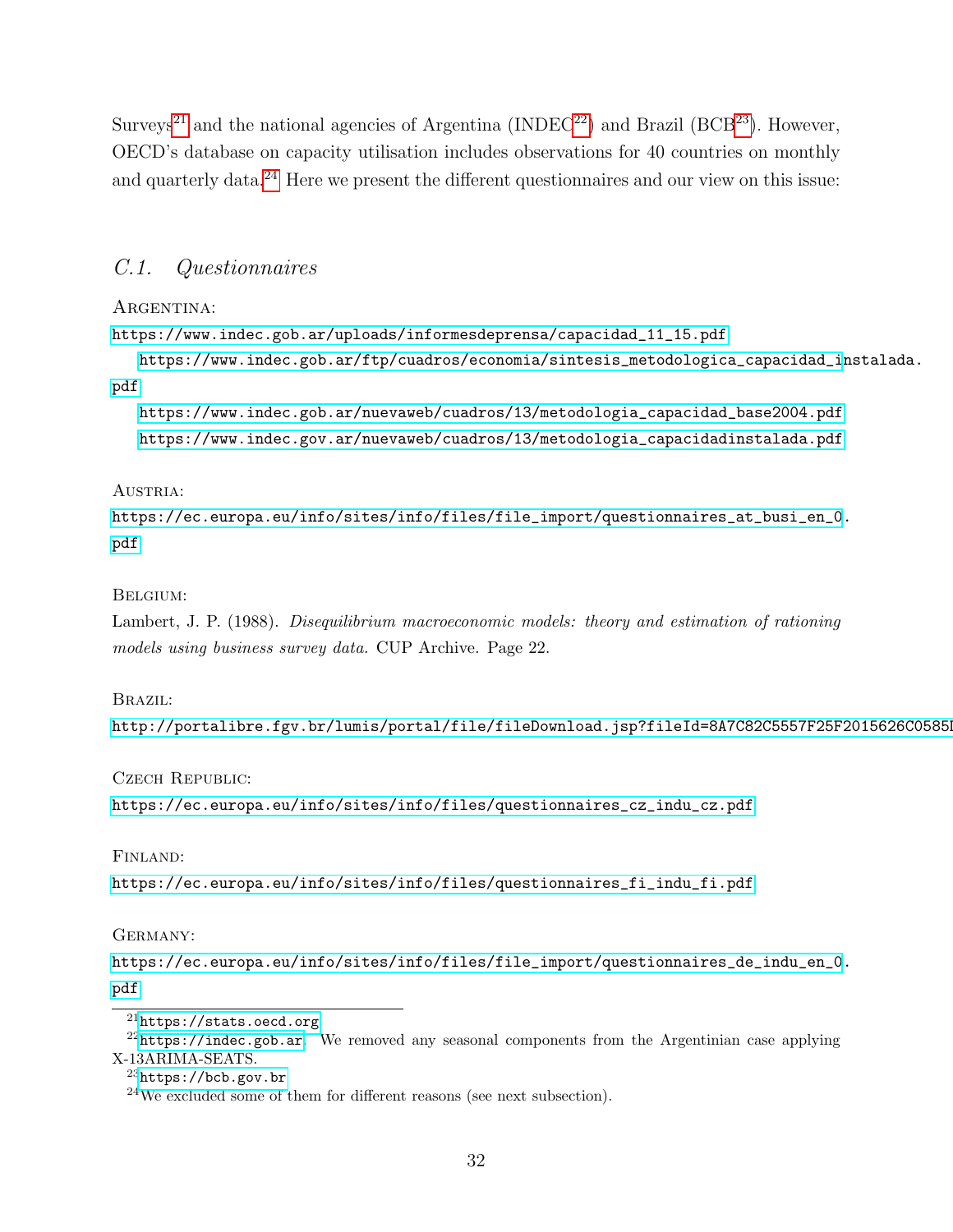### GREECE<sup>.</sup>

[https://ec.europa.eu/info/sites/info/files/questionnaires\\_el\\_indu\\_el.pdf](https://ec.europa.eu/info/sites/info/files/questionnaires_el_indu_el.pdf)

### HUNGARY:

[https://ec.europa.eu/info/sites/info/files/questionnaires\\_hu\\_indu\\_hu\\_0.pdf](https://ec.europa.eu/info/sites/info/files/questionnaires_hu_indu_hu_0.pdf)

### Indonesia:

Tosetto, E., & Gyomai, G. (2009). Current status of business tendency survey and consumer survey harmonisation in non-EU OECD countries. OECD enhanced engagement economies and OECD accession countries. Unpublished paper delivered at an EU-OECD workshop on Business and Consumer Surveys, November, Brussels.

### Ireland:

[https://ec.europa.eu/info/sites/info/files/boi-eu\\_industry\\_questionnaire\\_2016-2017](https://ec.europa.eu/info/sites/info/files/boi-eu_industry_questionnaire_2016-2017.pdf). [pdf](https://ec.europa.eu/info/sites/info/files/boi-eu_industry_questionnaire_2016-2017.pdf)

### $ITAIY:$

[https://ec.europa.eu/info/sites/info/files/questionnaires\\_it\\_indu\\_it.pdf](https://ec.europa.eu/info/sites/info/files/questionnaires_it_indu_it.pdf)

LITHUANIA:

[https://ec.europa.eu/info/sites/info/files/questionnaires\\_lt\\_indu\\_lt.pdf.pdf](https://ec.europa.eu/info/sites/info/files/questionnaires_lt_indu_lt.pdf.pdf)

### Luxembourg:

[https://ec.europa.eu/info/sites/info/files/questionnaires\\_lu\\_indu\\_fr.pdf](https://ec.europa.eu/info/sites/info/files/questionnaires_lu_indu_fr.pdf)

NETHERLANDS:

[https://ec.europa.eu/info/sites/info/files/file\\_import/questionnaires\\_nl\\_indu\\_serv](https://ec.europa.eu/info/sites/info/files/file_import/questionnaires_nl_indu_serv_reta_en_0.pdf)\_ [reta\\_en\\_0.pdf](https://ec.europa.eu/info/sites/info/files/file_import/questionnaires_nl_indu_serv_reta_en_0.pdf)

### Norway:

[https://www.ssb.no/a/publikasjoner/pdf/nos\\_d432/nos\\_d432.pdf](https://www.ssb.no/a/publikasjoner/pdf/nos_d432/nos_d432.pdf)

#### Poland:

[https://ec.europa.eu/info/sites/info/files/questionnaires\\_pl\\_indu\\_en.pdf](https://ec.europa.eu/info/sites/info/files/questionnaires_pl_indu_en.pdf)

PORTUGAL: [https://ec.europa.eu/info/sites/info/files/questionnaires\\_pt\\_indu\\_pt.pdf](https://ec.europa.eu/info/sites/info/files/questionnaires_pt_indu_pt.pdf)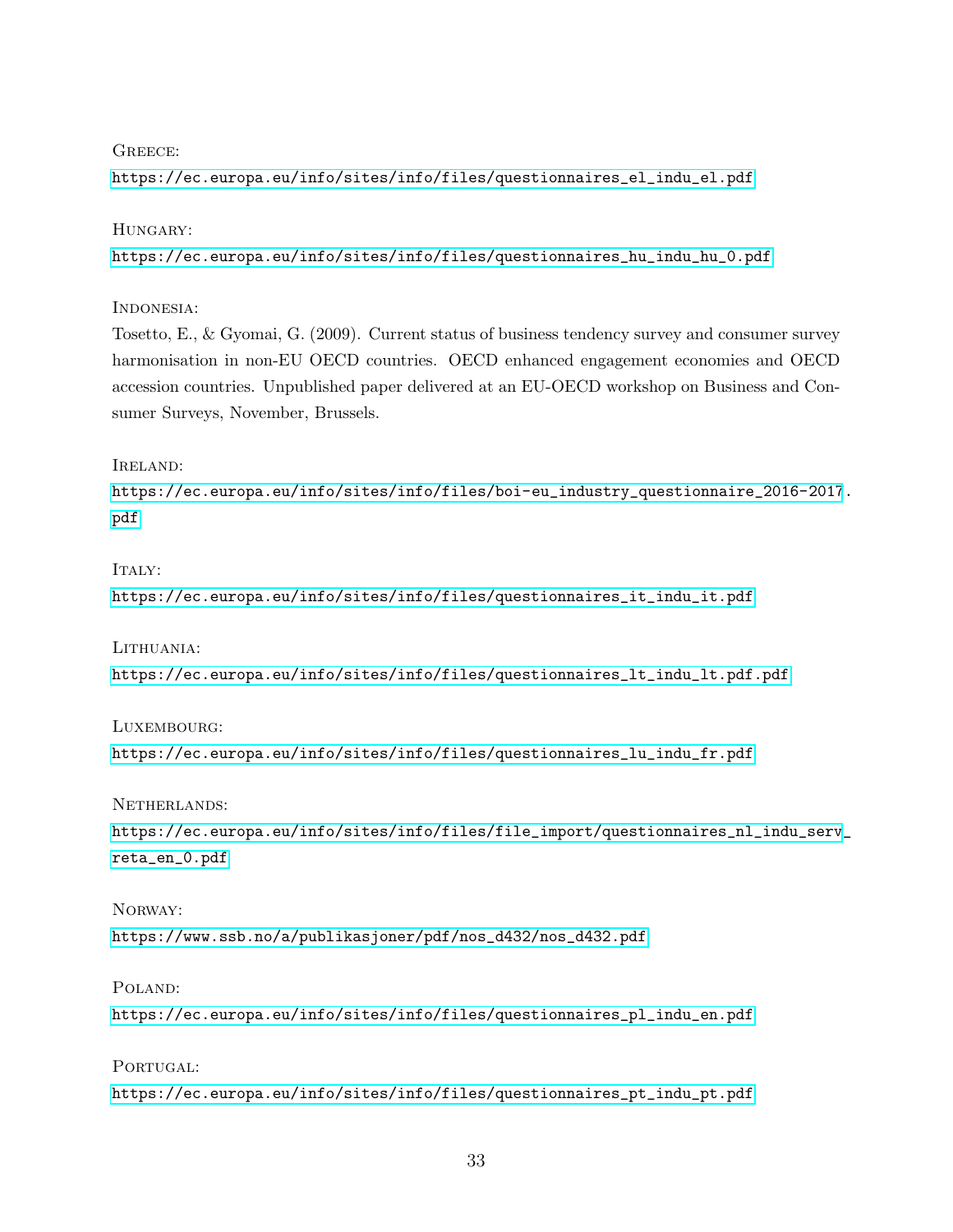Slovak Republic:

[https://ec.europa.eu/info/sites/info/files/file\\_import/questionnaires\\_sk\\_indu\\_en\\_0](https://ec.europa.eu/info/sites/info/files/file_import/questionnaires_sk_indu_en_0.pdf). [pdf](https://ec.europa.eu/info/sites/info/files/file_import/questionnaires_sk_indu_en_0.pdf)

SPAIN:

[https://ec.europa.eu/info/sites/info/files/file\\_import/questionnaires\\_es\\_indu\\_en\\_0](https://ec.europa.eu/info/sites/info/files/file_import/questionnaires_es_indu_en_0.pdf). [pdf](https://ec.europa.eu/info/sites/info/files/file_import/questionnaires_es_indu_en_0.pdf)

Sweden:

[https://ec.europa.eu/info/sites/info/files/questionnaires\\_se\\_indu\\_se.pdf.pdf](https://ec.europa.eu/info/sites/info/files/questionnaires_se_indu_se.pdf.pdf)

Switzerland:

```
https://ethz.ch/content/dam/ethz/special-interest/dual/kof-dam/documents/FragebogenArchive/
imt/inu_en_q.pdf
```
UNITED KINGDOM: [https://ec.europa.eu/info/sites/info/files/questionnaires\\_uk\\_indu\\_en.pdf](https://ec.europa.eu/info/sites/info/files/questionnaires_uk_indu_en.pdf)

UNITED STATES: [https://www2.census.gov/programs-surveys/qpc/technical-documentation/questionnaire](https://www2.census.gov/programs-surveys/qpc/technical-documentation/questionnaires/watermark_form.pdf?#)s/ [watermark\\_form.pdf?#](https://www2.census.gov/programs-surveys/qpc/technical-documentation/questionnaires/watermark_form.pdf?#)

## C.2. Criterion

All the 'national questionnaires' are quite different among them. As far as we noticed from the OCDE database and National Institutes of Statistics, we found that we can classified the surveys questions in, at least, four groups:

a. Those countries such as Argentina, France or Greece that ask:

- ARGENTINA: Which is the expected level of capacity utilisation for the current month? The time series is built asking for the maximum output capability with the current installed capacity. A technical criterion such as the potential output with the maximum quantity of shifts as possible, including the maintenance necessary, is taken into account.

- FRANCE: Your company currently operates at  $X\%$  of its available capacity. This is the ratio (in  $\%$ ) of your current production to the maximum production you could get by hiring possibly additional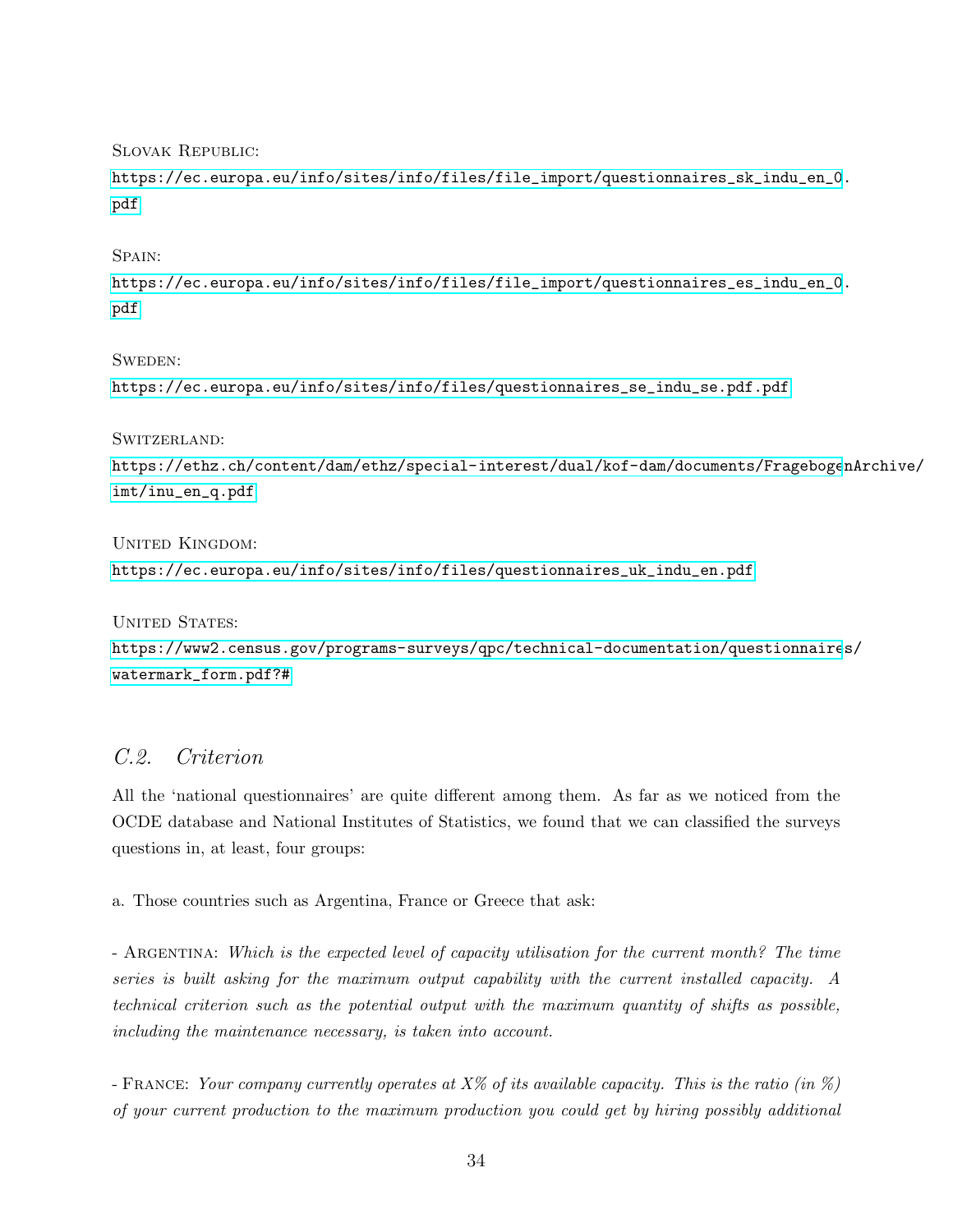staff.

- GREECE: At what current rate is used your factory capacity  $\%$ ?. (100% utilisation corresponds to the point where you cannot increase your production by increasing employment with more shifts or overtime, but you need to expand your factory-capacity facilities).

So these surveys explicitly explain to the 'plant managers' which is the definition of 'full capacity' (as many shifts as possible, plenty technical utilisation of capital, near 168 hours per day as possible). The definition is quite similar to US's National Emergency one (see US's questionnaire in C.1.).

b. Those countries such as Germany, Ireland, Italy, Poland, Slovak, Denmark, Stonia, Croatia, Cyprus, Latvia, Malta, Colombia, Albania, Macedonia, Serbia and Israel which ask what the OCDE's survey recommends, which is:

- OCDE: At what capacity is your company currently operating (as a percentage of full capacity)?

In this case, there is no explicit explanation of 'full capacity'.

c. Other countries that directly ask just about normal capacity (Australia), minimizing cost capacity (New Zealand) or allow the 'plant manager' to choose a capacity over 100% (UK, Portugal, Norway). For example,

- Norway: What capacity utilisation rate does the current production level mean? 50, 50-65, 65-80, 80-95 over 95 as a percentage of full capacity. Full capacity utilisation means a desirable utilisation rate of the company's production equipment (buildings, facilities, machinery, equipment, etc.), and not the maximum utilisation.

d. Other countries that directly ask just about current capacity utilisation such as Czech Republic, Finland, Hungary, Luxembourg, Netherlands, Spain and Lithuania without further requirements.

In our opinion the 'correct' question about capacity utilisation is given by countries in the 'a' group. If we take into account that for the US's case, the 'Full Capacity' and the 'National Emergency Production Capacity' are, according to the available data from 1989 to 2017, greatly correlated (see Gahn, 2019); we think that this is enough justification to include the 'b' group. Moreover, the group 'c' also can be included, just because they ask explicitly about the behaviour of the effective capacity in relation to the 'normal' or 'desired' capacity utilisation. Finally, the last group, also can be included, given that the question is based on current capacity; and although this is subject to plant manager's interpretation, this group can be part of 'b' or 'c', or a mixed of both; again, this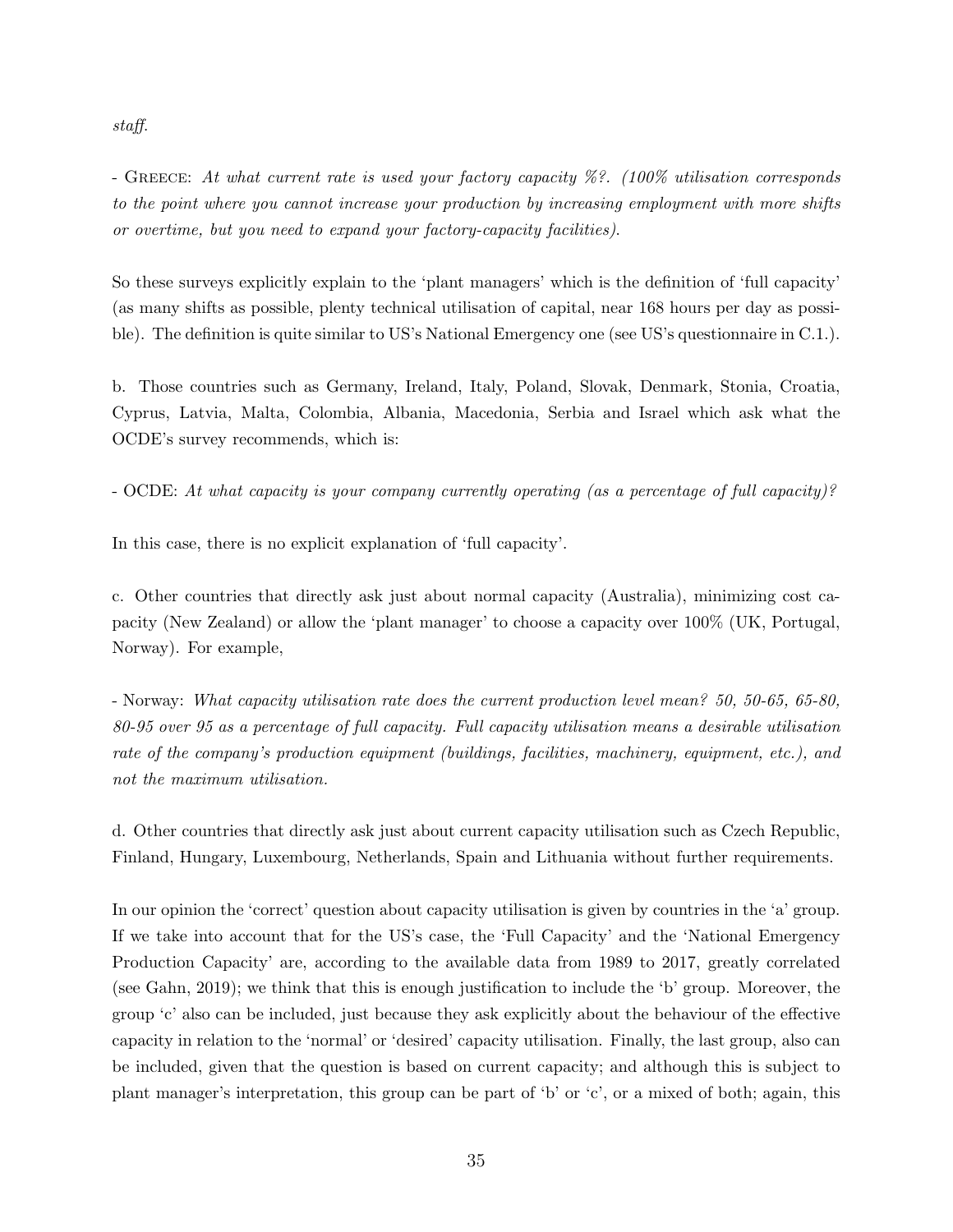is enough justification to include them in our study. This arbitrary classification of course is not error-free, but we did not find a particular relationship between capacity utilisation levels within these groups; so, at least from our analysis there is no clue to expect an ex-ante spurious correlation by how the questionnaires are built. Moreover, a survey-based study of this type is conditional to data availability.

### C.3. Countries excluded

Australia: The question asked is "At what level of capacity utilisation are you working? Above normal/ normal/ below normal".

CHILE: Monthly data.

Colombia: National questionnaire not found.

DENMARK: Judgement on capacity utilisation corresponds to the utilisation rate of premises, equipment, normal weekly hours and financial assets. Data are presented as the balance of "not sufficient" over "more than sufficient" replies; negative data indicate insufficient capacity utilisation.

ESTONIA: National questionnaire not available during the writing process of this article. It is now available in the OECD site.

France: In October 2016, the French partner institute (INSEE) modified the industry capacity utilisation data (Q13) until October 2004 to correct a break in the series which had been introduced by the questionnaire harmonisation in 2004.

India: The results of this survey reflect the target respondents' assessment for the current quarter and the expectations over the following quarter.'Net responses' are the balance of 'Increase' responses over 'Decrease' responses.

Israel: Monthly data.

JAPAN: The responding enterprises are asked to choose one alternative among three  $[(+)$  (=)  $(-)]$ as the best descriptor of prevailing conditions, excluding seasonal factors at the time of the survey and three months hence.

Latvia: National questionnaire not available during the writing process of this article. It is now available in the OECD website.